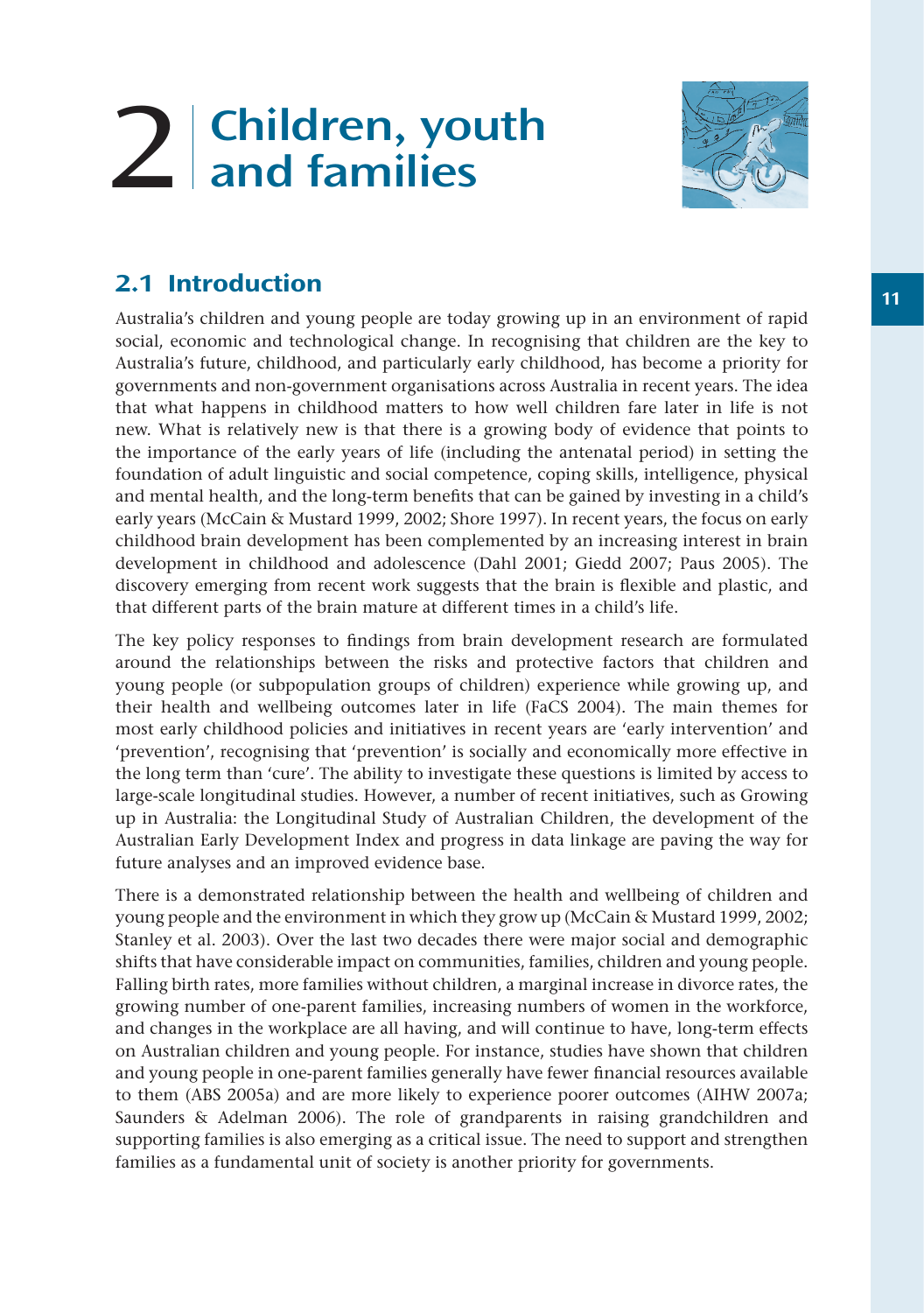One of the main social changes seen in the past 30 years is the introduction and expansion of quality child care services. The Australian Government first entered the child care field in 1972 with the introduction of the Child Care Act, and child care services developed slowly throughout the 1970s and early 1980s. The mid-1980s saw the onset of a rapid expansion in the provision of child care services, from 46,000 Government-funded child care places in 1983 to 168,300 in 1991, and to over 600,000 in 2006. This expansion occurred with the introduction of changes to child care policy in relation to increasing the number of approved places and containing the costs of child care to families, as well as changes in labour market participation among women with young children (AIHW 1993). Child care services are now widely recognised as being of vital importance to society as they help parents to participate in work or study, help create social networks and provide children with opportunities to develop their social and intellectual skills (AIHW 2006a). Ensuring an adequate supply of good quality, affordable child care places is one of the policy priorities for governments, as is evidenced by the policy developments announced in the 2007–08 federal Budget.

Many Australian children have access to early education through formal early learning programs before they start school. Studies have shown that preschool or pre-compulsory education offers short- , medium- and long-term benefits to children (Goodman & Sianesi 2005; Schweinhart 2004; Sylva et al. 2004). School readiness is also emerging as a critical issue as it ensures that children start school on the best possible path for later life. At present there is no comprehensive nationally comparable collection of information on the use of preschool services or school readiness in Australia; however, the Australian Early Development Index tool has the capacity to provide further information relating to school readiness. A culturally appropriate tool is also being developed to assess the main aspects of Indigenous children's development.

Proficiency in reading, writing and mathematics is essential for day-to-day living, further educational opportunities and employment prospects. One predictor of early school leaving is poor literacy and numeracy skills (House of Representatives Standing Committee on Education and Training 2002). As the number of low-skilled jobs in the employment market decreases, the importance of trade or higher education qualifications increases. Since the 1980s, young people have increasingly participated in higher education rather than progressing directly from school to work, more young people are combining study and work, and the pathways from school to full-time employment are often extended and more varied. This trend has implications for when young people move out of the parental home, set up their own household or have children.

While most children and young people in Australia are doing well, a small group, such as homeless children, children in the child protection system and young people in the juvenile justice system, are in greater need of help and support. It is fairly common for this group and their families to experience multiple aspects of disadvantage, such as unemployment, poverty, domestic violence, child abuse and neglect, and drug and alcohol abuse, concurrently (Layton 2003; Tennant et al. 2003; Vic DHS 2002). These issues have different effects to different extents for subgroups of the population, such as Aboriginal and Torres Strait Islander people, those living in regional and remote areas, and those from socioeconomically disadvantaged backgrounds. Lack of access to adequate support and lost opportunities, particularly in education, can have a cumulative effect on children and young people, and this can transcend generations. Research has shown that children from low-income backgrounds are more likely to have lower educational attainment (Duncan et al. 1998); childhood poverty is also linked with teenage pregnancies and subsequent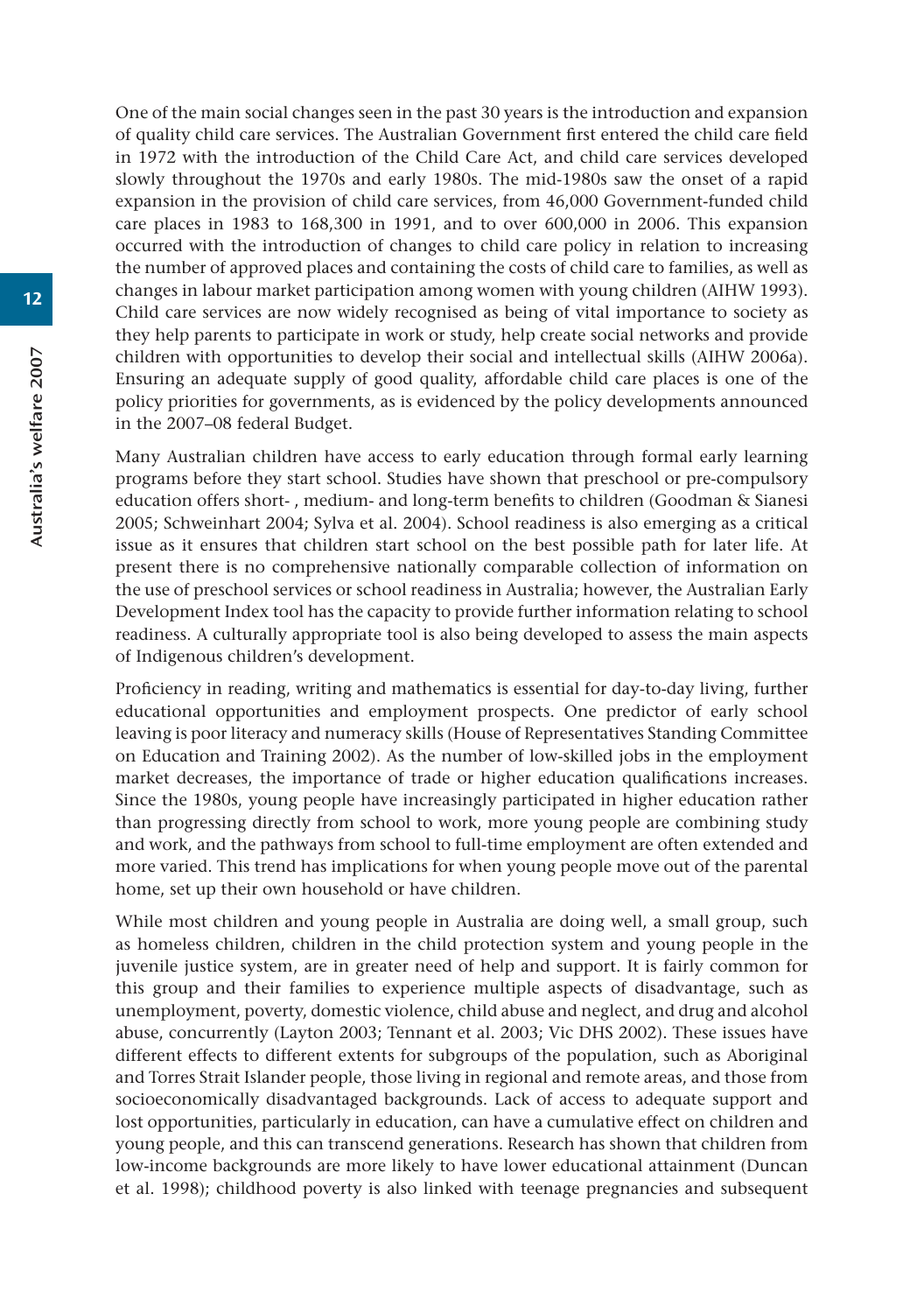adult social disadvantage (Hobcraft & Kiernan 2001). However, poor outcomes are by no means universal. What makes certain children or groups of children more resilient than others is of great policy interest, and one that may be informed by longitudinal studies.

This chapter provides a contemporary profile of Australia's children, young people and families in a context of change. It captures the dynamic and diverse nature of childhood, adolescence and family life. Section 2.2 begins with a sociodemographic overview of children and young people, and presents population projections to 2026. Section 2.3 describes the characteristics of Australian families. Sections 2.4 and 2.5 examine the transitions in a young person's life, from early childhood to child care, preschool, school, higher education and finally to employment. Section 2.6 considers some of the risks associated with growing up and their outcomes—child neglect and abuse, victimisation and homelessness. As child neglect is regarded as one of the strongest predictors of later youth offending, this section also examines young people's interaction with the juvenile justice system. Section 2.7 outlines some new national data development and information activities aimed at providing a better basis for future policy and planning. The chapter concludes with a summary of the key issues discussed in this chapter.

# Broad policy framework for children, young people and families

At the national level, the most important policies for early childhood and family support in the past few years have been the development of the National Agenda for Early Childhood, the Council of Australian Government's (COAG) new National Reform Agenda on Human Capital, and the Stronger Families and Communities Strategy (2004–2009) (see Box 2.1).

Most states and territories have also developed their own child and family support policies (see Box 2.2). In addition, the Australian Government and most states and territories also have specific policies for young people (see Box 2.2). The common issues for young people across most policy initiatives are physical and emotional wellbeing (including safety), access to and participation in education and employment, engagement with the community and support for young people to achieve their full potential. Nationally, the Australian Government has published *Living choices*, a comprehensive guide to policies and programs related to the needs of young people (FaCS 2003). In 2002, representatives from the Australian and state and territory governments signed a declaration called *Stepping forward: improving pathways for all young people* that commits all jurisdictions to develop practical ways to increase the social, educational and employment outcomes of Australia's young people (MCEETYA 2002).

Other recent Australian Government initiatives of particular relevance to children, young people and families include Welfare to Work, which is designed to support and assist income support recipients to move off welfare and into paid employment. Initial research has suggested that Welfare to Work reforms may increase economic hardships for some families (ACOSS 2006; NATSEM 2005).

Another initiative is the 30% Child Care Tax Rebate designed to provide further support to parents with the cost of child care (ATO 2006; Australian Government 2006). This policy area was further strengthened in the 2007–08 federal Budget.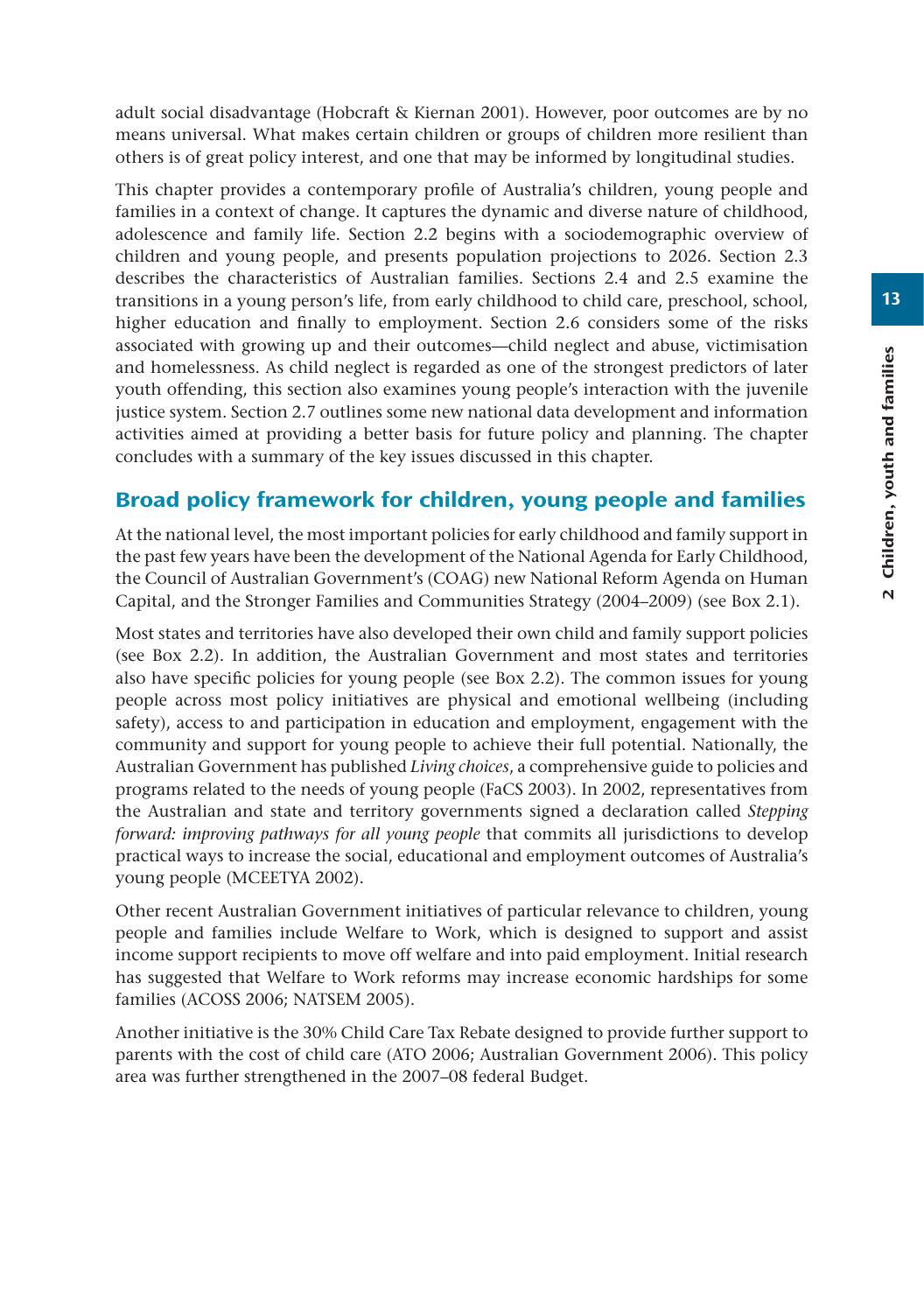# Box 2.1: Recent policy initiatives for early childhood and family support

- In September 2001, the Australian Government established a Task Force on Child Development, Health and Well-being to develop a whole-of-government approach to the early years of life. A major responsibility of the task force was to lead the development of a **National Agenda for Early Childhood**. The National Agenda focuses on four key action areas: healthy families with young children; early learning and care; supporting families and parenting; and creating child-friendly communities. The Australian Government endorsed the National Agenda in December 2005 (FaCSIA 2007a).
- In February 2006, COAG agreed on a new **National Reform Agenda**, encompassing human capital, competition and regulatory reforms, aimed to lift the nation's productivity and workforce participation over the next decade in the face of Australia's ageing population. As a first step of human capital reforms, COAG has agreed that work will be undertaken in four initial priority areas, namely:
	- early childhood, with the aim of supporting families in improving childhood development outcomes in the first 5 years of a child's life, up to and including school entry
	- literacy and numeracy, with the aim of improving student outcomes on literacy and numeracy
	- child care, with the aim of encouraging and supporting workforce participation of parents with dependent children
	- diabetes, with the aim of improving health outcomes, focusing initially on diabetes and building on the national Chronic Disease Strategy and the Australian Better Health Initiative (COAG 2006a, 2006b).
- The **Stronger Families and Communities Strategy** (introduced in 2000 and renewed for 2004–2009) provides a framework for the Australian Government to support children, strengthen families and contribute to community capacity building. The renewed strategy has four streams:
	- Communities for Children
	- Early Childhood—Invest to Grow
	- Local Answers
	- Choice and Flexibility in Child Care (FaCSIA 2007b).

# Box 2.2: States and territories' policies for children, young people and families

The state and territory governments' policies for children and families include Families First Strategy (DoCS 2007a); Putting Families First (Queensland Government 2001); Early Years Strategy (WA DCD 2004); Our Kids Strategic Policy Framework (2002) and Our Kids Action Plan (2004–2007) (Tas DHHS 2003); ACT Children's Plan 2004–2014 (ACT DHCS 2004). In Victoria, children and family support policies are embedded in the following policies and legislation: Growing Victoria Together: A Vision for Victoria to 2010 and Beyond; A Fairer Victoria; the *Children, Youth and Families Act 2005* and the *Child Wellbeing and Safety*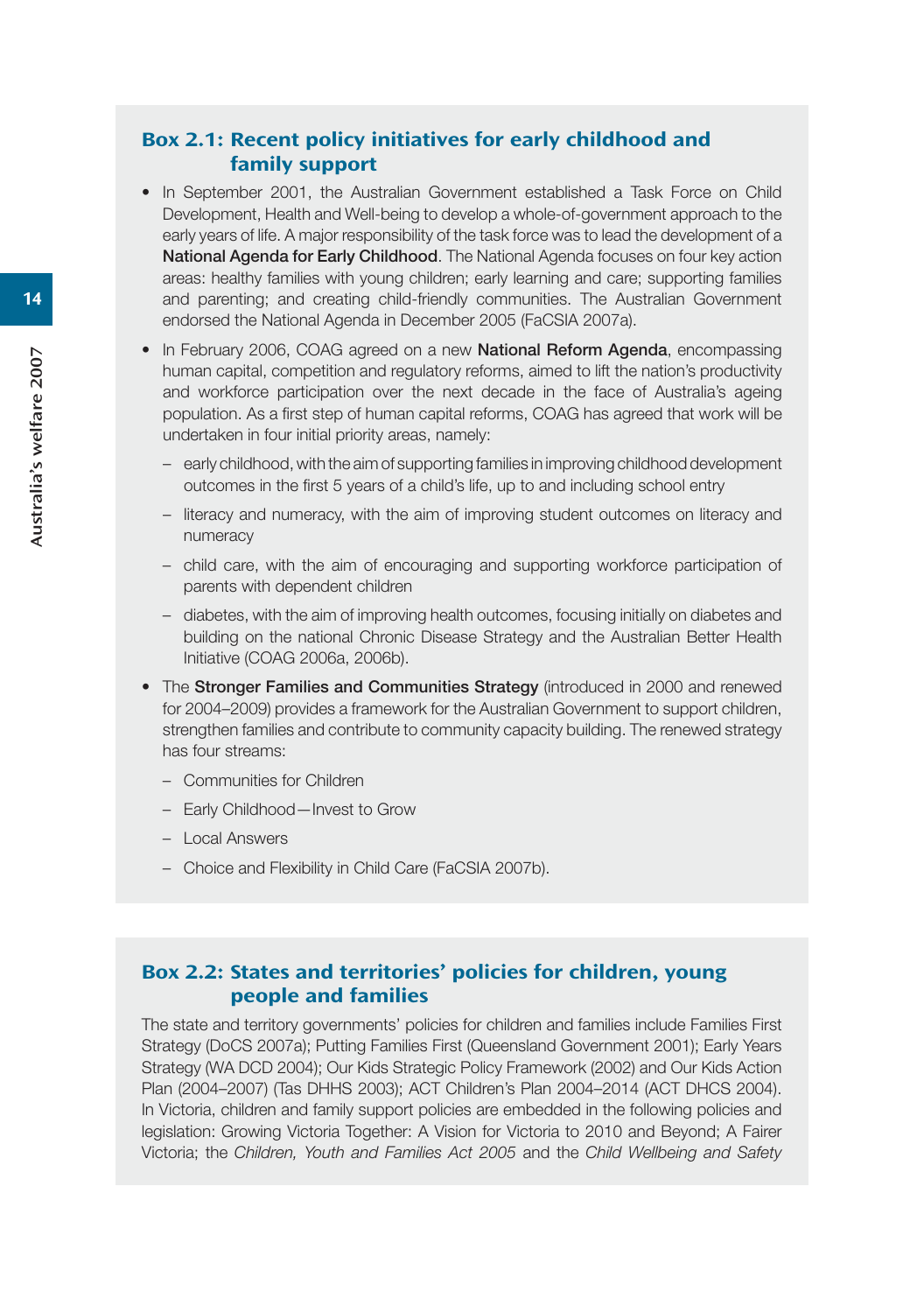*Act 2005* (Children's Court of Victoria 2007; Victorian Department of Premier and Cabinet 2005; Victorian Government 2007). South Australia's Strategic Plan aims to improve and monitor the wellbeing and prosperity of South Australians (Government of South Australia 2007).

States' and territories' policy plans specifically for young people include: NSW Youth Action Plan (DoCS 2007b); Future Directions (Department for Victorian Communities 2006); Youth Action Plan 2005–2010 (Office for Youth 2006); Building a Better Future for Young Territorians (NT Office of Youth Affairs 2004); ACT Young People's Plan 2004–2008 (OCYFS 2004). Queensland has an Office for Youth; Western Australia, an Office for Children and Youth; Victoria, an Office for Children; and Tasmania, an Office for Children and Youth Affairs, to help advise, develop and coordinate policies, programs and services for young people in their states.

# 2.2 Australia's children and young people

This section describes Australia's child and youth population, in terms of its size, composition and growth as well as its regional distribution and cultural diversity. It provides a context for exploring many issues affecting the wellbeing of children and young people. Understanding the size and composition of this population group, including changing demographic trends, contributes to good policy decisions about the services required by children and young people, including schools, child care, and health and welfare services. In addition, parents' demographic and socioeconomic characteristics affect the health and wellbeing of children.

There are a number of ways to define children and young people, depending on particular data collections or legal requirements. Most commonly, children are persons aged 0–14 years and young people are those aged 15–24 years. These are the age groups generally used throughout this chapter; however, this does vary depending on the topic under discussion and constraints imposed by the data source.

# Population structure and change

According to the 2006 Census of Population and Housing, there were approximately 4 million children aged 0–14 years and 2.9 million young people aged 15–24 years living in Australia, representing 20% and 14% of the total Australian population respectively (Table 2.1). When combined, children and young people (0–24 year olds) accounted for one-third of the Australian population, or 6.9 million people. The number of males in the child and youth population aged 0–24 years was slightly higher than the number of females (3.6 million males compared with 3.4 million females). This is a reflection of more males being born than females (106 males born per 100 females in 2005) (ABS 2006a). This pattern differed for older age groups, with the ratio of males to females similar for 30–69 year olds, but for those aged 70 years or over the ratio of females to males was substantially higher in 2005 (132 females per 100 males), reflecting the higher life expectancy of females compared with males (ABS 2006b).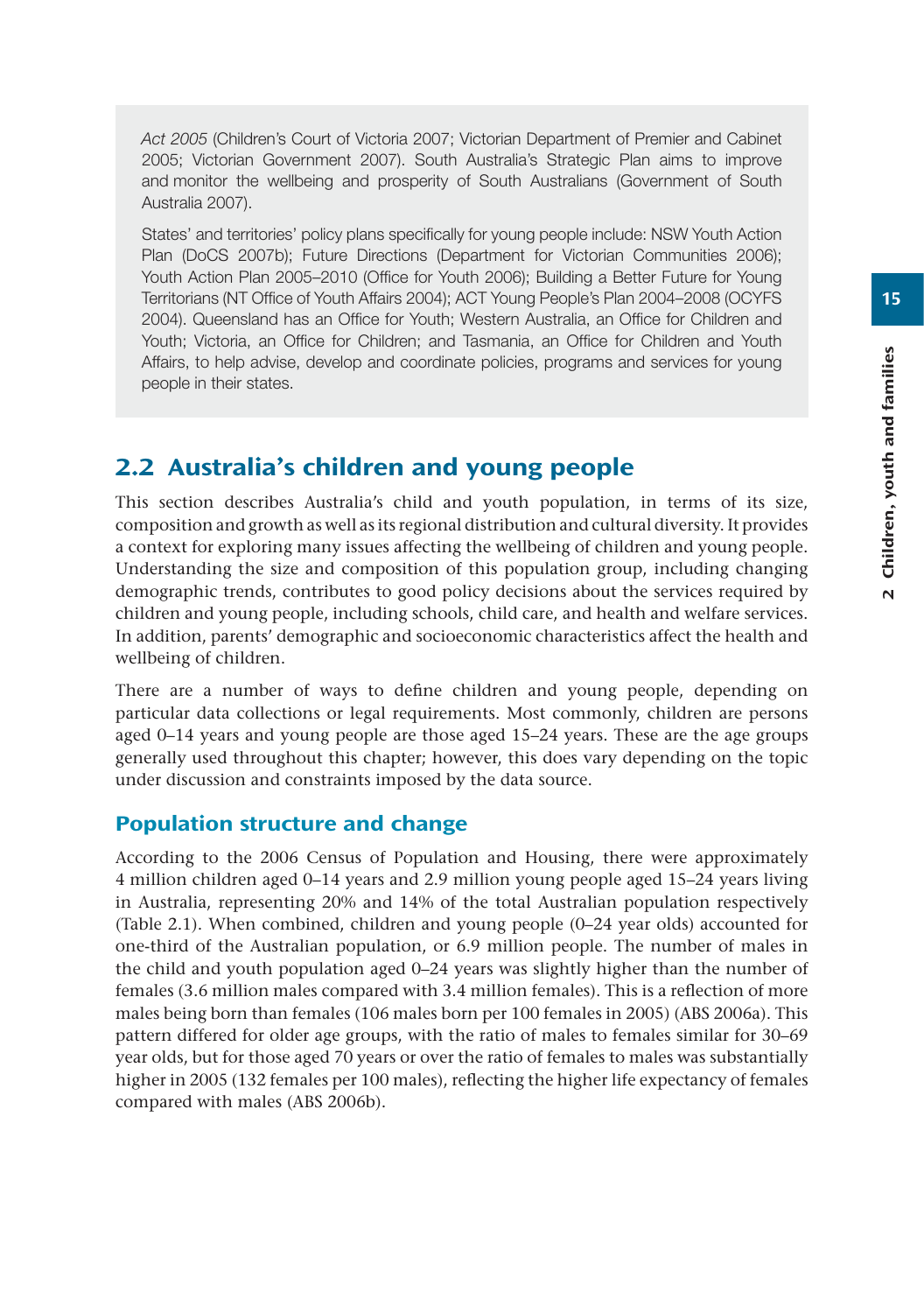|                         |               | <b>Males</b> |               | <b>Females</b> | <b>Persons</b> |          |  |
|-------------------------|---------------|--------------|---------------|----------------|----------------|----------|--|
| Age (years)             | <b>Number</b> | Per cent     | <b>Number</b> | Per cent       | <b>Number</b>  | Per cent |  |
| $0 - 4$                 | 672.183       | 6.5          | 636,468       | 6.1            | 1,308,651      | 6.3      |  |
| $5 - 9$                 | 687.357       | 6.7          | 653.422       | 6.3            | 1.340.779      | 6.5      |  |
| $10 - 14$               | 719.258       | 7.0          | 681.455       | 6.5            | 1.400.713      | 6.8      |  |
| $0 - 14$                | 2,078,798     | 20.2         | 1.971.345     | 18.9           | 4.050.143      | 19.6     |  |
| $15 - 19$               | 726.266       | 7.1          | 688,400       | 6.6            | 1.414.666      | 6.8      |  |
| $20 - 24$               | 747,927       | 7.3          | 721,505       | 6.9            | 1,469,432      | 7.1      |  |
| $15 - 24$               | 1.474.193     | 14.3         | 1.409.905     | 13.5           | 2.884.098      | 13.9     |  |
| Total (0-24)            | 3,552,991     | 34.5         | 3,381,250     | 32.5           | 6,934,241      | 33.5     |  |
| <b>Total population</b> | 10,290,338    | 100.0        | 10,411,150    | 100.0          | 20,701,488     | 100.0    |  |

#### **Table 2.1: Persons aged 0–24 years, 30 June 2006**

*Source:* ABS 2007a.

Australia's population, like that of most developed countries, is ageing as a result of sustained low fertility and increases in life expectancy (see Section 2.3 and AIHW 2005a for further details on fertility patterns). As a result of these trends the proportion of children aged under 15 years in the population has fallen over the last four decades. According to Australian Bureau of Statistics (ABS) population projections, this downward trend is likely to continue over the next 20 years. From a peak of 30% in 1961, the proportion fell to 20% in 2006 and is projected to fall to 16% by 2026 (Figure 2.1). While the proportion of children in the population has been declining since the 1960s, the number of children



*Note:* Population projections (2007 onwards) are based on ABS Projection Series B. See ABS 2006c for the assumptions on which Projection Series B is based. *Sources:* ABS 2006c, 2006d, 2007a.

**Figure 2.1: Children and young people as a proportion of the total Australian population, 1956 to 2026**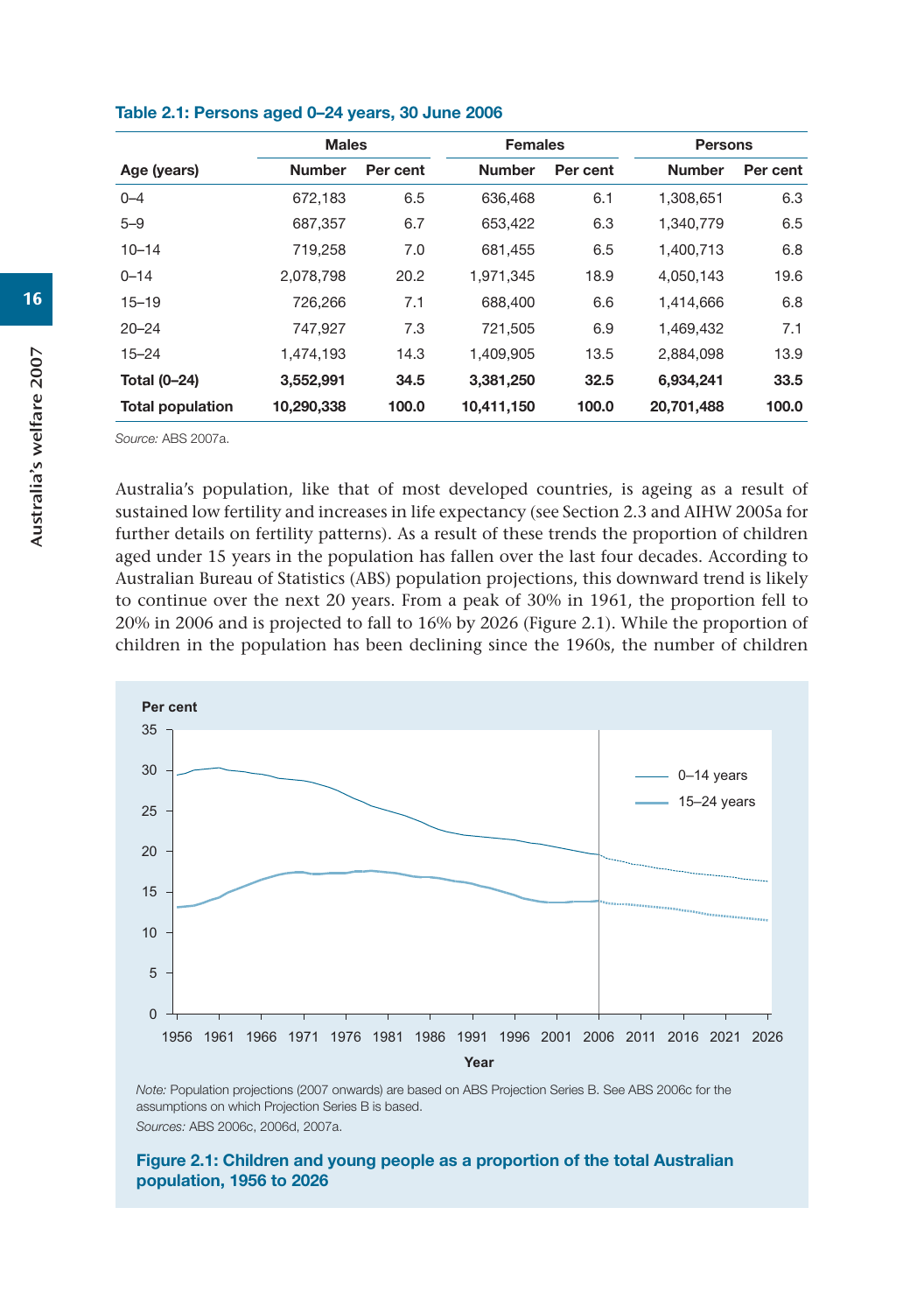has increased from 3.2 million in the early 1960s to just over 4 million in 2006, with the number of children in 2026 expected to be similar to that in 2006 (4.1 million). A similar declining pattern has been observed for young people, although not to the same magnitude as for children. After reaching a low of 13% in the mid-1950s, reflecting the low levels of fertility during the Great Depression of the mid-1930s, the proportion of young people in the population reached a peak of 18% in 1979, and has since fallen to 14% in 2006 and is projected to fall to 11% in 2026. The number of young people has increased from 2.5 million in the late 1970s to 2.9 million in 2006, but is projected to be much the same in 2026 as in 2006 (2.9 million). Changes in the fertility rate over the last decade are likely to affect these projections.

Before 1998 the total fertility rate in Australia had been declining. However, between 1998 and 2004 the fertility rate remained relatively constant at between 1.75 and 1.77 births per woman, with the exception of 2001 when it was 1.73. In 2005, the fertility rate was 1.81 births per woman, indicating that the fertility rate has stabilised and may even be rising. The recognition that fertility rates have apparently stabilised is relatively recent. It is important to note that the demographic projections used in this chapter assume that the total fertility rate will decrease to 1.70 births per woman by 2018 and then remain constant. Therefore, based on the current fertility rate, many of the projected numbers may underestimate the proportion of children and young people in Australia in the 2020s and beyond.

# Geographical distribution of children and young people

In 2006, one-third of Australian children and young people lived in New South Wales, one-quarter in Victoria and one-fifth in Queensland (Table 2.2). While only 1% of children and young people lived in the Northern Territory, they accounted for 40% of the territory's total population. The relatively high proportion of children and young people in the Territory's population is partly explained by the younger age profile of the Indigenous population, which makes up over half of the population in the Northern Territory.

|                  | <b>NSW</b> | Vic                                                                       | Qld       | <b>WA</b>     | <b>SA</b>                                                             | Tas    | <b>ACT</b>      | NΤ     | Australia <sup>(a)</sup> |
|------------------|------------|---------------------------------------------------------------------------|-----------|---------------|-----------------------------------------------------------------------|--------|-----------------|--------|--------------------------|
|                  |            |                                                                           |           | <b>Number</b> |                                                                       |        |                 |        |                          |
| $0-14$ years     | 1.332.808  | 974,172                                                                   | 834,591   | 410.008       | 287.383                                                               | 96.515 | 62.569          | 51.540 | 4,050,143                |
| $15-24$ years    | 928.174    | 716.649                                                                   | 578.170   | 295.908       | 213.175                                                               | 64.990 | 54.194          | 32.545 | 2.884.098                |
| $0 - 24$ years   | 2.260.982  | 1,690,821                                                                 | 1.412.761 | 705.916       | 500.558                                                               |        | 161.505 116.763 | 84.085 | 6.934.241                |
| Total population |            | 6,817,182 5,128,310 4,091,546 2,059,045 1,568,204 489,922 334,225 210,673 |           |               |                                                                       |        |                 |        | 20.701.488               |
|                  |            |                                                                           |           |               | Proportion of state or territory population <sup>(b)</sup> (per cent) |        |                 |        |                          |
| $0-14$ years     | 19.6       | 19.0                                                                      | 20.4      | 19.9          | 18.3                                                                  | 19.7   | 18.7            | 24.5   | 19.6                     |
| $15-24$ years    | 13.6       | 14.0                                                                      | 14.1      | 14.4          | 13.6                                                                  | 13.3   | 16.2            | 15.4   | 13.9                     |
| $0 - 24$ years   | 33.2       | 33.0                                                                      | 34.5      | 34.3          | 31.9                                                                  | 33.0   | 34.9            | 39.9   | 33.5                     |
|                  |            | Proportion of Australian population 0-24 years <sup>(c)</sup> (per cent)  |           |               |                                                                       |        |                 |        |                          |
| $0-24$ years     | 32.6       | 24.4                                                                      | 20.4      | 10.2          | 7.2                                                                   | 2.3    | 1.7             | 1.2    | 100.0                    |

#### **Table 2.2: Distribution of children and young people across the states and territories, June 2006**

(a) Includes 'Other Territories' comprising Jervis Bay Territory, Christmas Island and the Cocos (Keeling) Islands.

(b) The denominator is the relevant total state/territory population.

*Source:* ABS 2007a.

<sup>(</sup>c) The denominator is the total Australian population aged 0–24 years.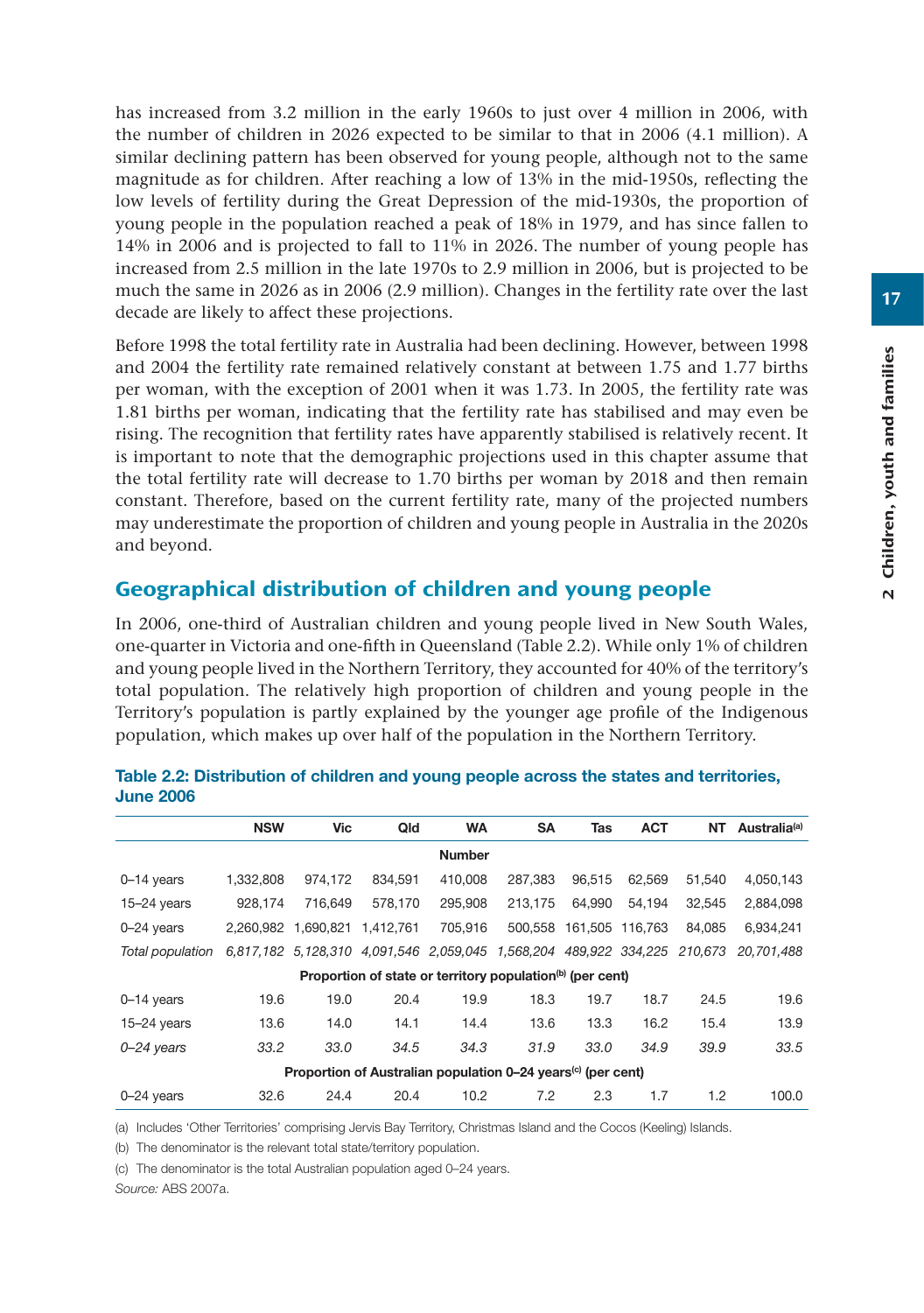The geographic distribution of children and young people was similar to that of all Australians in 2005. Around two-thirds of Australian children and young people lived in Major Cities and around one-third lived in Inner and Outer Regional areas (Table 2.3). Those living in Remote or Very Remote areas accounted for around 3% of the child and youth population. Young people aged 15–24 years were slightly more likely to live in Major Cities than children (69% compared with 64%), and were slightly less likely to live in regional areas and Remote or Very Remote areas. Of all children and young people living in Very Remote areas, the great majority lived in the Northern Territory (33%), Queensland (29%) and Western Australia (26%).

| <b>Remoteness</b><br>category | <b>NSW</b> | <b>Vic</b>      | Qld       | <b>WA</b> | <b>SA</b> | Tas       | <b>ACT</b>      | NΤ                   | Australia        |
|-------------------------------|------------|-----------------|-----------|-----------|-----------|-----------|-----------------|----------------------|------------------|
| <b>Major Cities</b>           | 71.6       | 73.0            | 52.5      | 70.0      | 71.2      | $\cdot$ . | 99.8            | . .                  | 65.8             |
| Inner Regional                | 20.8       | 22.0            | 25.8      | 13.3      | 13.1      | 64.8      | 0.2             | $\ddot{\phantom{0}}$ | 21.2             |
| <b>Outer Regional</b>         | 6.9        | 4.9             | 17.8      | 9.3       | 11.6      | 33.2      | . .             | 50.5                 | 10.2             |
| Remote                        | 0.6        | 0.1             | 2.5       | 4.6       | 3.1       | 1.6       | . .             | 20.7                 | 1.7              |
| Very Remote                   | 0.1        | $\cdot$ $\cdot$ | 1.5       | 2.8       | 1.0       | 0.4       |                 | 28.8                 | 1.1              |
| Total (per cent)              | 100.0      | 100.0           | 100.0     | 100.0     | 100.0     | 100.0     | 100.0           | 100.0                | 100.0            |
| Total (number)                | 2.228.348  | 1.645.382       | 1.372.409 | 686,603   | 490.504   |           | 161.532 114.173 |                      | 81.728 6.781.802 |

#### **Table 2.3: Distribution of children and young people aged 0–24 years across remoteness areas, June 2005 (per cent)**

*Source:* AIHW, derived from ABS Statistical Local Area population estimates.

## Indigenous children and young people

In 2001, there were approximately 262,700 Aboriginal and Torres Strait Islander children and young people (178,700 Indigenous children and 84,000 Indigenous young people), accounting for 4.5% of all children and 3.2% of all young people in Australia. This number is projected to have grown to approximately 289,600 by mid-2007 (AIHW & ABS 2006).

The Indigenous population has a much younger age structure than the non-Indigenous population. In 2001, children made up 39% of Indigenous Australians, compared with 20% of non-Indigenous Australians (Figure 2.2). This reflects the relatively high fertility rate among Aboriginal and Torres Strait Islander women compared with non-Indigenous women (2.06 births compared with 1.81 births per 1,000 women in 2005) and higher death rates, particularly in the mid-adult and older age groups, among the Indigenous population. Similarly, young Indigenous people accounted for a higher proportion of the Indigenous population than non-Indigenous young Australians (18% compared with 14%, respectively); however, these differences were not as marked as for children.

# Cultural and linguistic diversity

With almost one-quarter (24%) of the population born overseas, Australia is one of the most culturally diverse countries in the world. The proportions of children (6%) and young people (16%) born overseas are considerably lower than for the population aged 25 years and over (31%) in 2006 (ABS 2007b). However, children born in Australia to overseas-born parents are not included in these figures.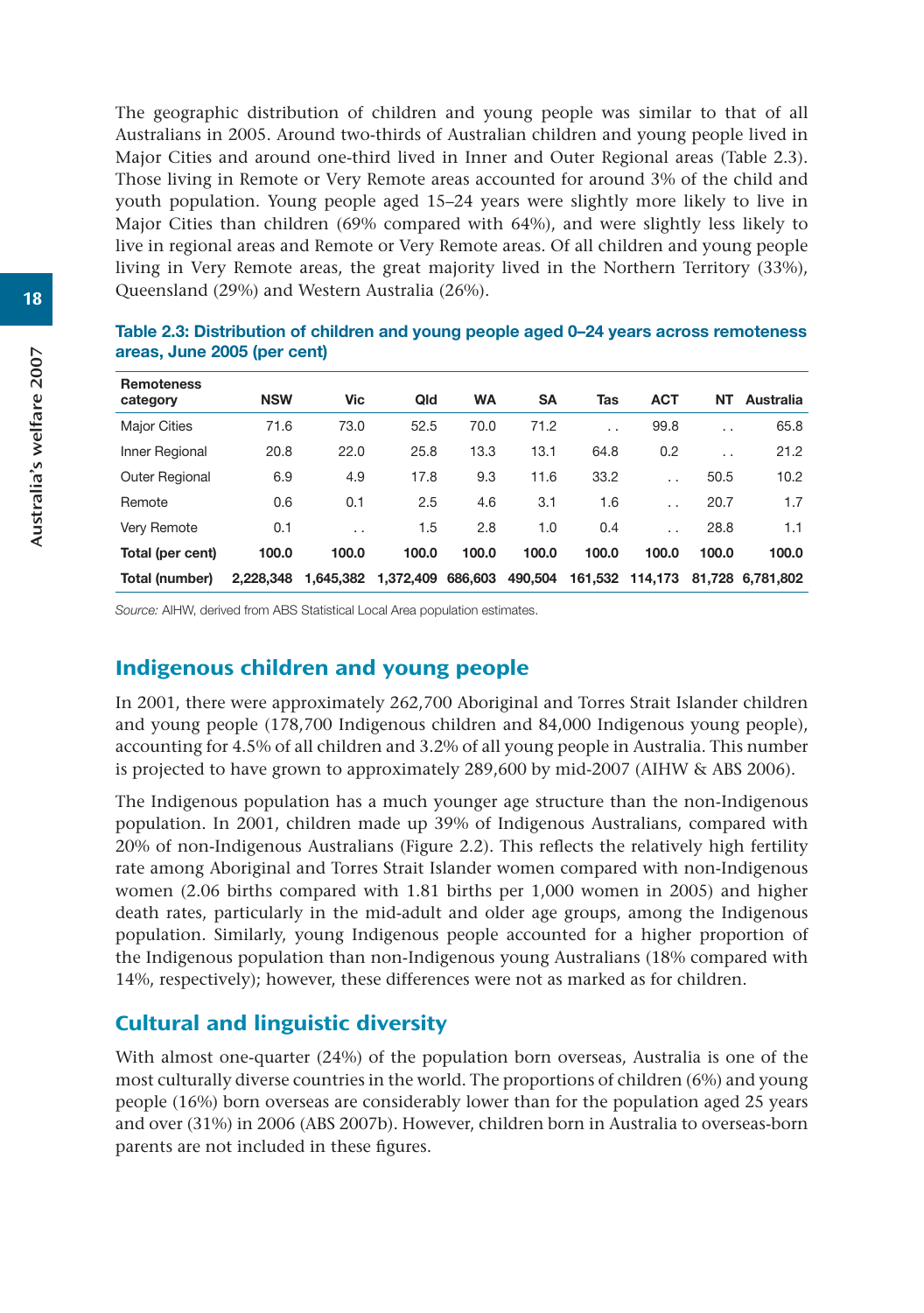

**Figure 2.2: Age and sex distribution of Indigenous Australian and non-Indigenous Australian populations, 2001**

Most children and young people were born in Australia (90%, 6.2 million as at 30 June 2006), 6% were originally from mainly non-English-speaking countries (429,000) and 4% were from mainly English-speaking countries (248,600). Of the 677,600 children and young people (222,200 children and 455,400 young people) born overseas, the largest groups were born in New Zealand (17%) and the United Kingdom (12%).

The birthplaces of those born in mainly non-English-speaking countries were somewhat more diverse for young people than for children, due, at least in part, to overseas students living in Australia long term. Of children born in non-English-speaking countries, the largest groups were from India (9.0%), the Philippines (6.6%), China (excluding Special Administrative Regions (SARs) and Taiwan Province) (6.2%), Sudan (4.7%), Singapore (4.2%), Malaysia (3.7%) and Republic of South Korea (3.5%) in 2006. For young people from non-English-speaking countries, the largest groups were those born in China (excluding SARs and Taiwan Province) (9.3%), Philippines (6.8%), India (5.2%), Viet Nam (4.9%), Hong Kong (SAR of China) (4.5%), Malaysia (4.3%) and Indonesia (4.0%).

Over the last decade there has been a substantial increase in the proportion of Australian children and young people born in Sudan, from 0.1% of overseas born children and young people in 1996 to 2.4% in 2006 (Figure 2.3). There have also been considerable increases in the proportions of children and young people born in Kenya and Afghanistan (more than threefold increase), and those born in Iraq (almost threefold increase) over the same period. These changes in migration trends have implications for the provision of culturally sensitive and accessible health and welfare services, particularly for those from mainly non-English-speaking countries.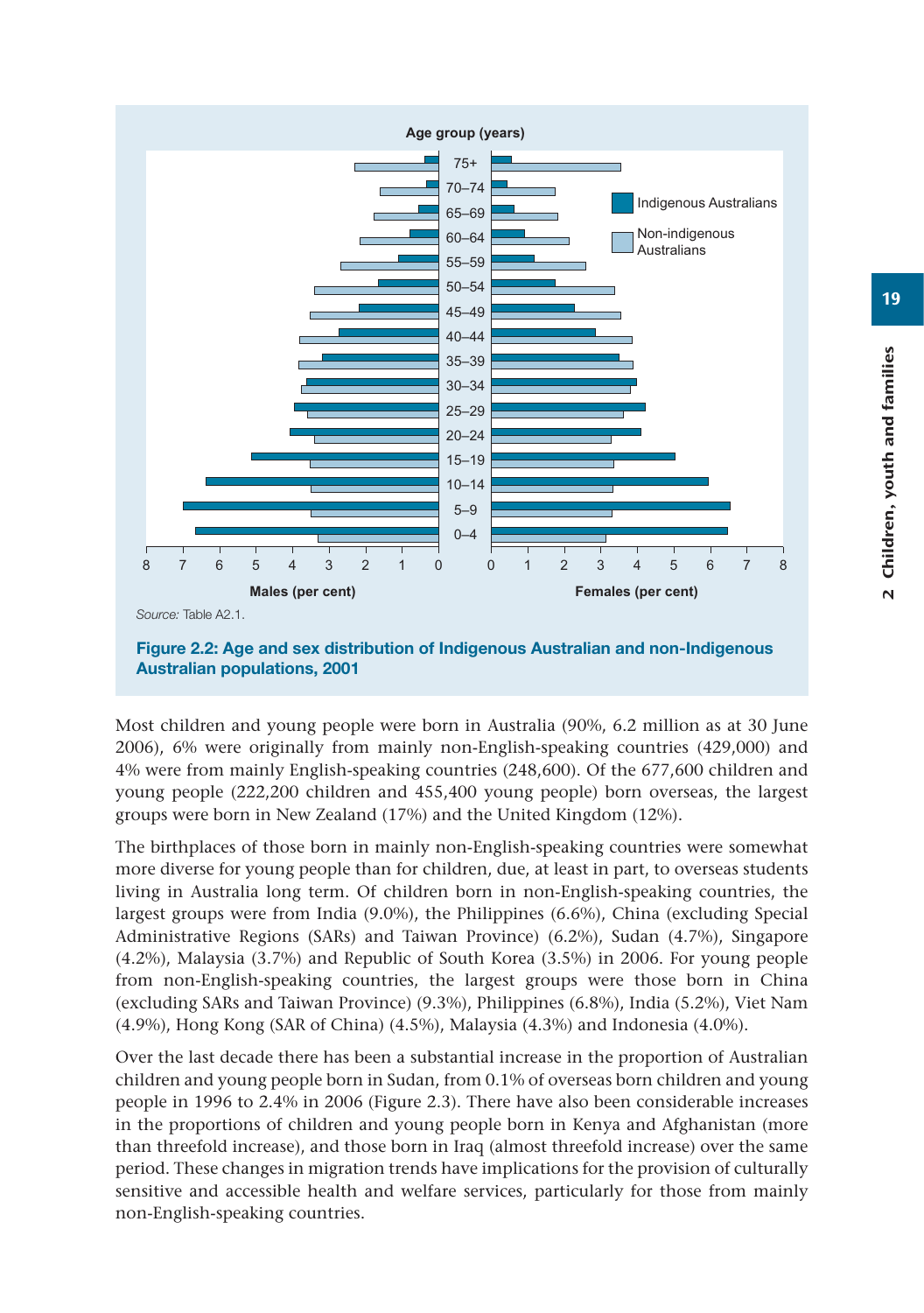

**Figure 2.3: Countries of origin with the greatest increase in the proportion of overseas-born 0–24 year olds, 1996 and 2006**

# 2.3 Australian families

Families continue to be the cornerstone of Australian society as they provide the environment in which children are cared for and young people are supported as they grow up. Research has shown that children who were brought up in stimulating and nurturing environments have better outcomes throughout their lives (McCain & Mustard 2002; Zubrick et al. 2000). In contrast, a low level of family cohesion is thought to be a risk factor during childhood and adolescent development, and has been associated with mental health problems, suicide and substance abuse (Sawyer et al. 2000; Silburn et al. 1996; Toumbourou & Gregg 2001). Many of the social, economic and technological changes occurring in society have direct effects on families. With changing social attitudes towards marriage and fertility choices, Australian families have changed markedly over the last 30 years (ABS 2003a). Children today grow up in a wider variety of family types, and young people often delay forming families until they are in their late 20s or early 30s. This section looks at the major trends for families in relation to family formation and composition, living arrangements, employment patterns, income and financial assistance from the government.

# Family formation and dissolution

Fewer Australians are entering a registered marriage, and those who do tend to marry at an older age. Over the past 20 years the crude marriage rate in Australia has been declining in 2005 it was 5.4 per 1,000 population, compared with 7.3 per 1,000 population in 1985 (Table 2.4). Furthermore, between 1981 and 2001 there was a decline in first marriage rates for every age group (Table A2.3). The median age of both men and women at first marriage also increased by approximately 5 years between 1985 and 2005—from 25.4 years to 30.0 years for men, and from 23.2 years to 28.0 years for women (Table 2.4).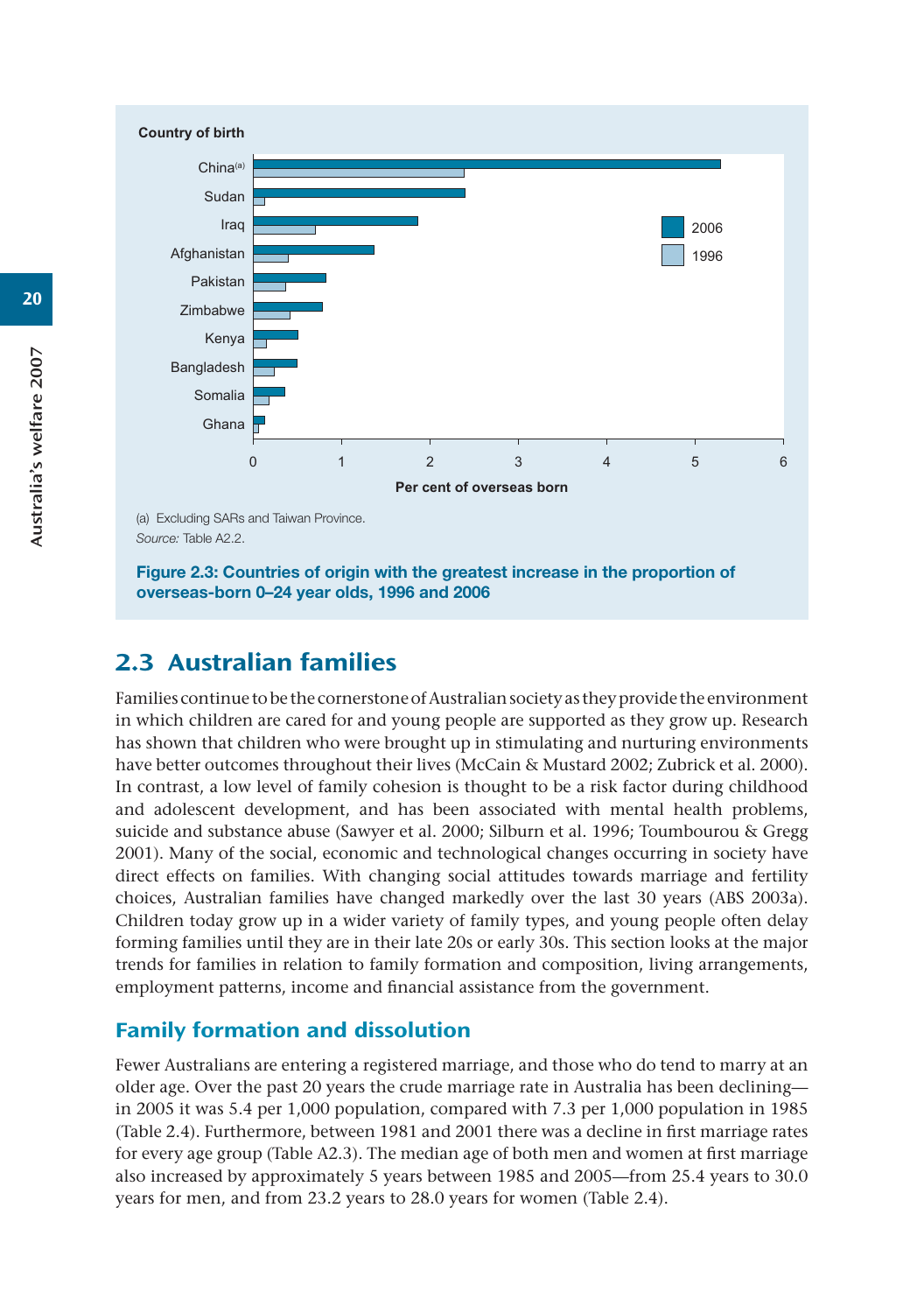Cohabitation before marriage has become increasingly common, with the proportion of couples living together before marriage increasing from 29% to 76%, between 1980 and 2005 (ABS 2001, 2006e). The 2006 Population Census showed that 15% of people living as partners in couple relationships were de facto married, an increase from 8% in 1991 (ABS 2006f, 2007c). The 2001 Population Census found that most people who are de facto married had never been in a registered marriage (68%) and 28% were either separated or divorced (ABS 2006f).

While there has been a marginal increase in divorce rates (from 11.9 to 13.1 per 1,000 married males or females between 1981 and 2001), the proportion of divorces involving children under 18 years has decreased (from 61% to 51% between 1981 and 2001) (ABS 2002a). Family dissolution can also occur in de facto marriages—the Household, Income and Labour Dynamics in Australia (HILDA) Survey estimated that, of people in de facto relationships in 2001, 10% were no longer in those relationships in 2003 (Headey et al. 2006).

Compared with the early 1960s, a smaller proportion of Australian women are having children, and those who do have children are having fewer babies. This resulted in a steady decline in Australia's total fertility rate, from 3.55 births per woman in 1961 to a record low of 1.73 in 2001 (ABS 2006a). However, this trend appears to have turned, as the total fertility rate has since increased to 1.81 births per woman in 2005. Data from future years will need to be monitored to see if this trend toward increasing fertility continues. In addition, the median age of mothers at birth has consistently increased over the past 20 years, from 27.3 years in 1985 to 30.7 years in 2005, the highest median age on record (Table 2.4).

The proportion of children born outside registered marriage has doubled in the past 20 years—from 16% in 1985 to 32% in 2005. Despite this, the proportion of all births where the father has not acknowledged the birth has decreased slightly over this period (Table 2.4). Children born outside registered marriage include those born in de facto marriages, as well as those born to single mothers; however, the national birth registrations data collated by the ABS do not distinguish between these categories (ABS 2006a). Estimates from the HILDA Survey indicate that, of children born in 2001, 11% were born to lone mothers and 18% were born to de facto couples (de Vaus 2005).

| Table 2.4: Selected marriage and birth indicators, selected years |  |  |  |
|-------------------------------------------------------------------|--|--|--|
|-------------------------------------------------------------------|--|--|--|

| 1985 | 1995 | 2000 | 2005 |
|------|------|------|------|
|      |      |      |      |
| 7.3  | 6.1  | 5.9  | 5.4  |
| 25.4 | 27.3 | 28.5 | 30.0 |
| 23.2 | 25.3 | 26.7 | 28.0 |
|      |      |      |      |
| 1.92 | 1.82 | 1.76 | 1.81 |
| 27.3 | 29.1 | 29.8 | 30.7 |
| 15.5 | 26.6 | 29.2 | 32.2 |
| 4.9  | 4.4  | 3.5  | 3.2  |
|      |      |      |      |

(a) Births where the father has not signed the birth registration form.

*Sources:* ABS 2006a, 2006e.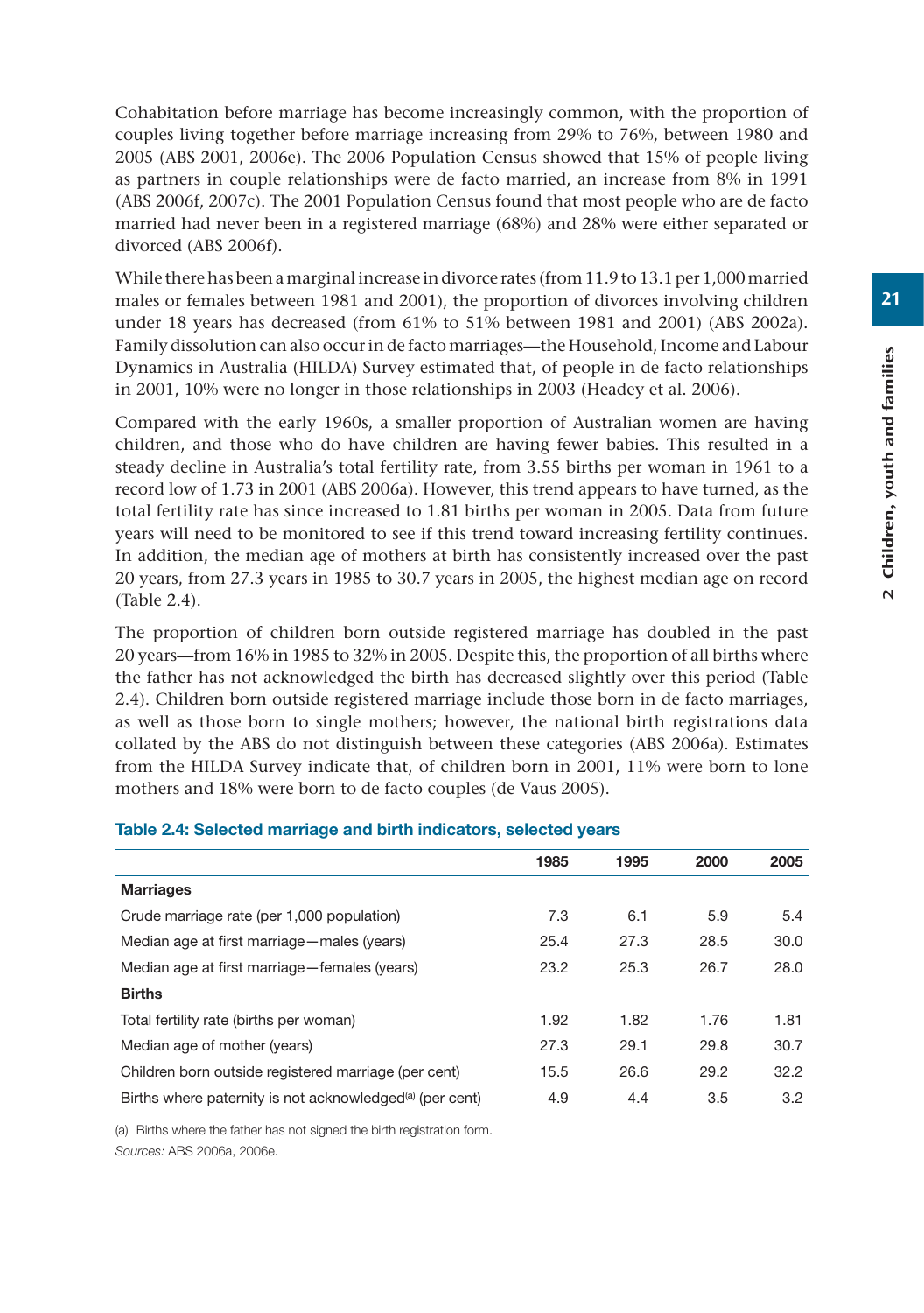In line with these trends in family formation and dissolution, there have been corresponding changes over the past decade in the types of families in Australia. Between 1996 and 2006, the proportion of couple families with co-resident children has declined, while the proportions of one-parent families and couples without children (including couples who have no children and those whose children have left home) have increased (see Table 8.24 in Chapter 8).

# Families with children

The ABS categorises families with children into two broad groups: *couple families*, which include intact, step and blended families (refer to the Glossary for definitions); and *oneparent families*. Families with children are not static, however, and may experience family breakdown and change. For example, a family type that begins as an intact couple family may become a one-parent family or, indeed, two one-parent families where care is shared, following relationship breakdown. A lone parent may choose to re-partner, thus forming a step family. When children are born to the new couple relationship, a blended family is formed (ABS 2004a). Although the composition and structure of families are clearly not static, the national ABS survey data capture these characteristics at one point in time. The longitudinal perspective is important in understanding Australian families—for example, findings from the HILDA Survey indicate that, among a cohort of 18 year olds, although only 5% were born to a lone mother, around 27% had lived in lone-mother families at some point in their lives (de Vaus & Gray 2003).

Data for this section were drawn from the ABS 2003 Family Characteristics Survey, as detailed 2006 Census data were not available at the time of writing. According to the Family Characteristics Survey, there were an estimated 2.5 million families with coresident children aged 0–17 years in 2003, a 6% increase from 1992 (Table 2.5). In 2003, the majority of families were intact families (71%, down from 76% in 1992), and around

|                                     | 1992                  |          | 1997                  |          | 2003                  |          |
|-------------------------------------|-----------------------|----------|-----------------------|----------|-----------------------|----------|
|                                     | Number of<br>families | Per cent | Number of<br>families | Per cent | Number of<br>families | Per cent |
| <b>Couple families</b>              |                       |          |                       |          |                       |          |
| Intact                              | 1,815,200             | 76.3     | 1,741,100             | 72.1     | 1,775,500             | 70.7     |
| Step                                | 84,300                | 3.5      | 88,900                | 3.7      | 98,600                | 3.9      |
| <b>Blended</b>                      | 68,100                | 2.9      | 75,300                | 3.1      | 78,100                | 3.1      |
| Other <sup>(a)</sup>                | 7,100                 | 0.3      | 6,000                 | 0.2      | 14,900                | 0.6      |
| Total                               | 1,974,700             | 83.0     | 1,911,300             | 79.2     | 1,967,100             | 78.4     |
| <b>One-parent families</b>          |                       |          |                       |          |                       |          |
| Lone mother                         | 349.600               | 14.7     | 437,700               | 18.1     | 466,400               | 18.6     |
| Lone father                         | 53,400                | 2.2      | 65,200                | 2.7      | 76,100                | 3.0      |
| Total                               | 403,000               | 16.9     | 502,900               | 20.8     | 542,600               | 21.6     |
| <b>Total families with children</b> | 2,377,800             | 100.0    | 2,414,300             | 100.0    | 2,509,600             | 100.0    |

#### **Table 2.5: Types of families with children aged 0–17 years, 1992, 1997 and 2003**

(a) Includes 'other' couple families which are not classified as intact, step or blended, for example, grandparent couple families or families with only foster children.

*Note:* Numbers may not add to totals due to rounding. *Source:* ABS 2004a:29.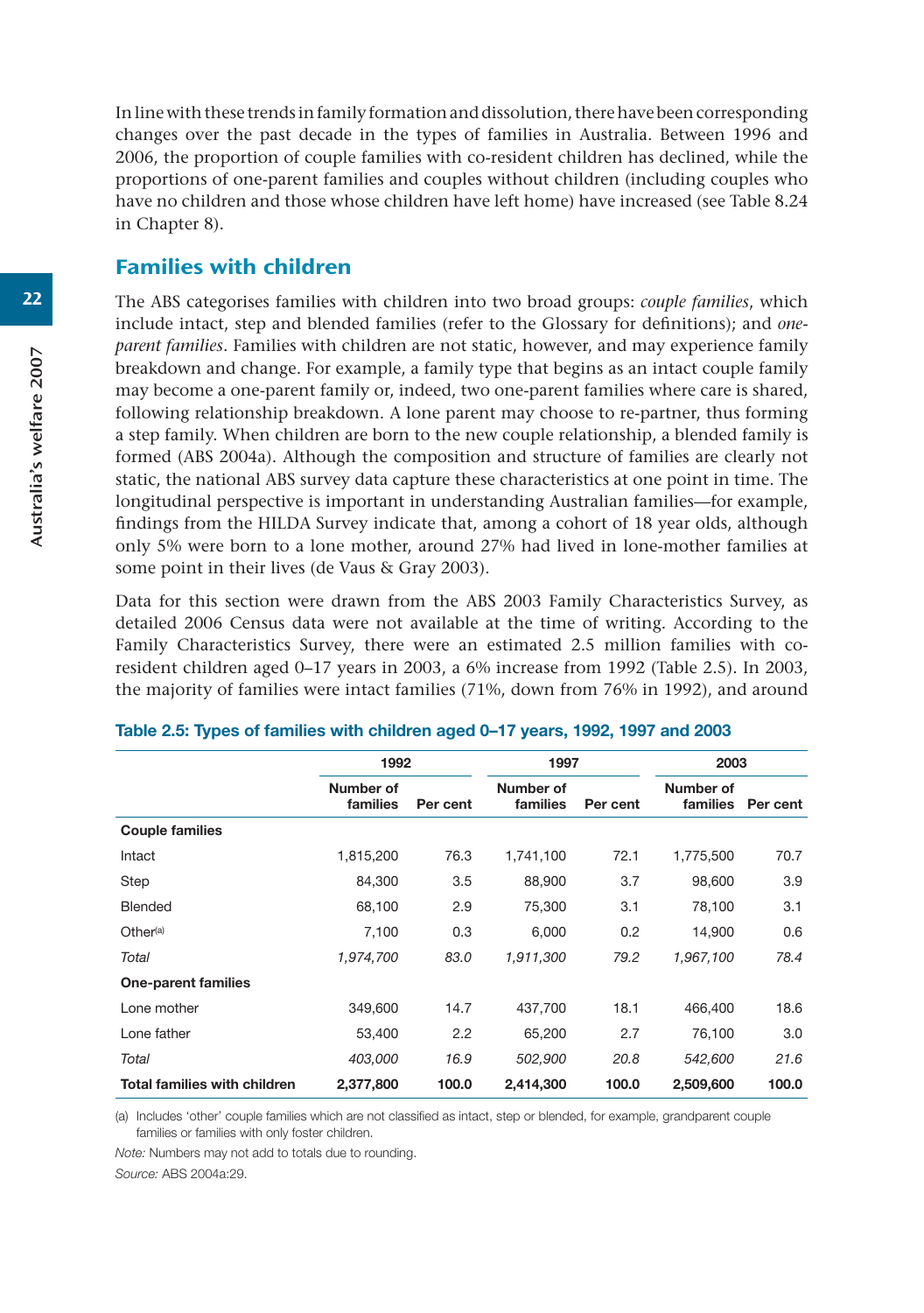one in five were one-parent families (22%, an increase from 17% in 1992). The growth in lone-mother families from 15% to 19% accounts for most of the increase in oneparent families. The numbers and proportions of step and blended families have also slightly increased over this period. In 2003, couples in both step (56%) and blended families (39%) were more likely than those in intact families (8%) to be in a de facto marriage (ABS 2004a).

#### Grandparents and families

Grandparent families are those in which grandparents are raising their grandchildren. Typically, grandparents take on the role of primary carers of their grandchildren because parents are no longer able to fulfil their parental responsibilities. The reasons for this often include parental substance abuse, the death of one or both parents, a parent's mental or physical illness, or the child's need for a more protective environment (COTA National Seniors 2003). While some are a type of formal kinship care arrangement (see 'home-based care' in the Glossary), grandparent families can also result from informal arrangements.

In 2003, there were 22,500 grandparent families raising 31,100 children aged 17 years or under (Table 2.6). These families represent around 1% of all families with children. In most grandparent families (73%), the youngest child was aged between 5 and 14 years, and in a further 15% of families, the youngest child was aged 0–4 years. Around one in ten (11%) families had three or more children in their care (ABS 2005b). Almost half of all grandparent families (47%) were lone grandparent families, and for 61% the younger partner or lone grandparent was aged 55 years or older (ABS 2004a, 2005b). Reflecting the age of grandparents, in two-thirds of grandparent families (66%) there was no grandparent employed (Table 2.6). In keeping with this, almost two-thirds (62%) of grandparent families relied on a government pension, benefit or allowance as their main source of income (ABS 2004a).

|                                   |               | <b>Grandparent families</b> | Children in grandparent families |          |  |
|-----------------------------------|---------------|-----------------------------|----------------------------------|----------|--|
|                                   | <b>Number</b> | Per cent                    | <b>Number</b>                    | Per cent |  |
| Age of youngest child (years)     |               |                             |                                  |          |  |
| $0 - 4$                           | $*3.300$      | $*14.8$                     | $*6.800$                         | $*21.9$  |  |
| $5 - 11$                          | 8.400         | 37.4                        | 11.500                           | 36.8     |  |
| $12 - 14$                         | 8,000         | 35.8                        | 9,800                            | 31.5     |  |
| $15 - 17$                         | $*2.700$      | $*12.1$                     | $*3.000$                         | $*9.7$   |  |
| Total                             | 22,500        | 100.0                       | 31,100                           | 100.0    |  |
| Labour force status               |               |                             |                                  |          |  |
| One or both grandparents employed | 7.600         | 33.8                        | 10.100                           | 32.5     |  |
| No grandparent employed           | 14,900        | 66.2                        | 21,000                           | 67.5     |  |

#### **Table 2.6: Grandparent families caring for children aged 0–17 years, 2003**

*Note:* Numbers may not add to totals due to rounding. *Source:* ABS 2004a:40.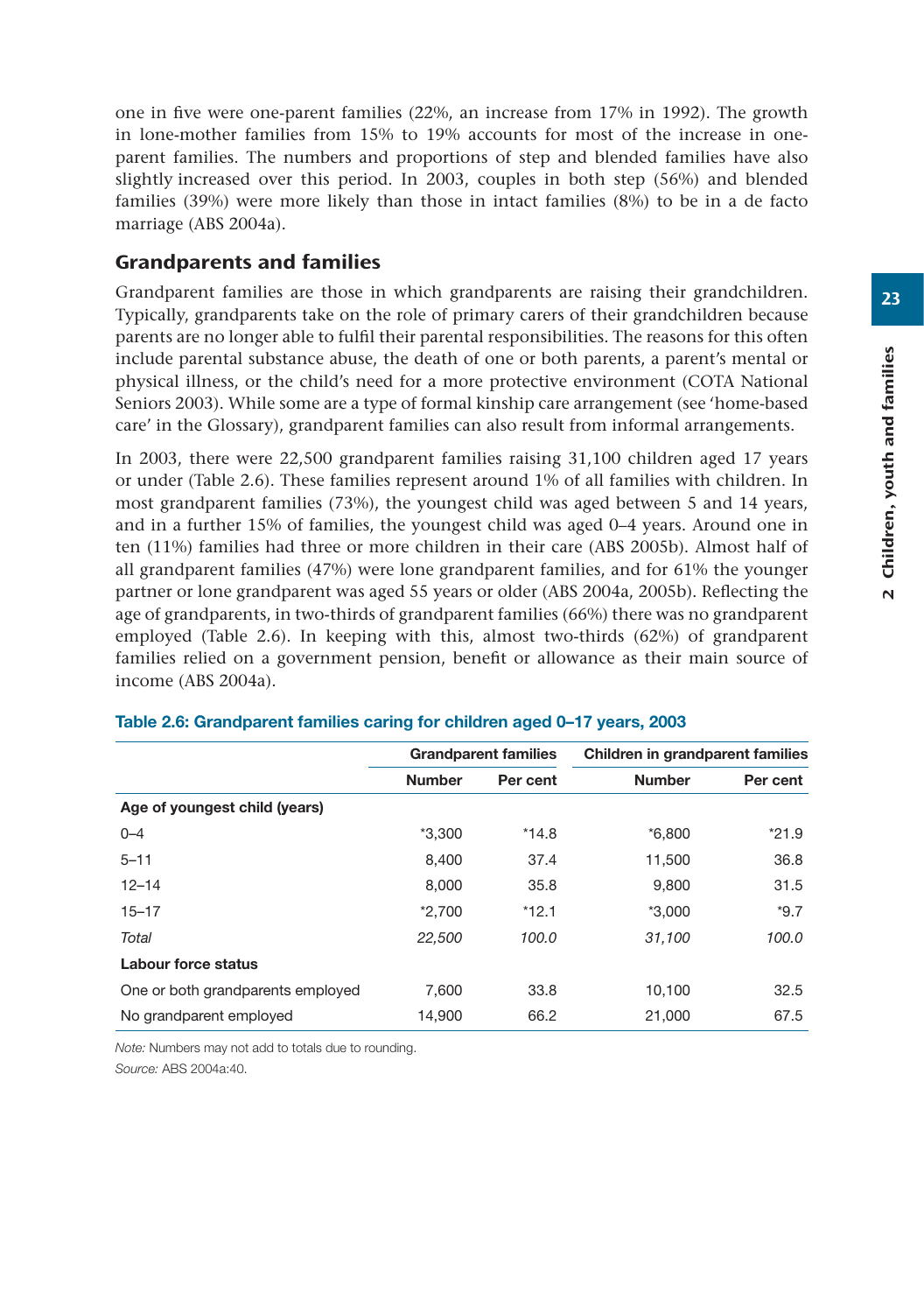While grandparents were the sole guardian of children aged under 18 years in less than 1% of all families in 2003 (ABS 2004a), it is slightly more common for children to live in a household where grandparents reside. In 2001, around 2% of families with children (of any age) also had a grandparent living in the household (ABS 2003a).

Grandparents are also the largest providers of informal child care, providing informal care to 20% of all children aged 0–12 years (661,200 children) in 2005, a similar proportion to previous years, according to the ABS Child Care surveys. They provided an average of 12.4 hours of care per week per child and almost all grandparents (97%) did this at no cost to the parents. Over half of parents used this type of care for work-related reasons (52%), with a further 36% citing personal reasons such as study, shopping, appointments and social activities (ABS 2006g).

## Families with adopted children

Adoption is one of a range of options used to provide care for children who cannot live with their birth families. In Australia, each state and territory has responsibility for all aspects of adoption within its jurisdiction; however, the process is relatively similar across the jurisdictions. The data reported here were provided to the Australian Institute of Health and Welfare (AIHW) by the state and territory community services departments (see the 'Adoptions Australia' series published by the AIHW).

#### Trends in adoptions

Since the 1970s, there has been a dramatic decline in the number of adoptions in Australia from almost 10,000 in 1971–72 to 576 in 2005–06. This coincides with declining fertility rates and increasing social acceptance of raising children outside registered marriage (ABS 2006a). Since the mid-1990s, the number of adoptions has remained relatively stable. Of the 576 adoptions in 2005–06, 421 (73%) involved a child from another country (an intercountry adoption), 60 (10%) were local and 95 (16%) were 'known' child adoptions (AIHW 2006b) (refer to the Glossary for definitions).

The overall decline in the last 25 years can be attributed to the fall in the number of adoptions of Australian children (including local and 'known' child adoptions)—a decline from 2,872 to 155 adoptions between 1980–81 and 2005–06. However, over this period, the number of children adopted from overseas (that is, intercountry adoptions) has experienced a threefold increase, from 127 to 421 adoptions. Intercountry adoption has also clearly emerged as the dominant category of adoptions in recent years—in 2005–06, intercountry adoptions represented 73% of all adoptions, compared with 4% of adoptions in 1980–81 (Figure 2.4).

Similar trends in adoptions have also been found in other developed countries for which data are readily available. As in Australia, the total number of adoptions has also been falling over the last two decades in New Zealand, England and Wales, and Scotland. Furthermore, the number and proportion of intercountry adoptions has also been increasing in the United States, Ireland and Norway (AIHW 2006b).

#### Characteristics of adopted children and their families

Of all adoptions in 2005–06, the majority of adopted children were aged under 5 years (76%), with more than half of these aged less than 1 year. More females than males were adopted (55% compared with 45%).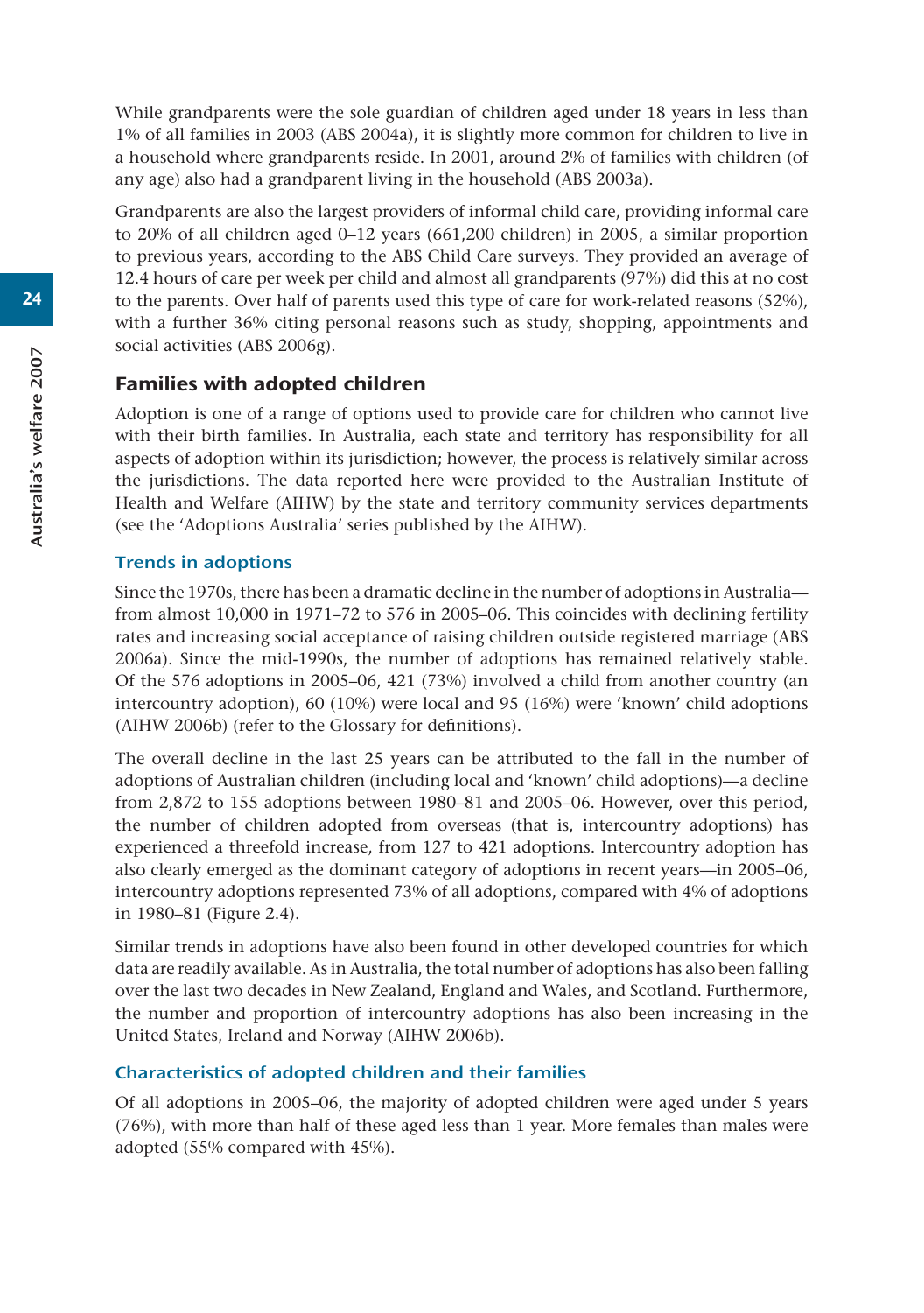

In 2005–06, nearly all children in local and intercountry adoptions were adopted by registered married couples (96%), around half (53%) were adopted into families with no other children, and 56% had adoptive parents aged 40 years and over. Almost three in every four 'known' child adoptions were by step parents (73%), with a further 22% by carers.

Of the total number of overseas children adopted since 1993–94, 28% have come from South Korea, 12% from China, and a further 11% each from Ethiopia and India. When children migrate to another country, there are a variety of social and cultural factors that influence their adaptation. Many of the adopted children from overseas have spent time in institutional environments, such as orphanages, in their country of origin. In addition to adjusting to new family environments, adoptive parents must facilitate the children's adjustment to a new cultural environment with different language, food and customs that may have previously been unknown (Linville & Lyness 2007; McGuinness 2000; Meese 2005).

# Living arrangements of children and young people

Most children and young people live in the family home. However, around one in seven (14%) young people aged 15–24 years lived in other accommodation in 2003. Of these, 65% lived in group households, 22% lived alone and 13% lived with other families (ABS 2004a:20).

Overall, the number of children aged under 15 years living in the family home increased slightly from 3.8 million children to 3.9 million between 1992 and 2003 (Table 2.7).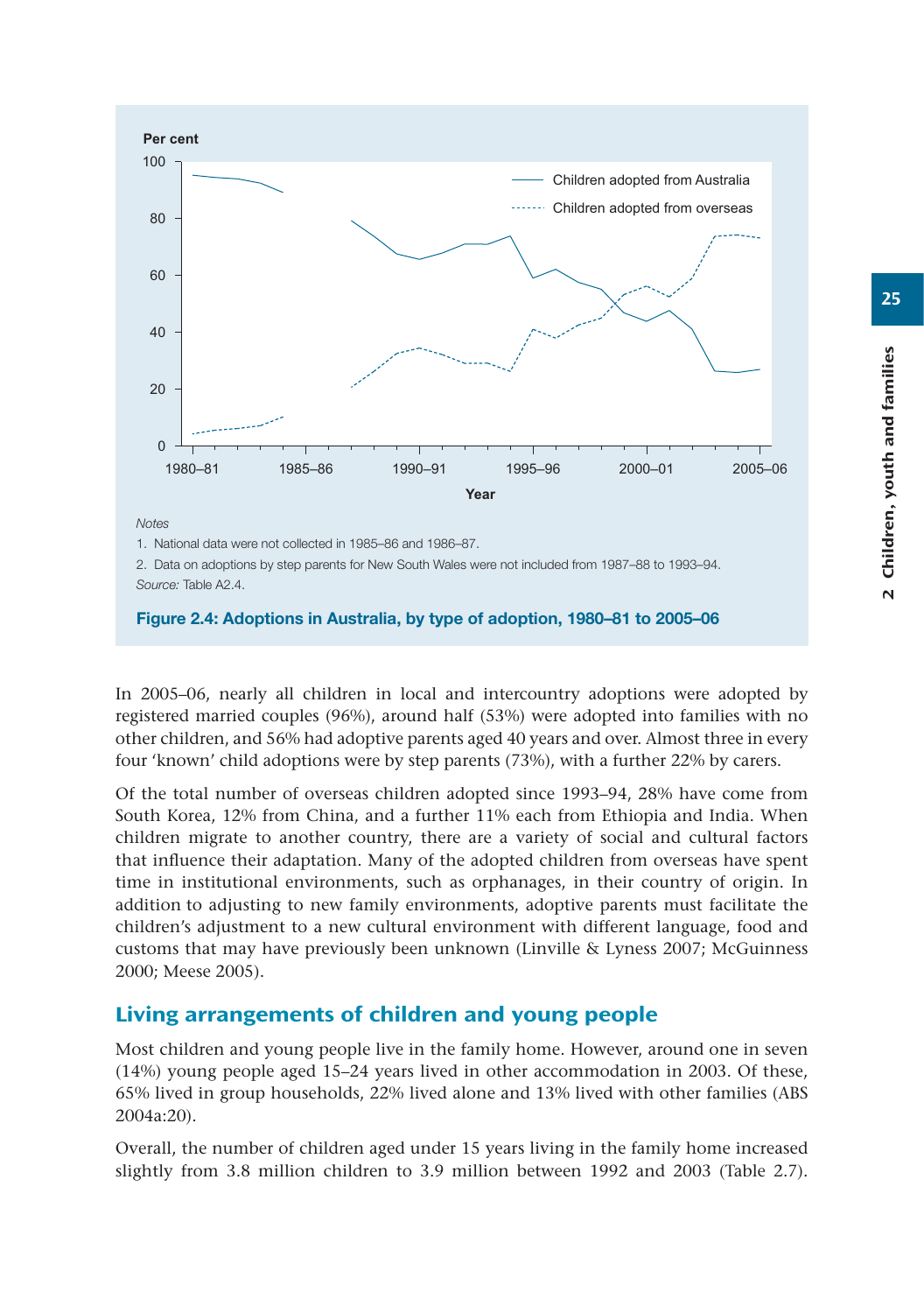However, while the number of children in couple families actually fell by 4% over this period, the number of children living in one-parent families increased by 39% (Table A2.5). During this time, the number of dependent students aged 15–24 years living at home increased by 14% to just over one million. In contrast, there was a 10% decrease in the number of non-dependent young people aged 15–24 years living at home—the decrease was greater among those living in couple families (12% decrease) than those in one-parent families (2% decrease).

Despite these trends in the numbers of children and young people living in the family home, the proportions have remained fairly steady. In 2003, children aged under 15 years represented almost two-thirds (62%) of all children and young people living at home, while dependent students and non-dependent 15–24 year olds represented 17% and 13% respectively—differences of no more than 2 percentage points from 1992 (Table 2.7).

|                                                   | 1992          |          | 2003          | Change in |                      |
|---------------------------------------------------|---------------|----------|---------------|-----------|----------------------|
|                                                   | <b>Number</b> | Per cent | <b>Number</b> | Per cent  | number<br>(per cent) |
| Dependent children aged 0-14 years                | 3.805.000     | 63.8     | 3.889.500     | 62.3      | 2.2                  |
| Dependent student aged 15-24 years <sup>(a)</sup> | 913.100       | 15.3     | 1.037.100     | 16.6      | 13.6                 |
| Non-dependents aged 15-24 years                   | 864.900       | 14.5     | 779.700       | 12.5      | $-9.9$               |
| Non-dependents aged 25 years or over              | 381.500       | 6.4      | 538,400       | 8.6       | 41.1                 |
| <b>Total</b>                                      | 5,964,500     | 100.0    | 6.244.700     | 100.0     | 4.7                  |

#### **Table 2.7: Children and young people living with their parents, 1992 and 2003**

(a) Only includes full-time students.

*Note:* Detailed 2006 Census data were not available for inclusion in this report, so the ABS Family Characteristics Survey has been used as the most recent data source.

*Source:* Table A2.5.

Recent years have seen an increase in the number and proportion of adult children remaining in the parental home. In 2003, there were 538,400 non-dependent adult children aged 25 years or over living with their parent(s), a 41% increase from 381,500 in 1992. One-parent families were more than twice as likely to have adult children living with them than couple families (15% compared with 7% in 2003). The largest increase occurred among lone-father families—the proportion of adult children aged 25 years or over who were living with lone fathers almost doubled during this period (from 14% to 20%, see Table A2.5).

Leaving the parental home is part of the transition to adulthood, and is closely associated with marriage, employment and education (Hartley 1993; Jordyn & Byrd 2003). Changing social trends towards staying in education for longer, delayed marriage and parenthood, and the rising cost of housing may partly explain the increase in the number of adult children living with their parents.

This type of living arrangement has implications for parental resources and family dynamics, including adjustments to retirement plans (Hartley 1993). Changes in the relationship between parents and children that generally occur during the transition from adolescence to adulthood (in relation to issues such as parental support, guidance and control) may be more difficult to achieve, with increased risk of conflicts. On the positive side, however, this type of living arrangement can provide mutual support, company and security (Hartley 1993; Setterste 1998).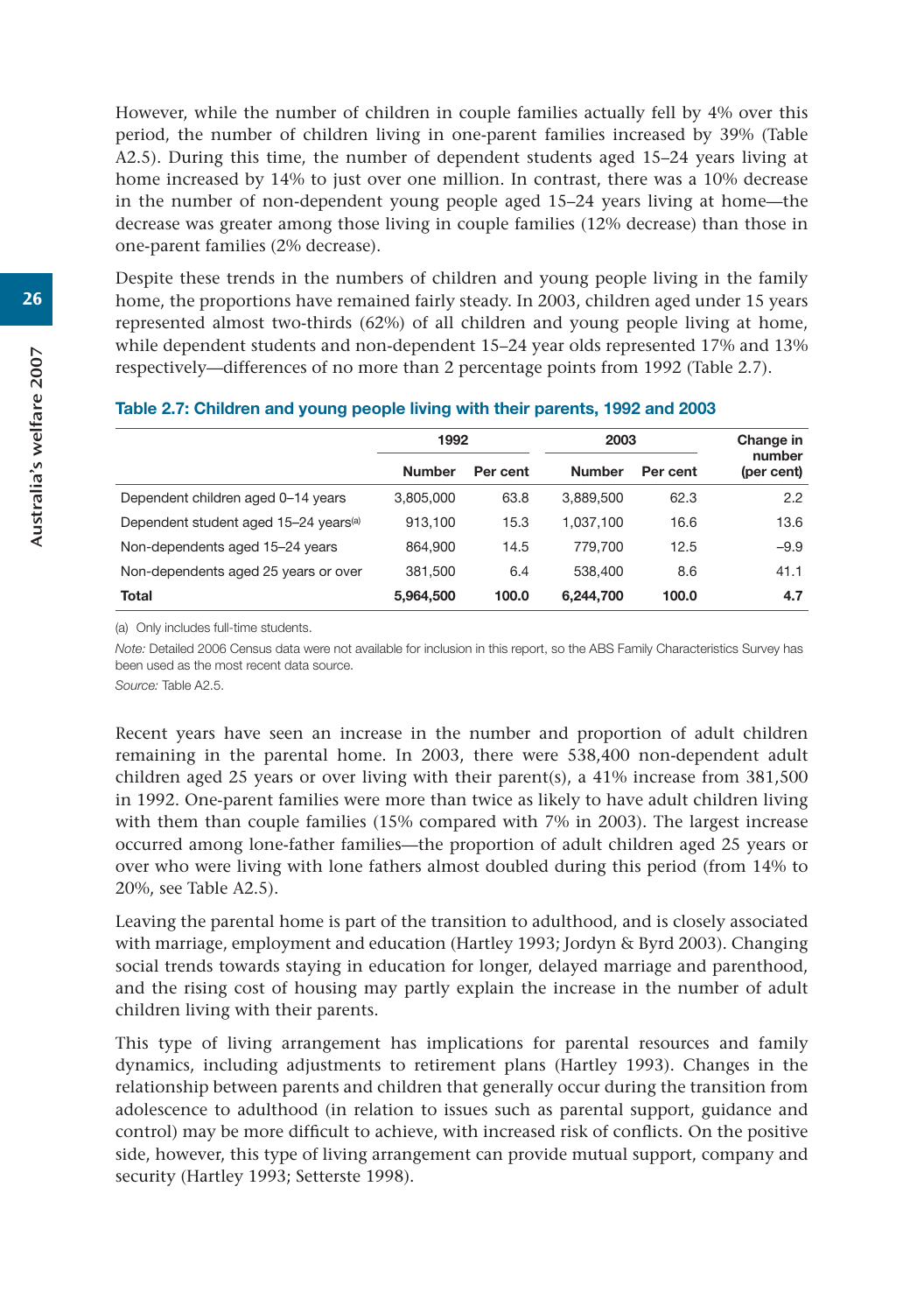# Non-resident parents

One of the consequences of family breakdown, whether through a de facto partnership ending or through separation and divorce, is that the children involved no longer live full time with both their natural parents, that is, they may live full time with just one of their natural parents or they may spend some time living with each parent in a shared care arrangement. In 2003, almost one-quarter (23%) of all children aged 0–17 years who lived at home had a parent living elsewhere (1.1 million children). The majority of these children lived with their mother (84%). Half of these children saw their other parent at least once per fortnight (50%), while 31% saw their other parent rarely (once a year, or less often) or never. Around 50% of children had overnight stays with their non-resident parent; however, only 12% stayed overnight for the equivalent of 3 or more nights per fortnight. Many non-resident parents had formed new relationships (42%), while 28% lived alone (ABS 2004a).

#### Child support

Non-resident parents are required to make a financial contribution towards the cost of raising their children through child support payments (see Box 2.3), and they may also provide other forms of informal support.

Of all cases registered with the Child Support Agency at 30 June 2006, there were around 722,100 parents responsible for providing child support for over 1.1 million children. Around 61% of cases involved only one child, with a further 29% of cases involving two children. Most child support payers were male (88%), and around 8% had subsequent families with dependent children for whom they were a major or principal provider of care (CSA 2006).

In June 2006, the average child support payable (per case) was just under \$3,900 per year. However, less than two in five cases (37%) had a payable amount of more than \$4,000 per year. In 36% of cases, only the minimum annual payment was required—\$260 per year. The low levels of child support paid reflect the low incomes of child support payers—the median annual income of payers was only \$23,981. However, this was almost twice the median income of child support recipients (\$12,231) (CSA 2006).

# Box 2.3: Child support

Through the Child Support Scheme, non-resident parents are required to make a financial contribution towards the cost of supporting their children aged under 18 years. The Child Support Scheme is administered by the Child Support Agency, which is part of the Australian Government Department of Human Services. Following a substantial review (MTCS 2005), changes to the Child Support Scheme are being implemented in a three-stage approach between 2006 and 2008.

Child support assessments are based on each parent's income, the number of children and the level of care provided by each parent. Under current changes being made to the Child Support Scheme by the Australian Government, a new formula for calculating child support will be introduced on 1 July 2008.

Parents can make their child support payments in three ways: an entirely private arrangement between the parents, registration with the Child Support Agency but with payment made directly between the parents, or registration and collection by the Child Support Agency.

*Source:* FaCSIA 2007c.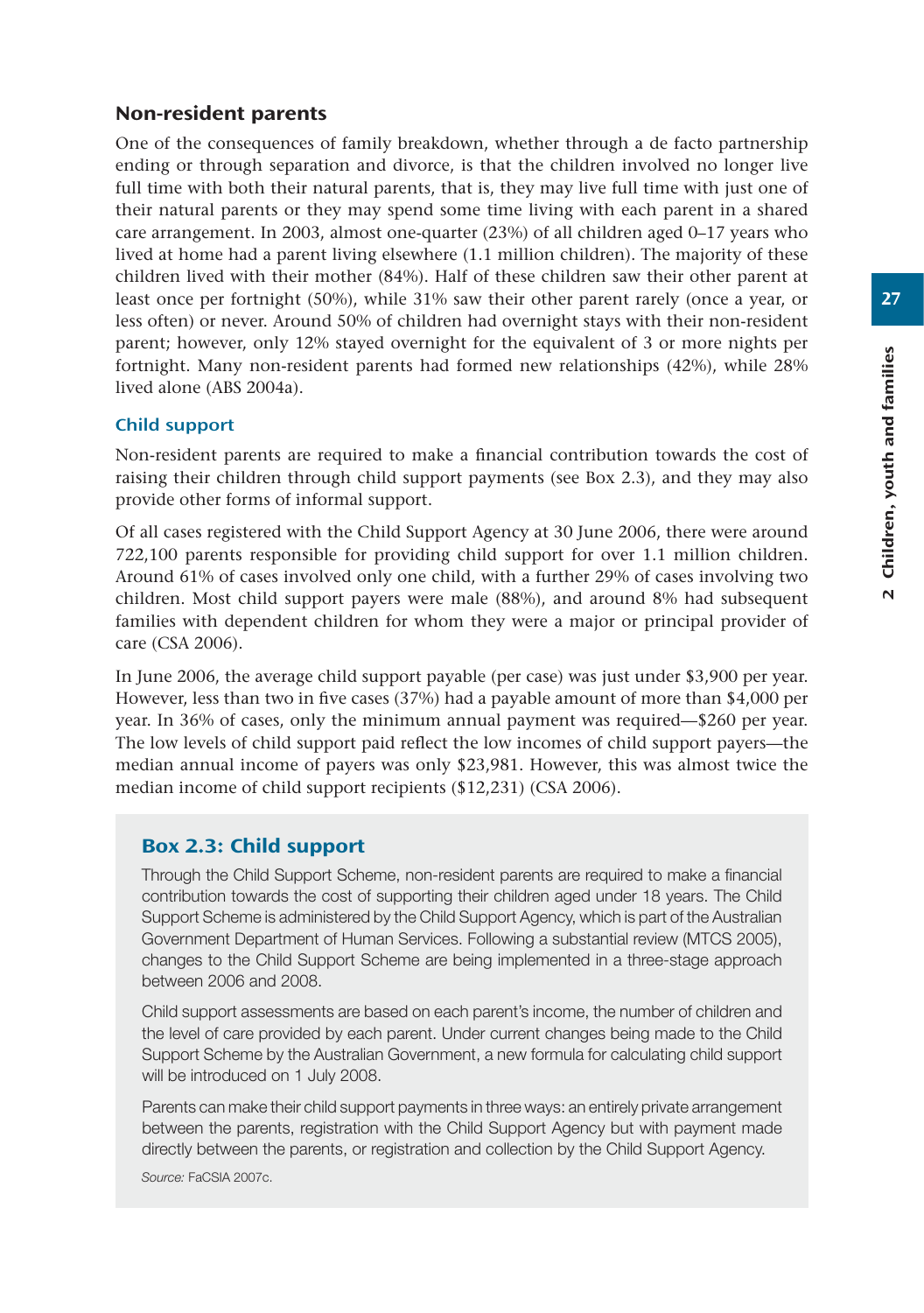According to the ABS 2006 General Social Survey, parents with children aged 0–17 years living elsewhere also commonly provided informal financial support—for example, providing or paying for clothing (46%), providing an allowance or pocket money (39%) and paying for education costs (32%) (Table A2.6). Driving the children places was also a common form of support provided by non-resident parents (41%).

## Young people as carers

The majority of care discussed in this chapter focuses on care provided for children and young people. However, a considerable number of children and young people also provide informal care to parents, relatives or other people with disability or long-term health condition (see the Glossary for a definition of 'informal care'). Taking on a caring role may be rewarding; however, it can also significantly affect the life of a child or young person. Carers aged under 25 years may have a restricted social life, lower educational achievement, reduced education and employment potential, and increased stress compared with other children and young people, due to their caring responsibilities (Gays 2000; Mukherjee et al. 2002).

According to the ABS 2003 Survey of Disability, Ageing and Carers, approximately 300,900 people aged under 25 years (4.5% of all young people under 25 years) were caring for a household member with a long-term health condition or disability, or for an older household member. While most (68%) of these young carers were aged 15–24 years, almost one-quarter (23%) were aged 10–14 years. Around half (52%) of carers aged under 25 years were male.

Over half (54%) of children and young people in a caring role were caring for a household member who always or sometimes required assistance with core activities (self-care, mobility and communication). Only 5% of children and young people providing care to a household member were the primary carer; that is, they provided the most help or supervision with core activities. If unconfirmed primary carers are included, this figure rises to 8%. The majority (74%) of primary carers were aged 20–24 years, and 76% were female.

Almost two-thirds (63%) of carers aged under 25 years were caring for a parent in 2003. Having a parent with a chronic illness or disability may have a considerable impact on the needs of children and young people, particularly if the parent is unable to provide sufficient physical, emotional or economic support. Young people living in one-parent families where the parent has a chronic illness or disability may have greater caring responsibilities and less support than young people in couple families due to the lack of a fall-back carer. In 2003, 24% of lone parents with disability were being cared for by one or more of their children aged under 25 years; the comparable figure was 17% in couple families.

The adverse outcomes experienced by children and young people caring for a parent may vary according to the parent's specific type of disability or health condition. For example, caring for a parent with a physical disability may result in muscle strain, fatigue and exhaustion (Gays 2000). On the other hand, young people caring for a parent with mental illness may experience greater social isolation as a result of the stigma attached to mental illness. In 2003, estimates based on all disabling conditions indicate that physical/diverse conditions were the most prevalent disability group reported by parents who were being cared for by a child aged under 25 years (81% of parents), followed by psychiatric (35%), sensory/speech (28%), and intellectual (21%) conditions. These findings are similar to the most common disability groupings reported for the Australian population aged 0–64 years (see Chapter 4).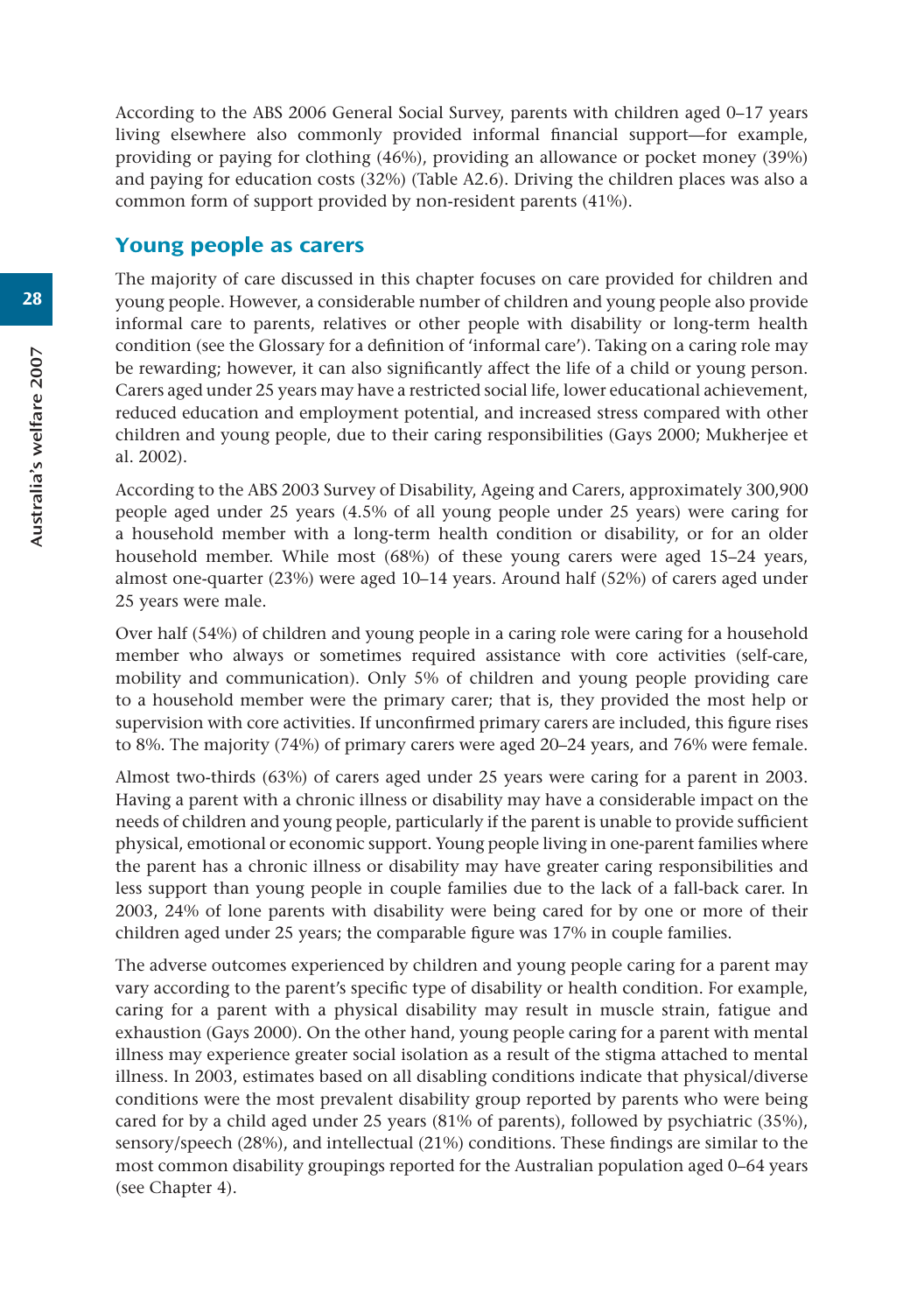The most common form of assistance provided by carers aged under 25 years to parents with a long-term health condition or disability was home maintenance or gardening (32%). Assistance with household tasks (28%), private transport (26%) and mobility tasks (25%) were other common forms of assistance provided to parents. One in ten carers under 25 years were assisting their parents with self-care tasks. Males were significantly more likely to provide assistance with home maintenance or gardening tasks than females (42% compared with 18%). The most common forms of assistance provided by females were assistance with household and mobility tasks (31% and 30% respectively) (Figure 2.5).



**Figure 2.5: Most common form of assistance provided to parents by young carers aged 0–24 years, by sex of carer, 2003**

# Families and employment patterns

Parents' employment patterns have a significant impact on the financial wellbeing of the family. Children who do not have a parent in paid employment may be living in, or at risk of living in, economically disadvantaged households (ABS 2002b). In addition to increasing financial strain, parental unemployment may also create tension and hostility in relationships between parents and children, and reduce warmth and supportiveness in the home (Shonkoff & Phillips 2000). Furthermore, employed parents may provide positive role models for their children in terms of work ethics and social responsibility (AIHW 2005b). Results from Wave 1 of Growing up in Australia: the Longitudinal Study of Australian Children show that most employed parents were positive about the effects of their work on their family, with over 65% of employed parents in the survey agreeing that these responsibilities made them 'more well-rounded', gave their life more variety and made them feel more competent. In addition, more than 70% agreed that working helped them to better appreciate the time they spent with their children (AIFS 2006).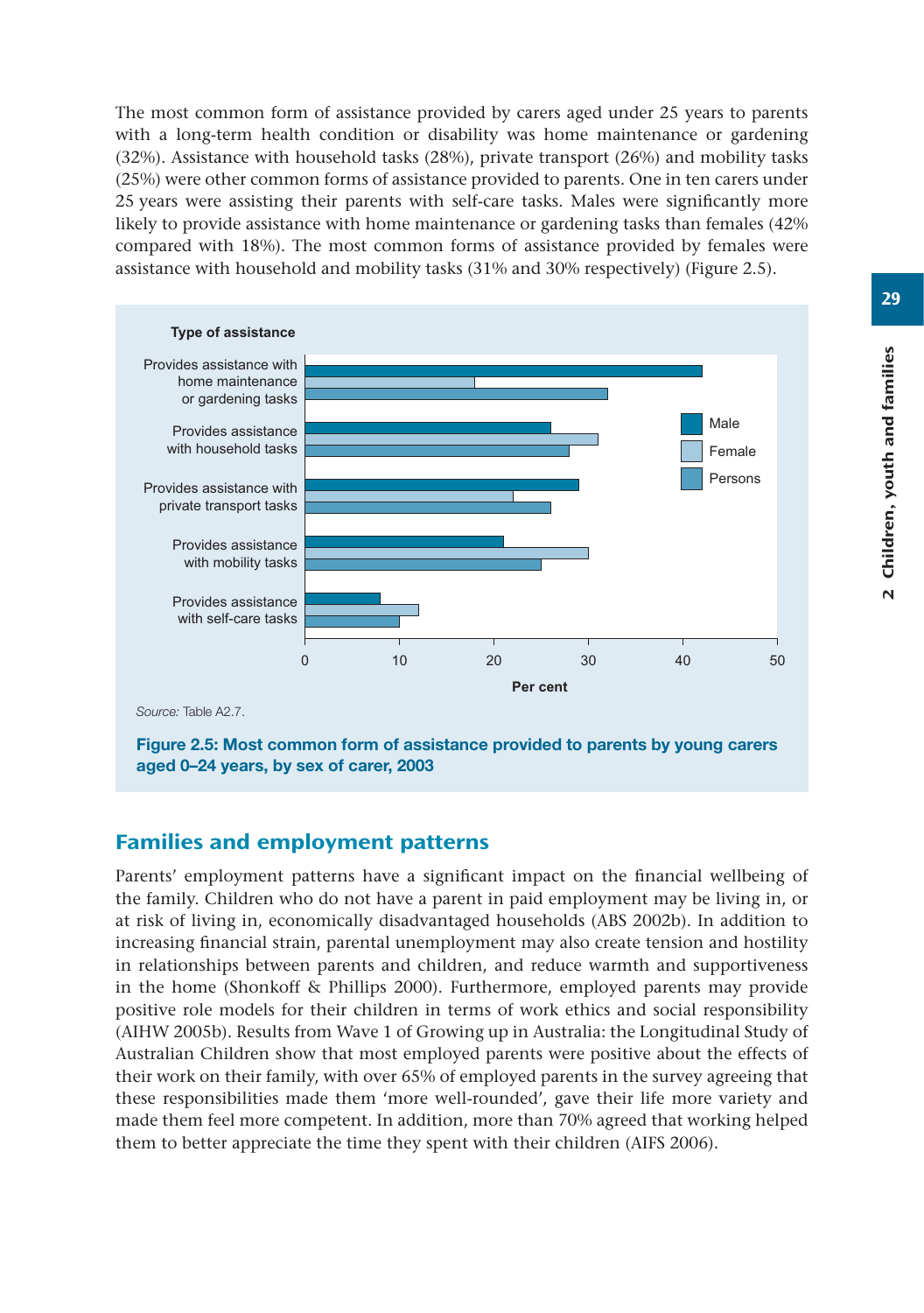One of the target groups in the Australian Government's Welfare to Work initiative are parents and principal carers receiving the Parenting Payment (see Box 2.4 for more information on the Parenting Payment). Included in the Welfare to Work package in 2006 were increased child care places, child care fee support for parents through the Jobs, Education and Training program, child care fee assistance, and changes to Child Care Benefit eligible hours to enable more parents to take up paid employment (Australian Government 2006).

Over the past decade, the proportion of all families with dependent children aged 0–24 years that had at least one parent employed increased from 82% to 94% (between 1997 and 2007). This increase was greater among one-parent families over this period—the proportion of lone parents who were employed rose from 47% to 59%, compared with an increase from 91% to 95% of couple families with at least one parent employed (Figure 2.6). Despite this increase, employment rates are still consistently lower among one-parent families.

In 2007, the most common working arrangement among couple families was to have both parents working (62%, up from 57% in 1997), with a further 30% having the traditional 'male breadwinner' arrangement (Figure 2.6). Almost three in five (59%) lone parents were employed in 2007.

One of the most significant changes to family life over the past 25 years has been the increased participation of women in the labour force (ABS 2006h). The age of the youngest child in a family affects the working patterns of parents, particularly mothers, and changes to the employment status of mothers often begin at pregnancy. The 2005 ABS Pregnancy and Employment Transitions Survey estimated that, among Australian women with at least one child under 2 years of age, 63% worked in a job some time while pregnant. It also



(a) Includes children aged under 15 years, and young people aged 15–24 years who are full-time students. *Source:* Table A2.8.

**Figure 2.6: Employment status of parents with dependent children aged 0–24 years(a), by family type, June, 1997 and 2007**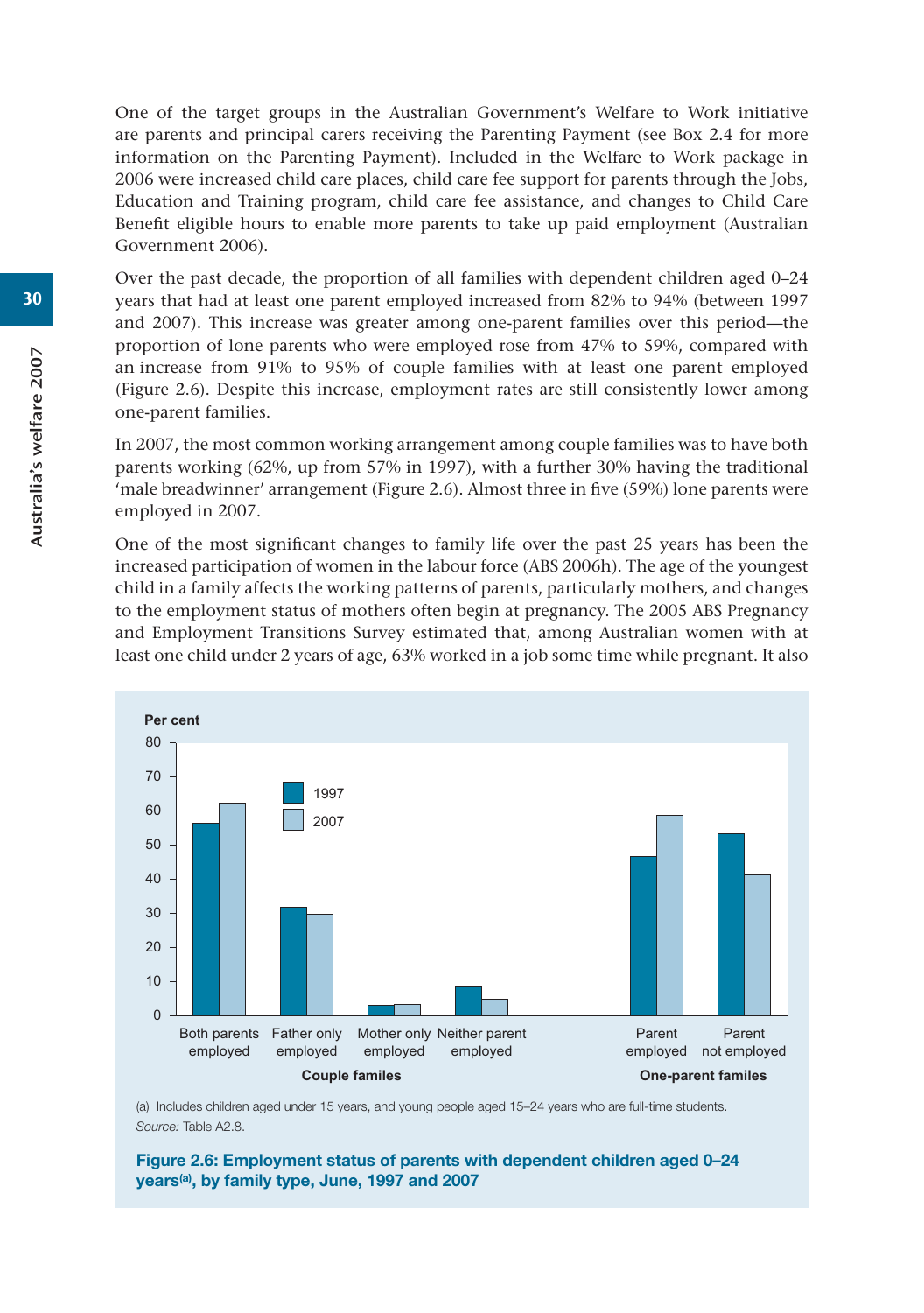found that 39% of women with a child under 2 years of age had entered or returned to the workforce at the time of the survey—almost three quarters of these women cited 'financial reasons' as the main motive for starting work (ABS 2006i).

The ABS 2007 Labour Force Survey indicates that the traditional 'male breadwinner' arrangement was almost 3 times as common among couple families whose youngest child was aged 0–4 years than those whose youngest was 15–24 years (44% compared with 15% in 2007) (Table A2.9). This is likely to be due to a change in mothers' employment status as the age of the youngest child increases—among couple families where the youngest child was aged 0–4 years, 51% of mothers were employed, compared with 74% and 80% among those whose youngest was aged 5–14 years and 15–24 years respectively. A similar pattern of increasing employment as the age of the youngest child increases was also seen among lone mothers (employment increased from 34% to 63% to 72% respectively) and lone fathers (employment increased from 55% to 70% to 80% respectively) (Table A2.9).

In particular, the proportion of mothers who worked full time increased steadily as the age of the youngest child increased (Figure 2.7). The proportion of women who worked full time was 3 times as high among those whose youngest child was aged 15–24 years than those whose youngest was aged 0–4 years (46% compared with 15%). Part-time work was the most common form of employment for women up until the youngest child reached the 15–24 year age group, at which point mothers were more likely to be working in fulltime than part-time employment (46% compared with 32%).

In 2007, almost half of women whose youngest child was aged 0–4 years (49%) were not in the labour force, that is, not working or actively looking for work. This proportion decreased as the age of the youngest child increased, but levelled out once the youngest child was aged 10 years or older.



(a) Includes children aged under 15 years, and young people aged 15–24 years who are full-time students. *Source:* Table A2.10.

#### Figure 2.7: Employment status of mothers, by age of youngest dependent child<sup>(a)</sup>, **June 2007**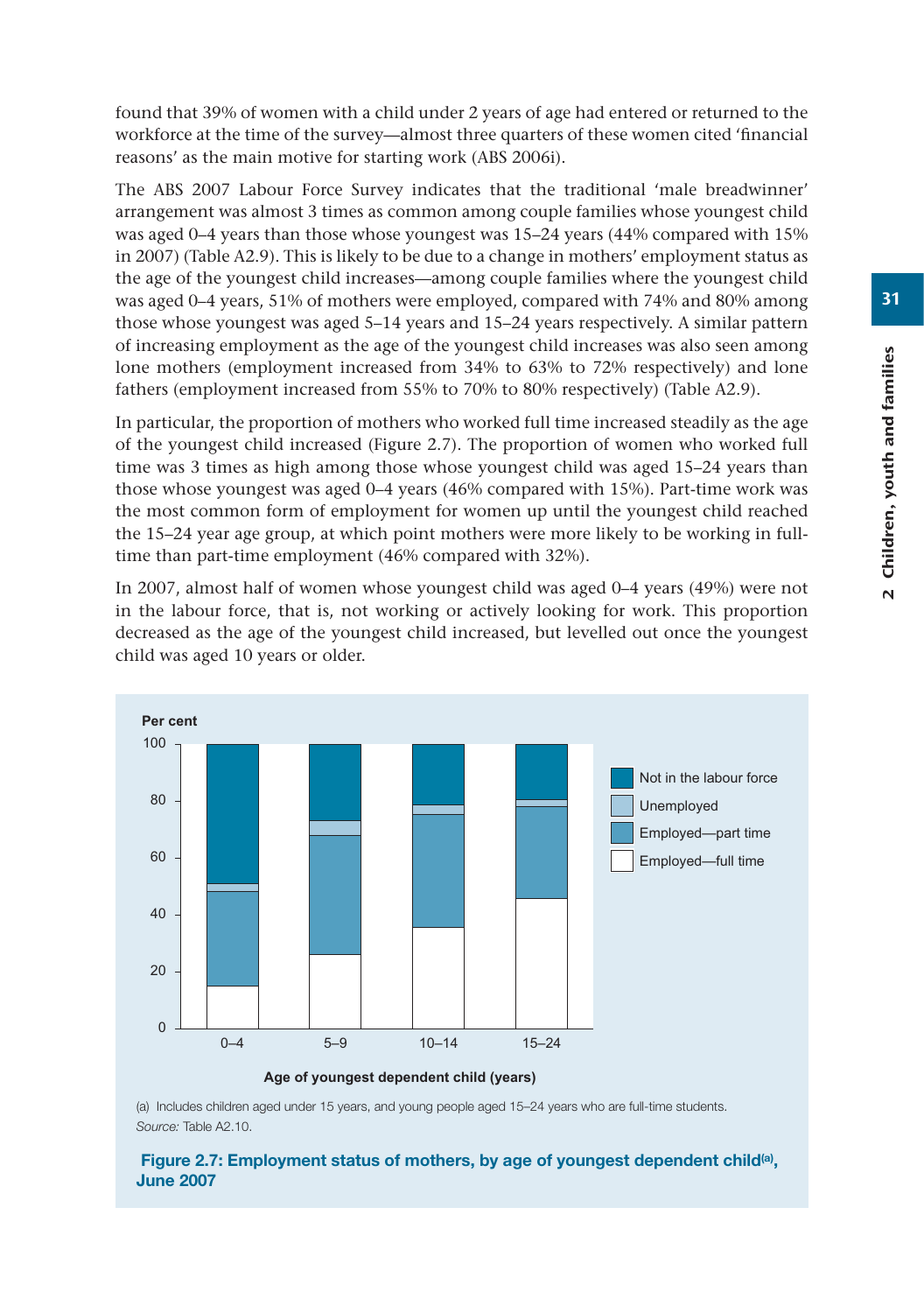There is, however, a downside to employment, particularly for working mothers. Among working mothers, there is evidence to suggest that those who worked longer hours were more likely to report having problems coping and feeling rushed or pressed for time. Interestingly, this pattern was less pronounced among working fathers (AIFS 2006).

## Family income and financial stress

Children living in families without economic security are at a greater risk of poor outcomes in both the short and longer term. The immediate impact of economic hardship is evident. Having a low income limits parents' ability to purchase health- and welfare-related goods and services, such as better food, housing, recreation and health care. Socioeconomic disadvantage is also associated with higher morbidity and mortality rates, and it can affect health-related behaviours and psychosocial wellbeing (AIHW 2007a; Mayer 2002).

Income distribution is generally analysed using equivalised income. This enables a meaningful comparison of the incomes of families, adjusting for household size and composition. In 2005–06, according to the ABS Survey of Income and Housing, 17% of Australian families with dependent children aged 0–24 years had incomes in the lowest quintile (Table 2.8).

Compared with children living in couple families, children living in one-parent families generally have fewer financial resources available to them. In 2005–06, among families with dependent children, the proportion of one-parent households with incomes in the lowest quintile was 3 times that of couple households (40% compared with 13%) (Table 2.8). In line with this pattern, the median weekly income of one-parent families was less than half that of couple families (\$724 compared with \$1,637) (ABS 2007d:24). Furthermore, a much higher proportion of one-parent families than couple families relied on a government pension or allowance as their principal source of household income (51% compared with 7%). One-parent families tend to have less debt than couple families, but also far fewer assets (ABS 2006j). As a result, one-parent families had a mean net worth of \$228,000, compared with \$667,000 for couple families in 2005–06 (ABS 2007d:24).

|                                                 | Equivalised disposable income quintile<br>(per cent distribution) |        |       |               |                |       |
|-------------------------------------------------|-------------------------------------------------------------------|--------|-------|---------------|----------------|-------|
|                                                 | Lowest                                                            | Second | Third | <b>Fourth</b> | <b>Highest</b> | Total |
| Couple family households                        | 12.9                                                              | 20.8   | 24.9  | 23.4          | 18.1           | 100.0 |
| One-parent family households                    | 40.4                                                              | 30.0   | 16.7  | 8.0           | 4.8            | 100.0 |
| Total households with dependants <sup>(b)</sup> | 17.3                                                              | 22.2   | 23.6  | 20.9          | 16.0           | 100.0 |

#### **Table 2.8: Equivalised income quintiles for households with dependent children aged 0–24 years(a), 2005–06 (per cent)**

(a) Includes children aged under 15 years, and young people aged 15–24 years who are full-time students.

(b) Excludes multiple family households—households containing two or more families. The vast majority of children in Australia (98%) live in one-family households.

*Source:* ABS 2007d:17.

One-parent families are more at risk of experiencing financial stress because of their low incomes. Among households with dependent children, one-parent families reported higher levels of financial stress than couple families, according to the 2006 ABS General Social Survey (Table 2.9). Among adults in one-parent households, around two in five (38%) reported they could not raise \$2,000 within a week for something important, more than one in five (22%) had sought financial help from family or friends in the past year, and 6% reported going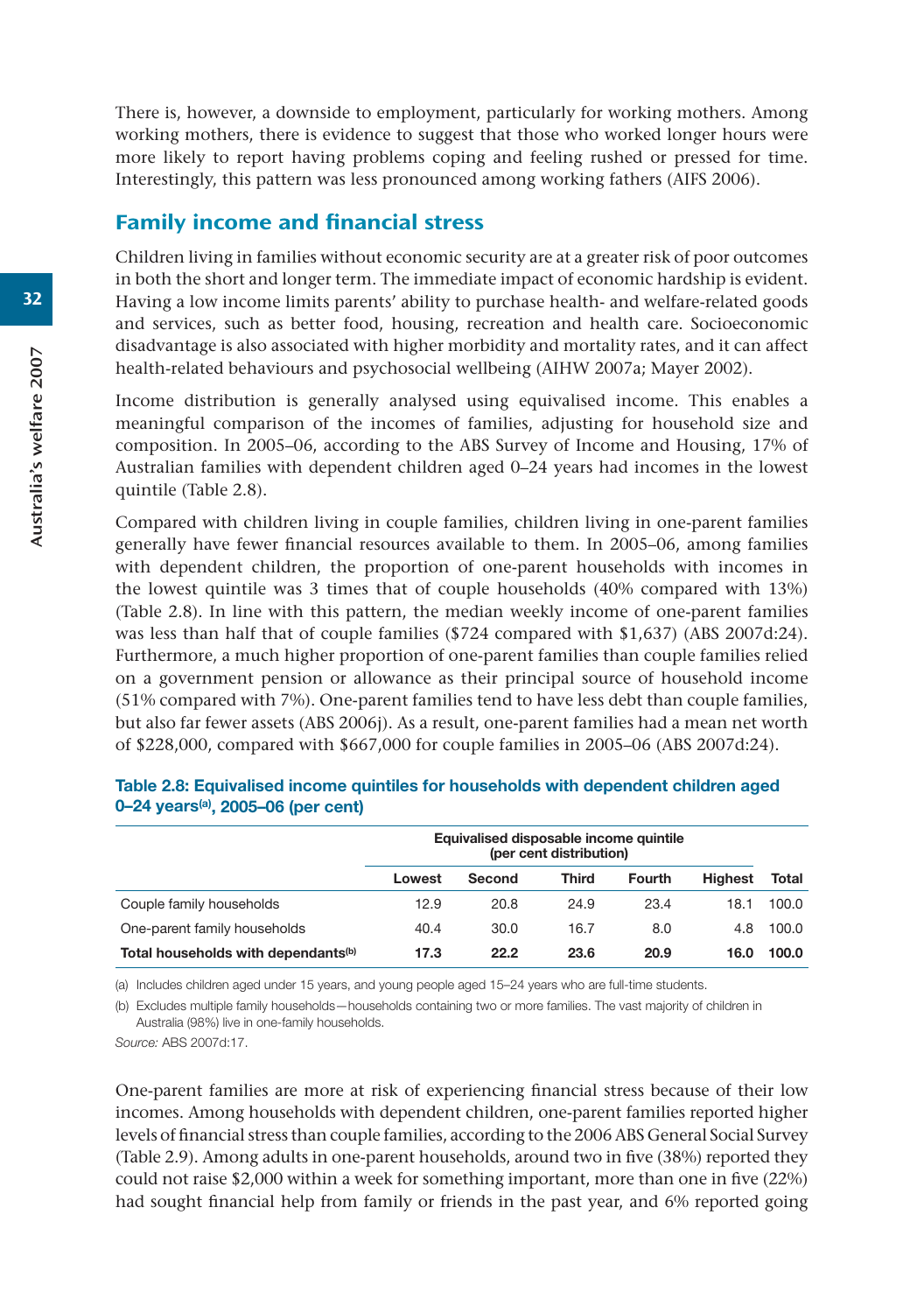without meals because of cash flow problems. In comparison, these proportions were much lower among adults in couple families at 11%, 7% and 1% respectively.

| Table 2.9: Selected financial stress indicators for households with dependent children |  |  |  |
|----------------------------------------------------------------------------------------|--|--|--|
| aged $0-24$ years <sup>(a)</sup> , 2006 (per cent)                                     |  |  |  |

| <b>Financial stress indicators</b>                                | One-parent family | Couple family |
|-------------------------------------------------------------------|-------------------|---------------|
| Could not raise \$2,000 within a week                             | 37.7              | 11.4          |
| Sought financial help from families/friends                       | 21.7              | 7.0           |
| Sought assistance from welfare/community organisations            | 10.5              | 1.6           |
| Went without meals                                                | 6.1               | 1.2           |
| Was unable to heat home                                           | 4.4               | $*0.9$        |
| Total number of households with dependent children <sup>(a)</sup> | 623,000           | 4.574.000     |

(a) Includes children aged under 15 years, and young people aged 15–24 years who are full-time students. *Note:* Families could be counted in more than one financial stress indicator. *Source:* ABS 2007e:75.

# Assistance for families

The Australian Government provides support for families in the form of family assistance payments and income support payments (Box 2.4). Family assistance is designed to help families with the costs of raising children, including recognising the indirect costs of reduced workforce participation by some families with young children. Higher assistance is targeted to families with low incomes.

Most Family Tax Benefit recipients receive assistance through fortnightly payments from Centrelink: over two million people (91% of recipients) in 2004–05. Around 57,000 (3%) received Centrelink lump sum payments and another 139,000 (6%) were paid lump sums through the tax system (FaCSIA 2006a).

At June 2006, just over 1.8 million families with 3.5 million children received the Family Tax Benefit Part A as a fortnightly payment, a slight increase from 2001 (Table 2.10; FaCSIA 2006a). In all years from 2001 to 2006, more than half of these families were paid more than the base rate—62% in 2006, a slight increase from 58% in 2001 (Table A2.11).

Over 1.3 million families with 2.6 million children received Family Tax Benefit Part B at June 2006 (Table 2.10; FaCSIA 2006a). Almost half of those receiving the payment were sole parents—43% in 2006. The number of sole parents receiving the maximum payment increased by 6% between 2001 and 2006 (Table A2.11).

Around 223,000 families received the Maternity Immunisation Allowance in 2005–06, a much greater number than in previous years (Table 2.10). This payment is no longer income-tested for babies born on or after 1 January 2003.

Almost 269,000 families received the Maternity Payment in 2005–06, an increase of 14% from the previous financial year (Table 2.10). The Maternity Payment replaced the Maternity Allowance and Baby Bonus for children born on or after 1 July 2004; however, some families received the Maternity Allowance in 2004–05 for children born before this date.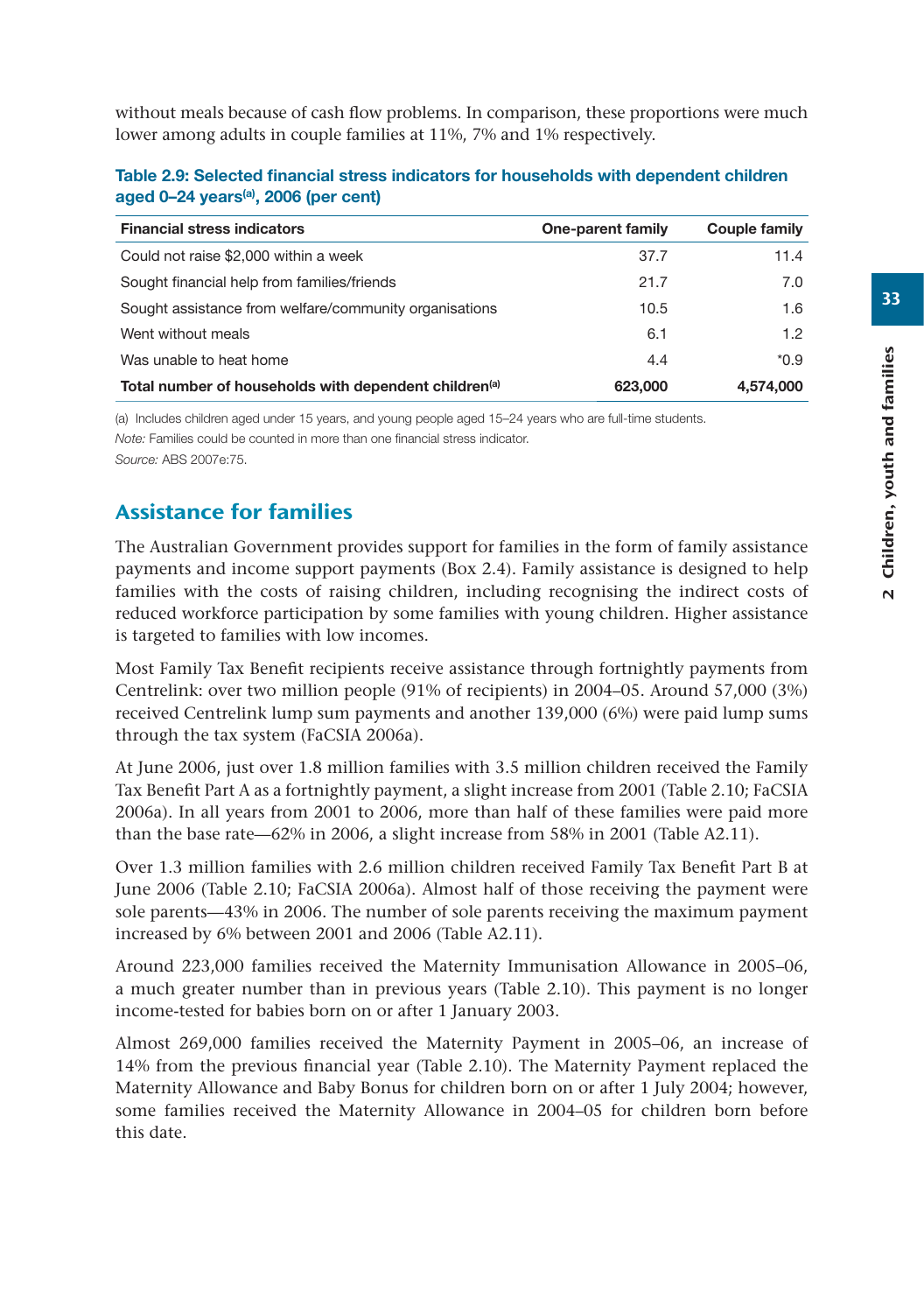#### Box 2.4: Australian Government family payments and tax relief

**Family Tax Benefit Part A** is paid to low- and middle-income families with dependent children under 21 years and/or dependent full-time students aged 21–24 years. It is paid for each dependent child in the family. The payment is subject to an income test. The maximum rate is payable below a lower income threshold, and the payment rate reduces for income above this threshold. The maximum rate of payment varies with the age of the child, with the payments increasing for teenagers aged 13–15 years.

**Family Tax Benefit Part B** provides additional assistance to families with one main income, including single parents, with a child under 16 years or a child aged 16–18 years studying full time. Higher rates are payable where families have a child under 5 years. The payment is not income-tested for lone parents. For couple families, it is income-tested on the income of the partner with the lower income (secondary income).

**Maternity Immunisation Allowance** is a one-off lump sum payment for children aged 18–24 months who are fully immunised or have an approved exemption from immunisation.

**Maternity Payment** is a one-off, flat-rate non-taxable payment to the primary carer for each new baby, or adopted child under 2 years of age, born on or after 1 July 2004. The Maternity Payment is not subject to income or asset tests. Although generally paid as a lump sum, from 1 July 2007, it became mandatory for young people aged under 18 years who receive the Maternity Payment to be paid in 13 fortnightly instalments. Additional changes introduced from 1 July 2007 include that the Maternity Payment was renamed the Baby Bonus, and parents are now required to formally register the birth of their child as a condition of receiving this payment.

**Multiple Birth Allowance** is paid as part of the Family Tax Benefit Part A, if three or more children are born at the same time. It is paid at a higher rate for quadruplets or larger birth sets. This payment is currently available until the children turn 6 years old. However, from 1 January 2008, Multiple Birth Allowance will be paid until the children turn 16 years of age, or for full-time students, until the end of the calendar year in which they turn 18.

**Double Orphan Pension** is paid for children whose parents are both dead, or one parent is dead and the other cannot care for the child, and for refugee children under certain circumstances.

**Large Family Supplement** is an additional amount paid as part of the Family Tax Benefit Part A to families with three or more children (before 1 July 2006 only families with four or more children were eligible).

**Parenting Payment** is an income support payment for people on a very low income with responsibility for caring for a child. The two main streams are the Parenting Payment (single) paid to lone parents with no income or a low income and the Parenting Payment (partnered) paid to the primary carer in a couple family where both parents have no income or a low income. The Parenting Payment is subject to income and assets tests. As part of the Australian Government's Welfare to Work reforms, from 1 July 2006 the Parenting Payment will only be payable to the principal carer of a child under the age of 6 years if the carer is partnered, or under the age of 8 years if the carer is single. People receiving the Parenting Payment before 1 July 2006 will continue to receive payment until their youngest child turns 16, provided they remain otherwise eligible.

*Sources:* Centrelink 2007; DEWR 2006; FAO 2007a.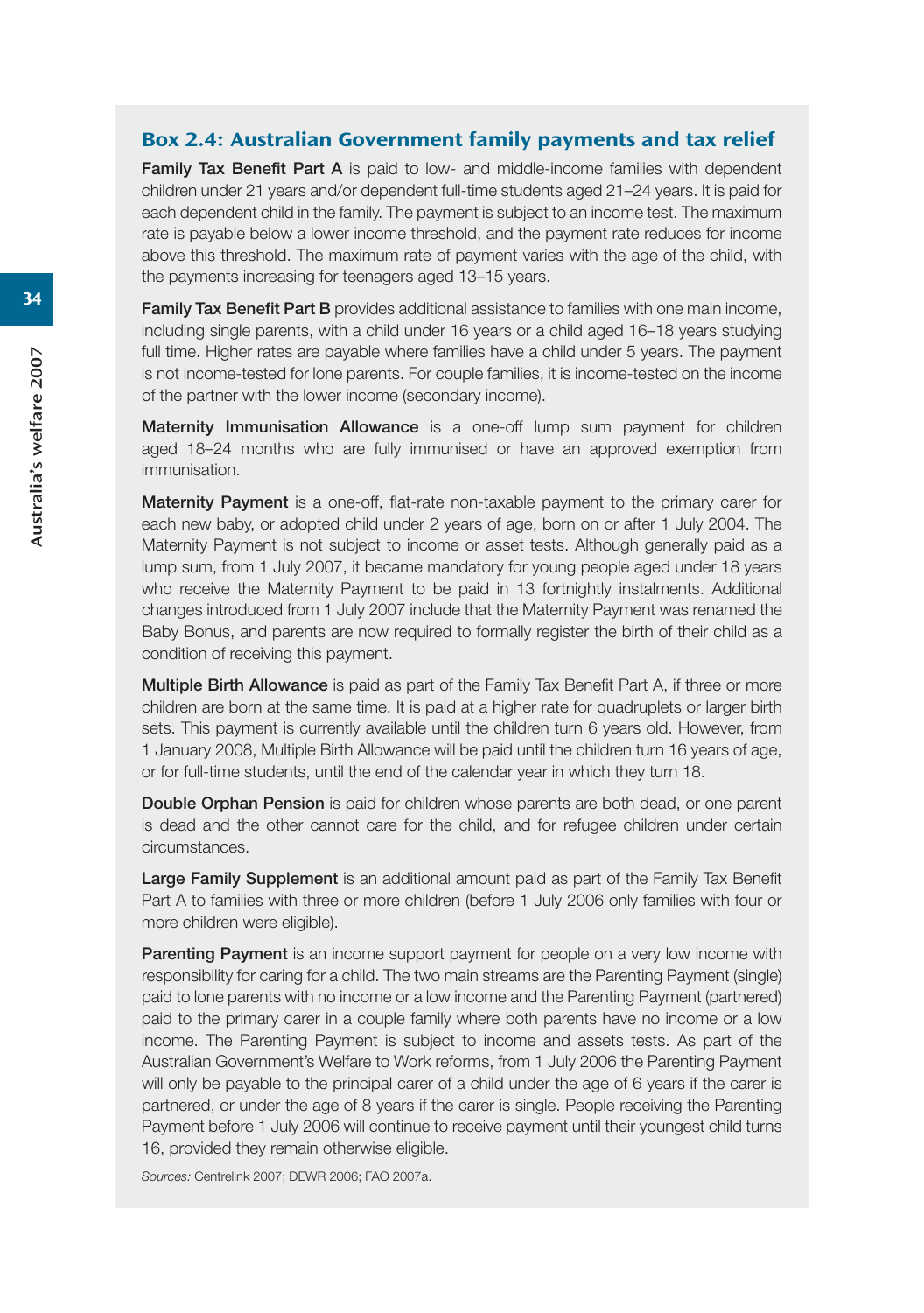In 2006, the number of families receiving the Parenting Payment fell below 600,000 for the first time since 2001. The number of couple families receiving the Parenting Payment (partnered) continued to decline—a 22% decrease between 2001 and 2006. The number of one-parent families receiving the Parenting Payment (single) increased fairly steadily between 2001 and 2004; however, there was a small decrease in 2006 (3% decrease from 2005).

|                                                 |           |           | <b>Families</b> |                      |                      |                 |
|-------------------------------------------------|-----------|-----------|-----------------|----------------------|----------------------|-----------------|
| Type of payment                                 | 2001      | 2002      | 2003            | 2004                 | 2005                 | 2006            |
| Family Tax Benefit Part A(a)                    | 1,799.7   | 1.794.8   | 1.783.3         | 1.807.7              | 1.828.3              | 1,811.8         |
| Family Tax Benefit Part B(a)                    | 1,181.1   | 1,199.1   | 1.223.6         | 1.205.6              | 1.396.5              | 1,372.7         |
| Maternity Allowance <sup>(b)</sup>              | 210.1     | 212.2     | 207.0           | 209.2                | 22.3 <sup>(c)</sup>  | $\cdot$ $\cdot$ |
| Maternity Payment <sup>(b)</sup>                | $\cdot$ . | $\cdot$ . | . .             | $\ddot{\phantom{0}}$ | 235.4 <sup>(c)</sup> | 268.8           |
| Maternity Immunisation Allowance <sup>(b)</sup> | 203.9     | 206.8     | 203.9           | 203.7                | 200.3                | 223.1           |
| Parenting Payment (single) <sup>(d)</sup>       | 416.7     | 427.8     | 437.0           | 449.3                | 449.0                | 433.4           |
| Parenting Payment (partnered) <sup>(d)</sup>    | 205.4     | 191.6     | 181.4           | 177.2                | 167.0                | 159.7           |

#### **Table 2.10: Recipients of family assistance, 2001 to 2006 ('000)**

(a) The number of families who received fortnightly payments as at 30 June.

(b) The number of families who received a payment during the financial year (ending on 30 June in the year listed).

(c) The Maternity Payment replaced the Maternity Allowance and existing Baby Bonus from 1 July 2004. From 1 July 2007, the Maternity Payment was then renamed the Baby Bonus.

(d) The number of families who received a payment in June (not at 30 June). *Source:* Table A2.11.

The most common type of financial assistance provided by the Australian Government directly to young people is Youth Allowance—an income support payment for young people who are studying, undertaking training or an Australian Apprenticeship, or looking for work (Centrelink 2007). In 2006, approximately 343,000 young people aged 15–24 years received Youth Allowance (representing 16% of all 15–19 year olds and 8% of all 20–24 year olds). Over three-quarters (77%) of these young people were full-time students (AIHW 2007a).

In addition to financial assistance for families, the Australian Government also provides funding for relationship support services. The Family Relationships Services Program, which was established in the early 1960s, currently funds community organisations to provide family relationships services such as education, mediation, therapy, family skills training and counselling (FaCSIA 2006a). In 2005–06, more than 129,000 people used a Family Relationships Service, and four out of five clients reported positive outcomes of the program, that is, at least good progress towards an improvement in their presenting relationship issue (FaCSIA 2006a).

# 2.4 Early childhood and school entry

The first major transition in life for an increasing number of Australian children is their entry into child care and early education. Entry of children into child care can also serve as an important transition point for many parents entering or re-entering the workforce. In 2005, almost half of Australia's 3.3 million children aged 12 years or under had used some form of child care in a school term reference week. Child care can be either formal or informal, and can be provided in a family home or community setting. Although the point of transition is different for each child, most children in Australia have experienced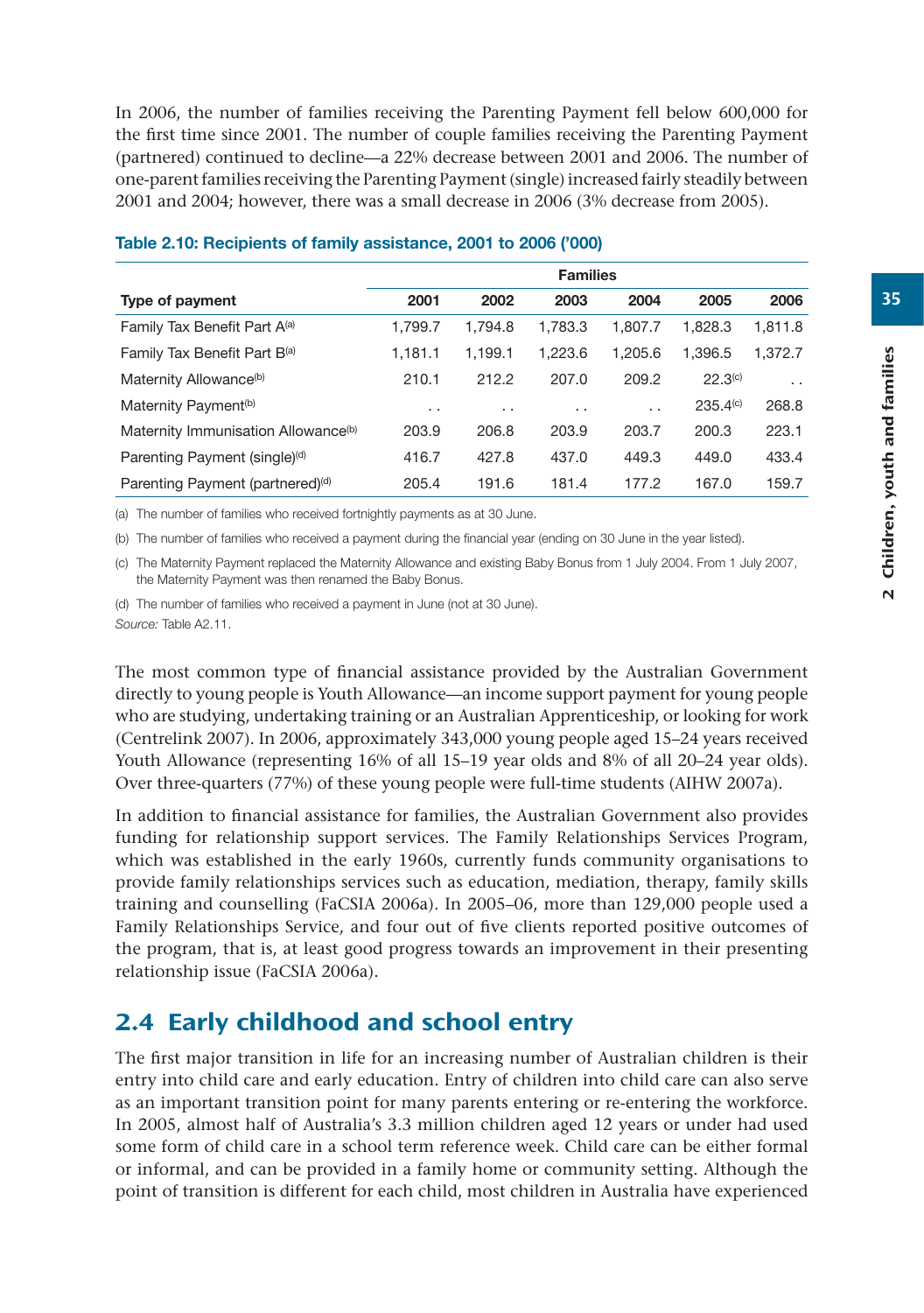some type of formal care before beginning full-time schooling—84% of 4 year olds used either formal child care or were attending preschools in 2005 (ABS 2006g). Preschool refers to educational and developmental programs for children in the year (or in some jurisdictions, 2 years) before they begin full-time schooling.

The demand for child care is influenced not only by the number and age of children in the population, but also by trends in social factors such as family structure, employment patterns and population mobility. Current trends in the participation in the labour force of parents in both couple families and one-parent families suggests there may be an expanding demand for child care services, particularly as children get older (refer to Section 2.3). Parents are also using child care services for a variety of other reasons, such as to pursue study options, for personal reasons, or because of the perceived benefits for the child (ABS 2006g).

Given the increasing number of children receiving some kind of formal child care and preschool education, the influence of government policies on the accessibility and affordability of services is increasingly being recognised as an important factor in the use of child care and preschool services (ABS 2006g). This section examines the use of informal and formal child care and preschool services and provides an overview of child care service outcomes in terms of accessibility, affordability, and quality.

# Policy context of provision of child care and preschool services

Under the Stronger Families and Communities Strategy, the Australian Government Department of Families, Community Services and Indigenous Affairs supports the provision of formal child care services through the Child Care Support Program (FaCSIA 2007b). The program incorporates a range of strategies to promote the supply, accessibility, flexibility and quality of child care services.

In addition to the funding that child care services receive under the Child Care Support Program, the Australian Government provides further support with the cost of child care. The majority of child care funding goes towards the payment of the Child Care Benefit (a means-tested payment to help families who use approved and registered child care) and the Child Care Tax Rebate. An overview of child care initiatives announced in the 2007–08 Federal Budget is presented in Box 2.5.

State and territory governments, as well as local governments, provide additional funding and support to child care services (McIntosh & Phillips 2002). State and territory governments are also responsible for providing preschools and the licensing of child care and preschool services, and provide information and support for service providers and parents. Local governments sometimes contribute land and administrative support to community centres.

# Australian Government-supported child care services

According to the Australian Government Census of Child Care Services, there were more than 10,100 Australian Government-supported child care agencies across Australia in 2004, an increase of 14% since 1999. Increases in the number of child care agencies have resulted in a substantial increase in the number of government-supported operational child care places, from 168,300 in 1991 to 616,100 in 2006. The largest growth was in places for outside school hours care (a sixfold increase in number of places), while a more moderate increase was seen for long day care centres (threefold increase) and family day care (almost twofold increase) (Figure 2.8) (see Glossary for definitions of child care services).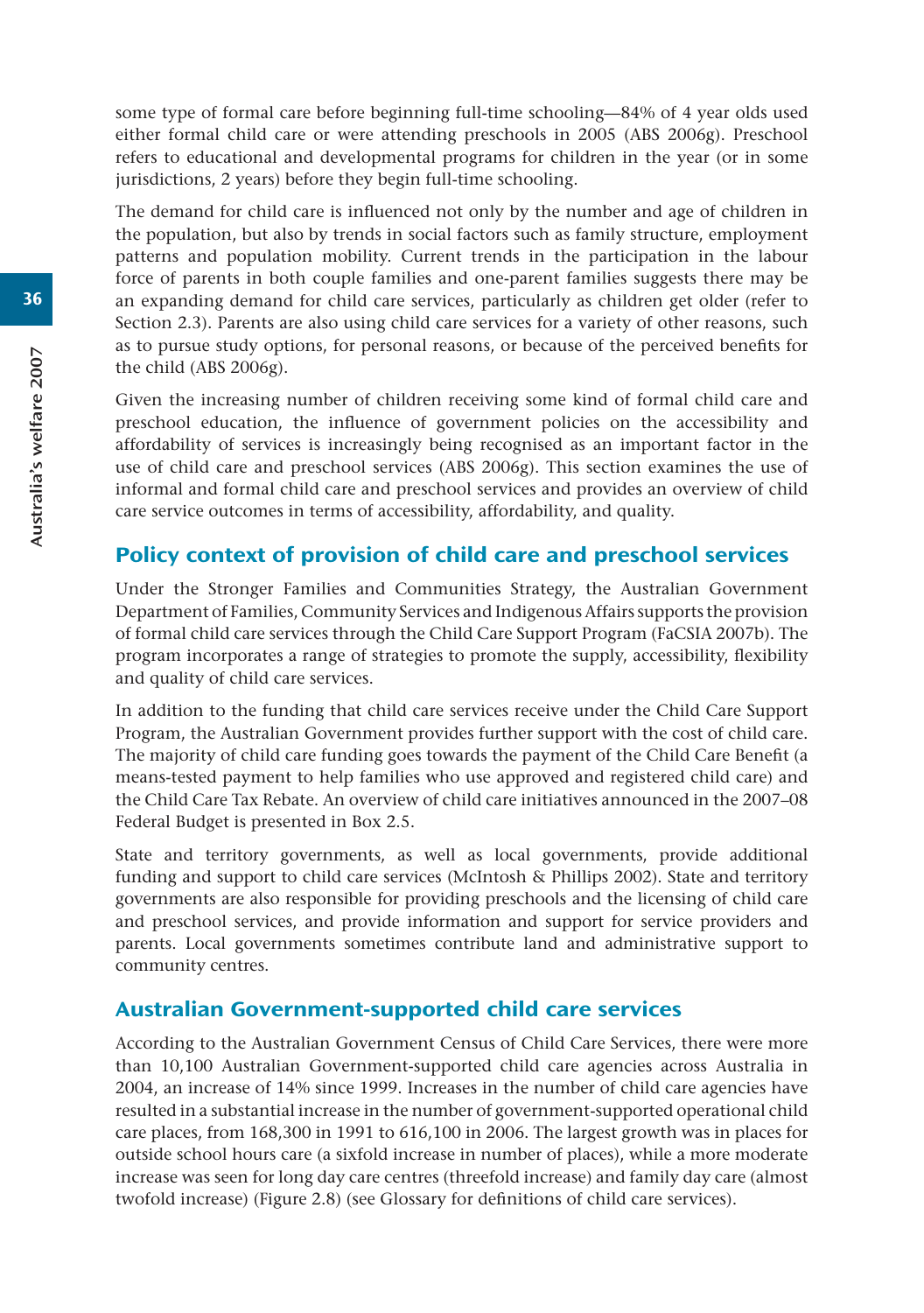## Box 2.5: Recent Australian Government child care initiatives

In the 2007–08 Budget, the Australian Government announced an additional \$2.1 billion in funding for child care, bringing the total to \$11 billion over the next 4 years. The most recent changes include:

- a 13% increase in the Child Care Benefit
- a change in the Child Care Tax Rebate which makes it available through the Family Assistance Office after the end of the year in which families have used child care, instead of having to apply through the tax system at the end of the following financial year. Changes also allow for parents with low or no income to claim the rebate
- additional funding to encourage parents on income support to enter or re-enter the workforce through the use of subsidised child care places
- the establishment of 'child care service hubs' in regional and remote locations with high Indigenous populations, and extension of funding to other forms of child care in regional and remote areas (for example capital funding, grants to start a family day care)
- an increase in the inclusion support subsidy for child care services in order for them to provide more places to children with special needs.

In addition, from January 2008 the Australian Government will implement the Child Care Management System, which is designed to provide improved data on child care supply and usage, and to improve efficiency and accountability across the child care sector.

*Sources:* FaCSIA 2006b, 2007d.



*Source:* Table A2.12.

#### **Figure 2.8: Australian Government-supported child care operational places, 1991 to 2006**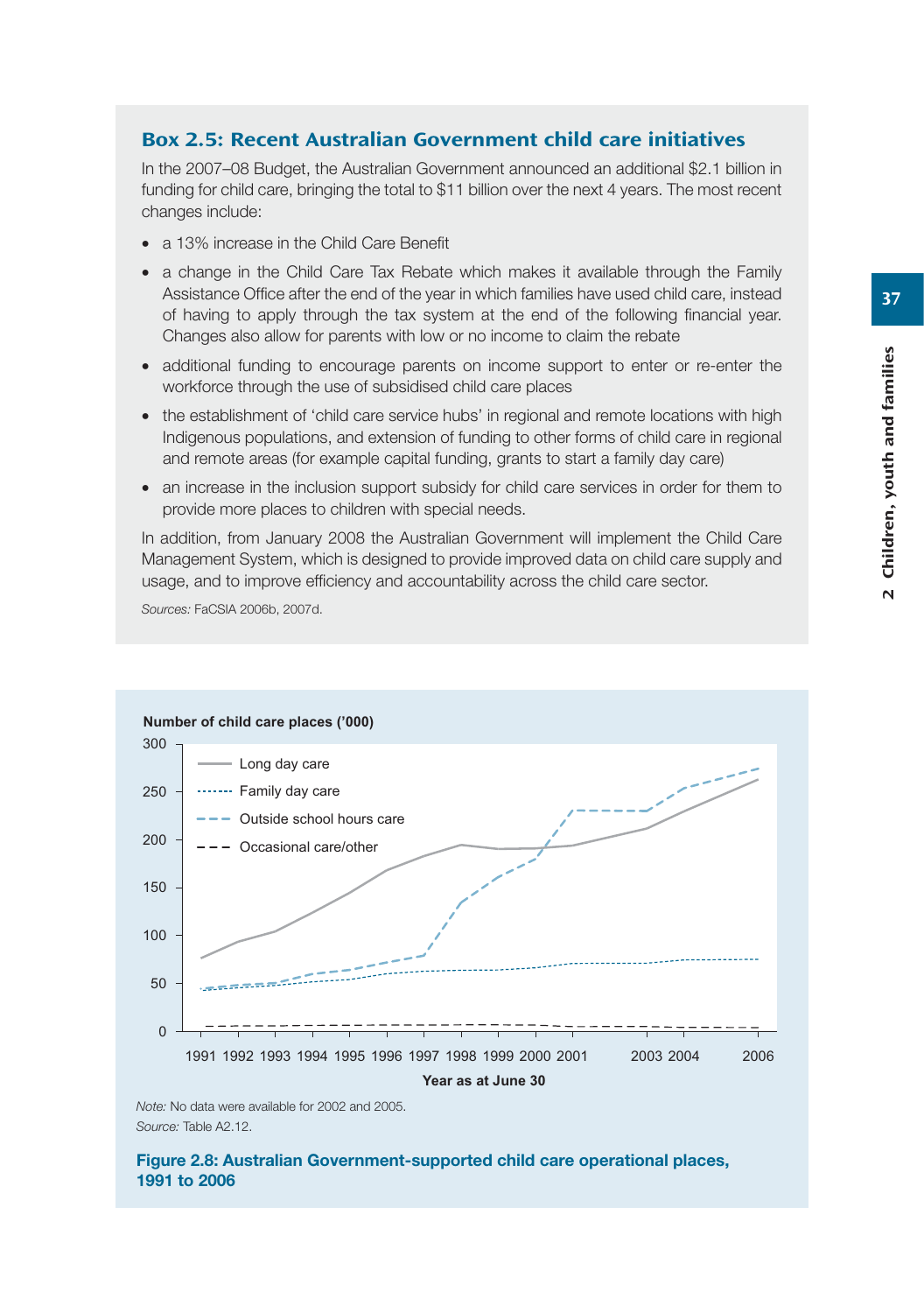The number of children using Australian Government-supported child care services is higher than the number of places available, as multiple children are able to use a single place over the course of a week if they do not require full-time care. One place, as defined for the purposes of the Child Care Benefit, is 50 hours of care per week. The increased availability of child care places has seen a greater uptake of services—the number of children using child care services more than doubled between 1991 and 2006, from 262,200 to 693,800 (Table 2.11). Particularly large increases occurred in outside school hours care (almost fourfold increase) and long day care centres (more than threefold) where the Australian Government has had a particular policy focus. In line with these trends, the use of vacation care services has also increased markedly (more than threefold increase since 1997). Eighty six per cent of children using Australian Government-supported child care attended long day care centres (61%) or outside school hours care (25%), and 13% attended family day care.

| <b>Selected</b><br>years | Long day<br>care | <b>Family day</b><br>care | <b>Outside school</b><br>hours care | Vacation<br>care | Other formal<br>care <sup>(a)</sup> | Total <sup>(b)</sup> |
|--------------------------|------------------|---------------------------|-------------------------------------|------------------|-------------------------------------|----------------------|
| 1991                     | 135,400          | 61.000                    | 46,800                              | $\cdot$ $\cdot$  | 19,000                              | 262,200              |
| 1994                     | 227.300          | 88,700                    | 63.900                              | n.a.             | 16,800                              | 396,700              |
| 1997                     | 294,700          | 85,000                    | 99,500                              | 31,000           | n.a.                                | n.a.                 |
| 1999                     | 301,500          | 83,100                    | 107,400                             | 69,300           | 16,100                              | 508,200              |
| 2002                     | 367,100          | $97.100^{(c)}$            | 148.000                             | 103,600          | 11,600                              | 623,900              |
| 2004                     | 383,000          | $92.500^{(c)}$            | 160.800                             | 101.700          | 10.400                              | 646,800              |
| 2006                     | 420,100          | 87,600 <sup>(c)</sup>     | 173,800                             | 107,200          | 8,600                               | 693,800              |

**Table 2.11: Number of children in Australian Government-supported child care services, 1991 to 2006**

(a) Includes occasional care centres, multifunctional Aboriginal children's services (MACS) and other multifunctional services for 1991 to 2004. In 2006 'other' includes Occasional Care Centres and Multifunctional Aboriginal Children's Services (MACS).

(b) Components may not add to totals due to rounding to the nearest 100.

(c) Includes in-home care.

*Notes*

- 1. These data measure occurrences of care and include some double-counting where children attend more than one service. Totals for 1999, 2002, 2004 and 2006 exclude children in vacation care, since many of these children would also have been attending before/after school care.
- 2. Figures for 1991–94 are estimates based on previous years Census data. Figures for 1995–97 are from the Child Care Census conducted in August of each year and are weighted for non-response. However, not all service types were surveyed in each of these years. Figures for 1999, 2002 and 2006 are from the Census conducted in May in each of those years and are weighted for non-response. Figures for 2004 are from the Census conducted in March 2004 and are weighted for non response.

*Source:* AIHW 2005a, FaCSIA unpublished data.

# Use of child care and preschool

## Formal and informal care

According to the 2005 ABS Child Care Survey, 1.6 million (46%) children aged 0–12 years used some form of child care during a school term reference week (ABS 2006g). Over half of these (54%) used 'informal care only', 29% used 'formal care only', and 17% used a combination of informal and formal child care. In the context of the child care surveys, informal care may be paid or unpaid, and the term is used to apply to care that is not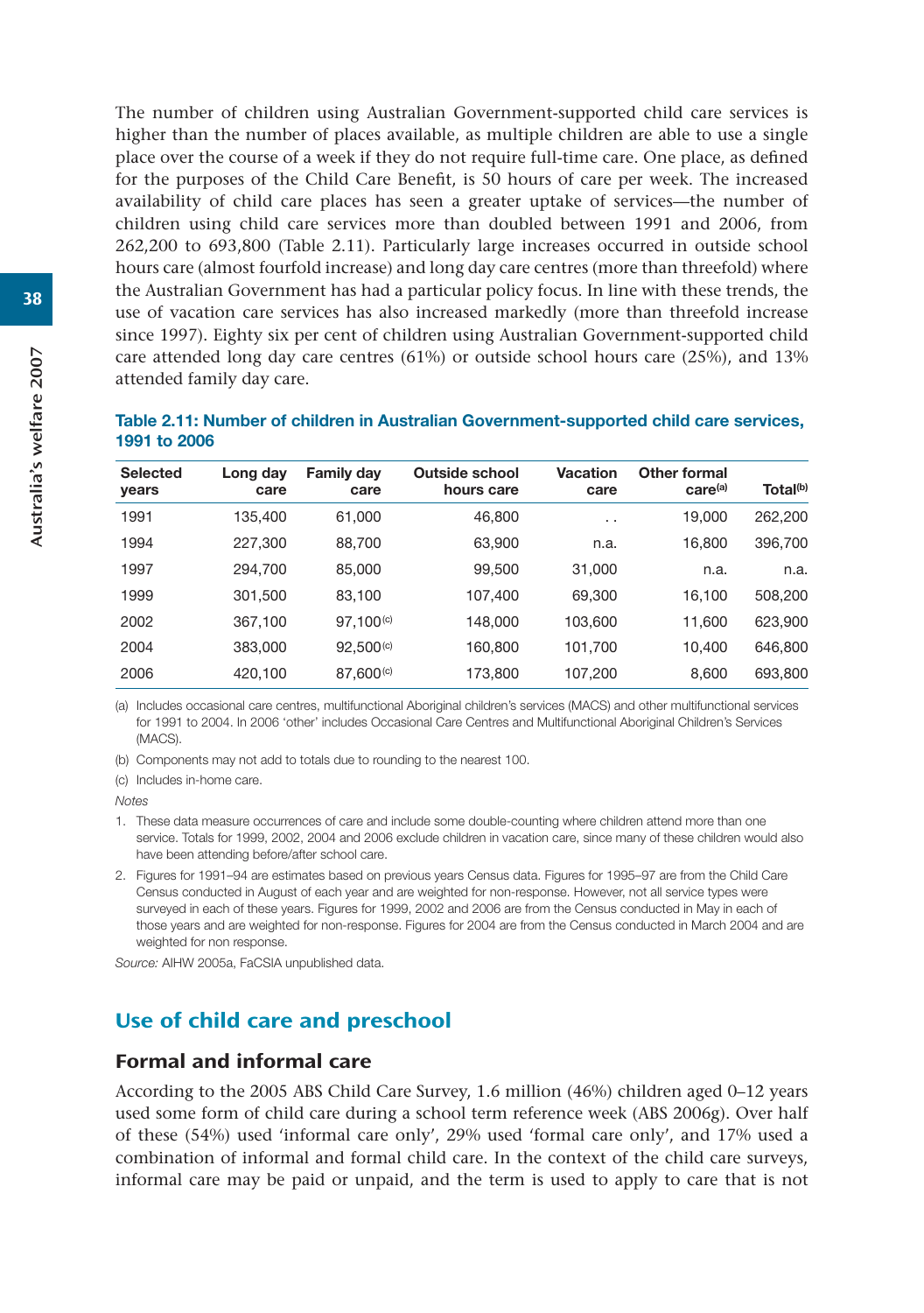provided by a formal service provider (that is, long day care centre, outside school hours care, family day care or vacation care) (see Glossary for definition of 'informal care' and 'formal care').

Over the last decade the proportion of children aged 0–11 years using any form of child care has remained relatively stable at around 45%–48% (ABS 2006g). However, the proportion of children using formal child care has increased considerably from 14% to 23% between 1996 and 2005. The most notable increases have been in children attending long day care centres and outside school hours care (twofold increase in each), which may reflect the effects of government initiatives. The proportion of 0–11 year olds using 'informal child care only' has declined over this period, from 31% to 25%. This decline can largely be attributed to a fall in the proportion of children that had received informal care from a person unrelated to the family. Grandparents continue to be the main providers of informal child care (20% of children), with this proportion similar to that in previous years.

Age is an important factor in the types of child care that children use. While around onequarter of children used 'informal child care only' across each age group, the use of 'formal child care only' varied with age (Figure 2.9). The use of 'formal child care only' ranged from 5% among those aged less than 1 year to 26% among children aged 1–3 years, and then declined to 14% by age 5 when many children have started preschool and school. The combination of informal and formal child care was greatest among 1–3 year olds (17%). Over half of the children (54%) aged 0–12 years did not use any type of child care in 2005, formal or informal, with these proportions highest among those aged less than 1 year and 6–12 years (66% and 64% respectively).

Patterns of use for formal and informal child care vary by family type and employment status of parents. Overall, children from one-parent families were more likely to use child care (especially informal child care) than children from couple families (56% compared with 44%). The proportions of children who use formal care only were similar across



**Figure 2.9: Use of formal and informal child care by age, 2005**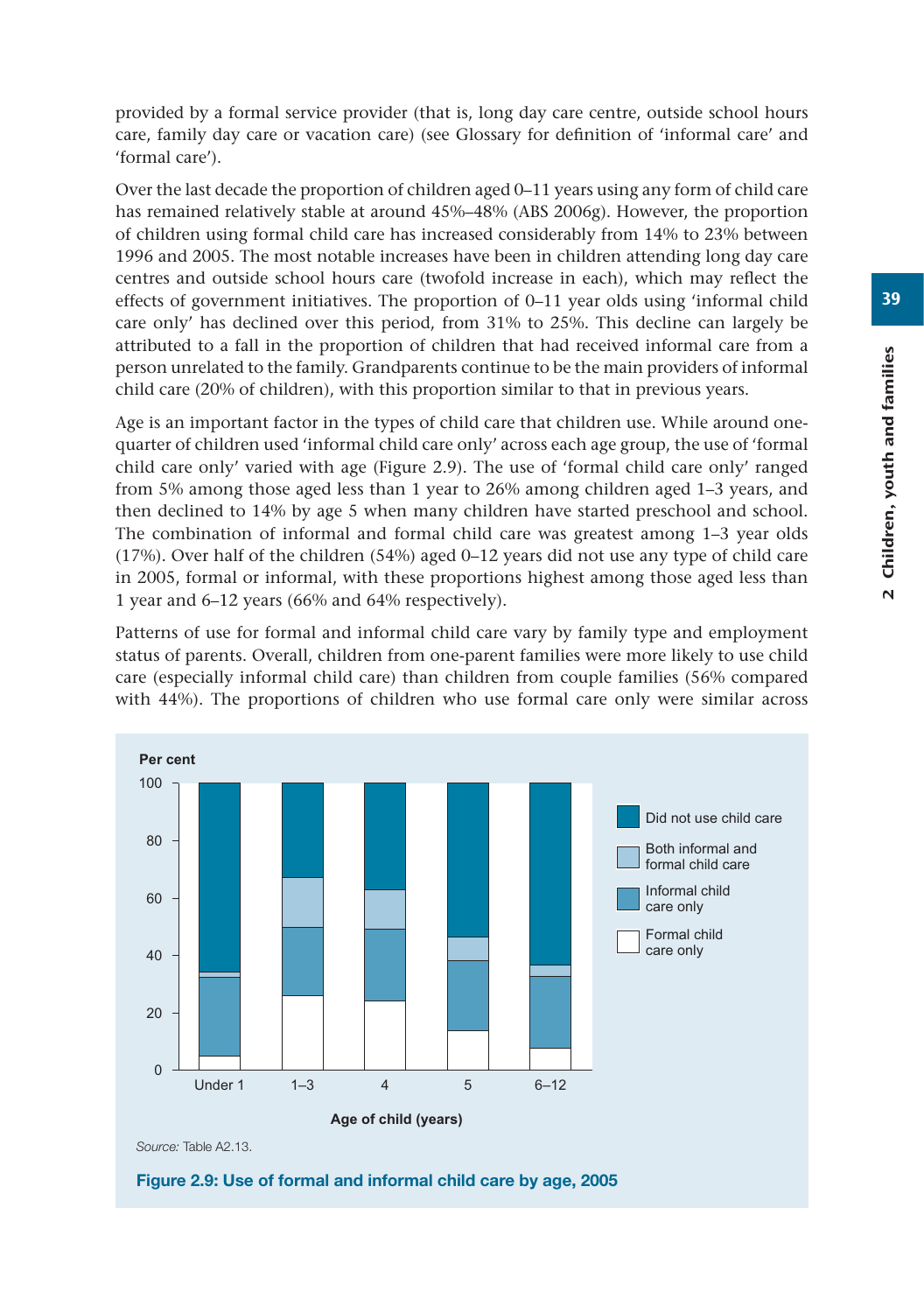both family types (around 13%), but children from one-parent families were more likely than those from couple families to use informal care only (30% compared with 24%). Furthermore, children from one-parent families were almost twice as likely as children from couple families to use a combination of formal and informal child care (12% compared with 7%). Informal care remains the most predominant form of care for children for both family types.

In 2005, 'work-related' was the main reason for the use of formal and informal child care (65% and 48%, respectively) (ABS 2006g). When taking into account employment status, the use of child care still remains higher among one parent families than couple families (74% compared with 54% in couple families where both parents were employed).

## Attendance at preschool

Preschool provides additional education and development opportunities for children in the year or two before commencing full-time schooling. Research has shown that children who attend preschool have significantly better academic achievement and a lower incidence of personal and social problems in later life such as school dropout, welfare dependency, unemployment and criminal behaviour (Gorey 2001). The intensity of the preschool service offered is also important, with full-day preschool services offering greater benefits to children who attend compared with the benefits received by children attending half-day preschool services (Robin et al. 2006). Full-day preschool services also allow mothers to work significantly more hours than the mothers of children in half-day services, a factor that is especially important to socioeconomically disadvantaged families (Robin et al. 2006).

According to the 2005 ABS Child Care Survey, 257,100 children in Australia were attending preschool during the school term reference week (not including children who were attending preschool programs provided by long day care centres) (ABS 2006g). In all, 62% of Australian children aged 4 years attended preschool. Of those children attending preschool, 32% attended for less than 10 hours per week, and around 60% spent between 10 and 19 hours per week at preschool. One-third of children attending preschool did so for 3 days per week, 37% for 2 days and 14% attended for 1 day. Quality/reputation and proximity to the home were the main reasons for choosing a particular preschool centre in 2005 (38% and 30% respectively).

# Outcomes of child care services

The aims and objectives of government support for child care are to provide services that are accessible, affordable and high quality, and that allow parents to participate in the labour force and undertake other activities. Service outcomes in terms of accessibility, affordability and quality are discussed in this section.

# Accessibility

The accessibility of child care services is a major concern for both parents and governments. Unmet demand is an important indicator of accessibility. One direct measure of unmet demand comes from the 2005 ABS Child Care Survey; according to their parents, about 184,500 or 6% of children aged 0–11 years needed some or additional formal child care in the 4-week period preceding the survey (ABS 2006g). Of these children, 33% required some or additional before and/or after school hours care, 29% required long day care and 22% occasional care (Table 2.12).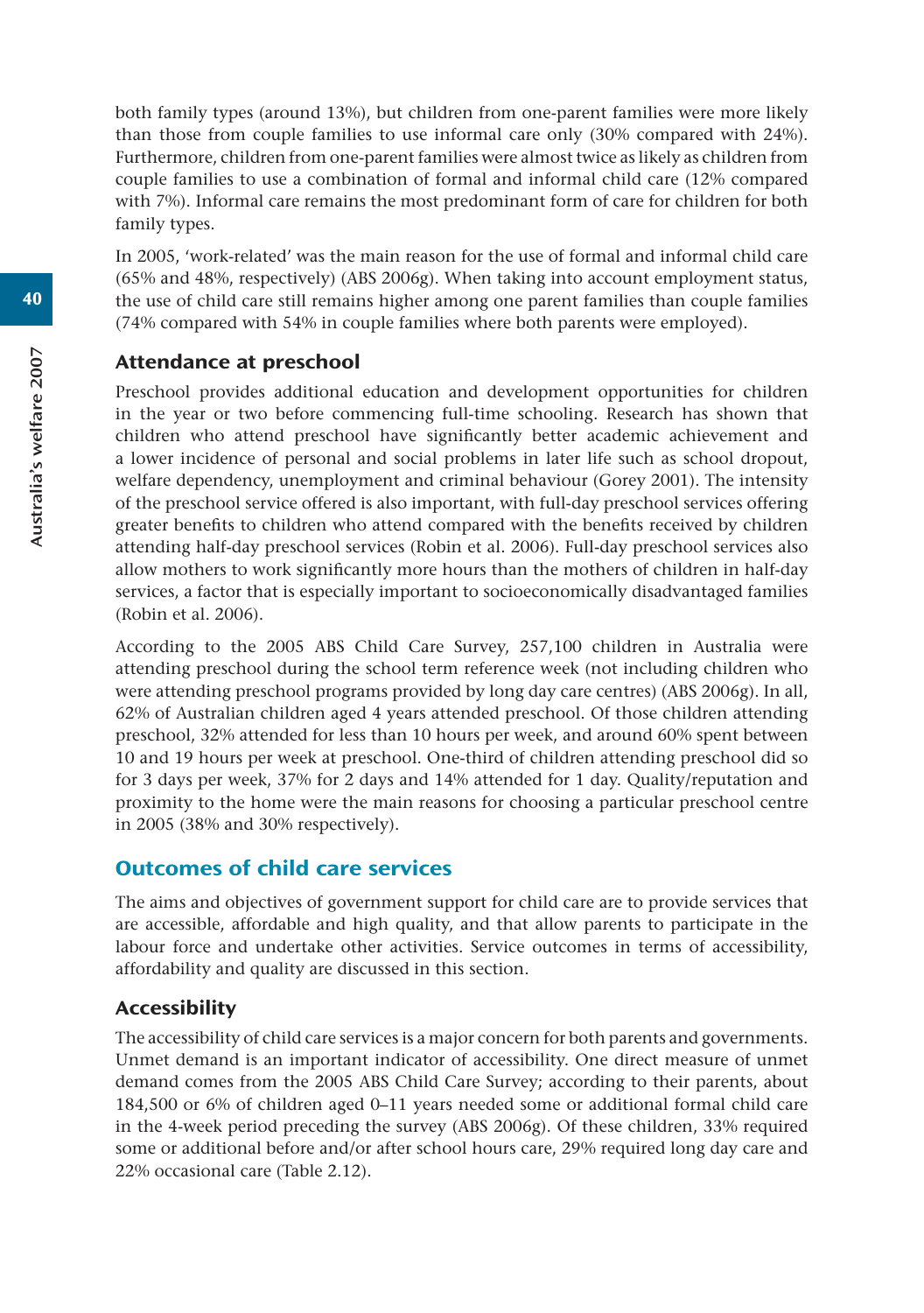| Main type of (additional) formal care required                   | 1996    | 1999    | 2002    | 2005    |
|------------------------------------------------------------------|---------|---------|---------|---------|
| Before and/or after school hours care                            | 35.2    | 33.0    | 28.2    | 33.0    |
| Long day care centres                                            | 16.2    | 23.9    | 27.3    | 28.6    |
| Family day care                                                  | 12.0    | 12.9    | 17.2    | 9.6     |
| Occasional care                                                  | 34.0    | 23.0    | 22.2    | 22.1    |
| Other formal care                                                | 2.7     | 7.2     | 5.1     | 6.7     |
| Total (per cent)                                                 | 100.0   | 100.0   | 100.0   | 100.0   |
| Total children who required (additional)<br>formal care (number) | 241.400 | 189,900 | 169,400 | 184.500 |

#### **Table 2.12: Children under 12 years of age who required additional formal care, selected years (per cent)**

*Note:* In surveys before 2005, the definition of 'formal care' included preschool. To enable comparisons over time, preschool has been removed from 'formal care' for all time periods shown in this table.

*Source:* ABS 2006g.

The overall level of unmet demand for child care has decreased since 1996, with the largest decreases seen in the unmet demand for occasional care (50%) and family day care (39%). However, unmet demand for other formal care and long day care has increased by 92% and 36% respectively since 1996. Unmet demand was higher among children aged 0–4 years (9%) than those age 5–11 years (4%) in 2005 (ABS 2006g).

Many of the reasons given for the unmet demand related to access. In 2005, around 62,800 children aged 0–12 years (33%) could not access services because places at the service were booked out, 30,700 children (16%) could not access services because of the expense of these services, and 19,500 children (10%) could not access child care services because there were no services available in the area (ABS 2006g).

Supporting the findings of the ABS Child Care Survey, analysis of the HILDA Survey showed that in 2003 more than two-thirds of all carers reported some level of difficulty in accessing child care due to its cost (Table A2.14). Another barrier was finding care for a sick child, with 31% of carers reporting a high level of difficulty for finding this type of care. Other difficulties reported were for finding care for the hours needed, finding the right person to care for the child and finding good quality care (64%, 59% and 58% of carers respectively reporting some level of difficulty).

Both surveys point to a number of areas where carers are encountering barriers to accessing child care. Even though accessibility is increasing, there are still many obstacles to overcome before all carers can access services to their satisfaction. The Australian Government has moved some way towards addressing these needs by providing extra places and removing the restrictions on the number of places in outside school hours care and family day care.

# Affordability

The cost of child care services is often mentioned by parents as a barrier to access as discussed above. Changes in the level of government funding and assistance to families influence the affordability of children's services. An analysis undertaken by the AIHW in 2005 showed that there was a gradual decline in the affordability of child care during the 1990s. The introduction of the Child Care Benefit in 2000 improved the situation for all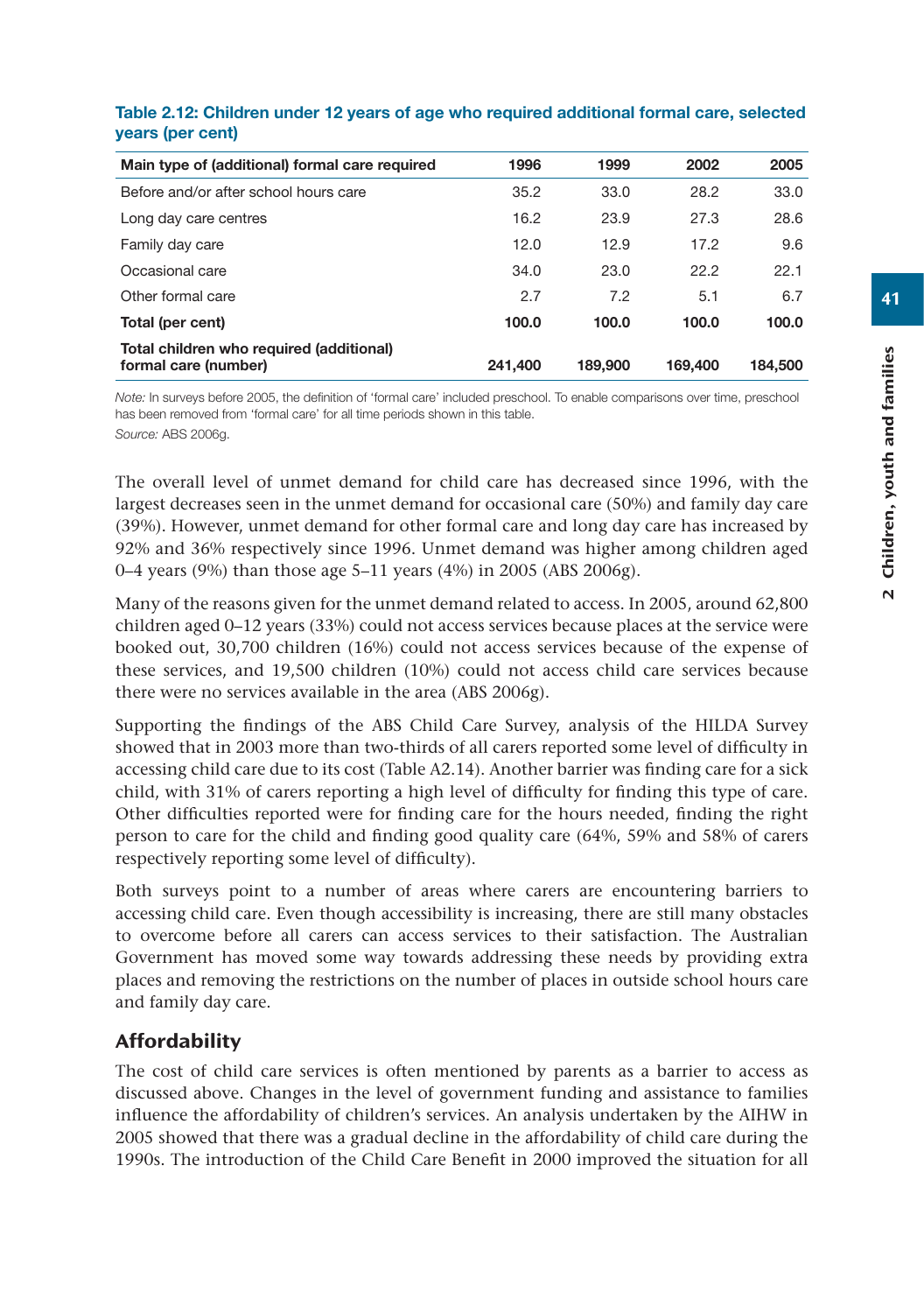family types studied to various degrees. However, the declines in affordability were again apparent between 2000 and 2004, mainly attributable to child care fees increasing at a greater rate than average weekly earnings and the Child Care Benefit, which is indexed to the consumer price index (AIHW 2006a).

On 1 July 2006, the Australian Government introduced the 30% Child Care Tax Rebate where families could claim 30% of the out-of-pocket child care expenses incurred in the financial year, up to a limit of \$4,000 per child per year (FAO 2007b). Out-of-pocket expenses are total child care fees for approved care, less the family's actual Child Care Benefit entitlement. At the time, the rebate was provided as a non-refundable tax offset that reduced tax and, as such, not all families incurring child care costs were eligible. Furthermore, as the rebate can only be claimed at the end of the financial year, it did not make child care more affordable at the time of use, as families still paid the cost of child care upfront. The 2007–08 federal Budget announced further initiatives to make the rebate more accessible (see Box 2.5). As more Child Care Tax Rebate data become available, analysis of the rebate's effect on the out-of-pocket costs of child care for families will be possible.

# **Quality**

The importance of quality child care has been increasingly recognised, due to three main factors: a greater understanding of the significant development that occurs during the first 5 years of life, the increasing number of children being cared for outside their homes, and an increase in the average time children spend in care (NCAC 2007). Legislative regulations and accreditation systems are the two mechanisms for ensuring quality in the child care sector. The regulations specify the minimum standards that must be met in order for the service to operate. Accreditation processes, on the other hand, focus on measuring the quality aspects of the services that are delivered (NCAC 2007). This section provides information relating to the accreditation of child care. Another component relating to the quality of child care, staff qualifications and training, is discussed in the Human Resources for Welfare Services section in Chapter 7.

The Australian Government is responsible for accrediting all Australian Government– supported long day care centres, family day care schemes and outside school hours care services. It does this through the Child Care Quality Assurance systems administered by the National Childcare Accreditation Council. The quality assurance systems include separate guidelines for long day care, family day care and outside school hours care; however, changes to the systems were announced in the 2006–07 federal Budget (see Box 2.6). To achieve accreditation, these services must progress through five steps, with an accreditation decision made on the final step. The services must participate in the relevant quality assurance system in order to be approved for Child Care Benefit funding as well as any other Australian Government funding (NCAC 2007).

The National Childcare Accreditation Council regularly publishes statistics on the accreditation status of long day care, family day care and outside school hours care services. In 2005–06, there was a high level of accreditation in each of the quality assurance systems (NCAC 2007). Of the 5,043 long day care centres that were registered as at June 2006, 4,308 had completed the five steps to accreditation and of these 4,187 (97%) were subsequently accredited. The proportion of accredited long day care centres has increased from 95% in 2004 to 97% in 2006, with a resultant decrease in the proportion of service providers not accredited (Table 2.13).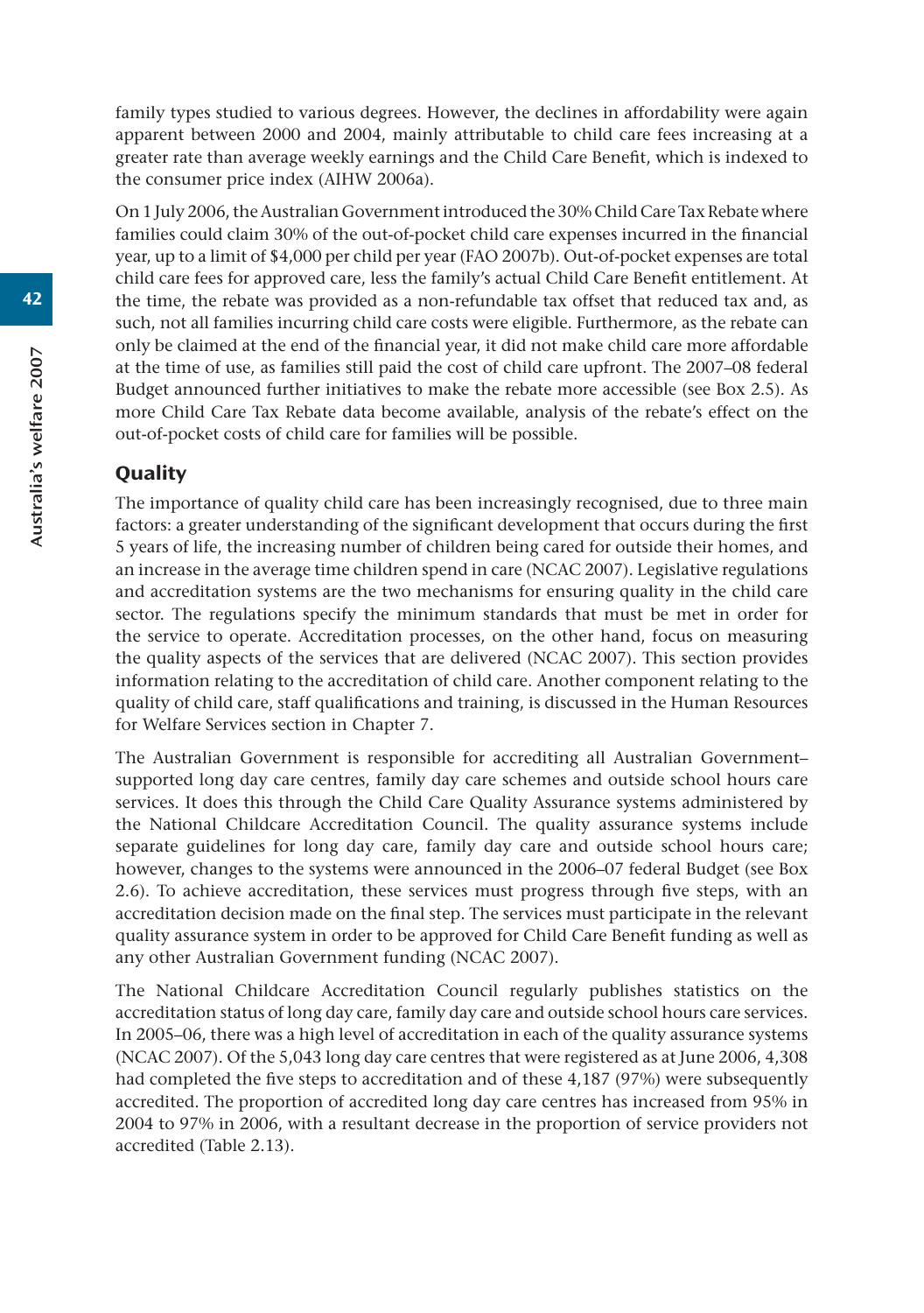## Box 2.6: Integrated Child Care Quality Assurance (CCQA)

The objective of the quality assurance systems is to ensure that children in care have stimulating, positive experiences and interactions that will foster all aspects of their development. The aim is to provide a framework for reviewing, measuring and improving the quality of the work being done by approved child care providers, with a focus on quality outcomes for children.

Following the 2006–07 federal Budget, changes were announced to the quality assurance systems including the integration of the existing three systems (long day care, family day care and outside school hours care) into one streamlined system and the introduction of unannounced quality assurance validation visits and spot check visits. The implementation of these changes commenced during 2006–07.

The Australian Government Department of Families, Community Services and Indigenous Affairs has been working in consultation with the National Childcare Accreditation Council and the broader community on draft standards for the integrated Child Care Quality Assurance system. The integrated system will be field tested before implementation, which is scheduled for late 2007 or early 2008.

*Source:* FaCSIA 2007e.

|                                                | <b>June 2004</b> |          | <b>June 2005</b> |          | <b>June 2006</b> |          |  |
|------------------------------------------------|------------------|----------|------------------|----------|------------------|----------|--|
|                                                | <b>Number</b>    | Per cent | <b>Number</b>    | Per cent | <b>Number</b>    | Per cent |  |
| Accredited                                     | 3,845            | 95.2     | 4.001            | 96.5     | 4,187            | 97.2     |  |
| Not accredited                                 | 194              | 4.8      | 146              | 3.5      | 121              | 2.8      |  |
| Total completed five steps<br>to accreditation | 4.039            | 100.0    | 4.147            | 100.0    | 4.308            | 100.0    |  |
| New services                                   | 432              | 9.7      | 600              | 12.6     | 735              | 14.6     |  |
| <b>Total registered services</b>               | 4.471            | 100.0    | 4.747            | 100.0    | 5.043            | 100.0    |  |

#### **Table 2.13: Accreditation status of approved long day care centres, 2004 to 2006**

*Source:* NCAC 2007.

# 2.5 Education and employment

Education is important for the overall wellbeing of children and young people as well as the future productive capacity of society. The aim of education is to assist children and young people in developing skills that will allow them in the future to participate fully and productively within the community. Educational institutions also provide young people with opportunities for social contact and the development of broad support networks.

In Australia, children are required to attend school from the ages of 6 to 15 years (16 years in South Australia and Tasmania) (MCEETYA 2004). Compulsory schooling ensures that all children receive a minimum amount of schooling in which they can acquire essential knowledge and skills. Further schooling is optional. Since the 1980s, however, the proportion of young people that completed Year 12 has more than doubled.

The transition from education to employment has also become longer over time and may involve several steps. A large number of school-leavers now choose to combine further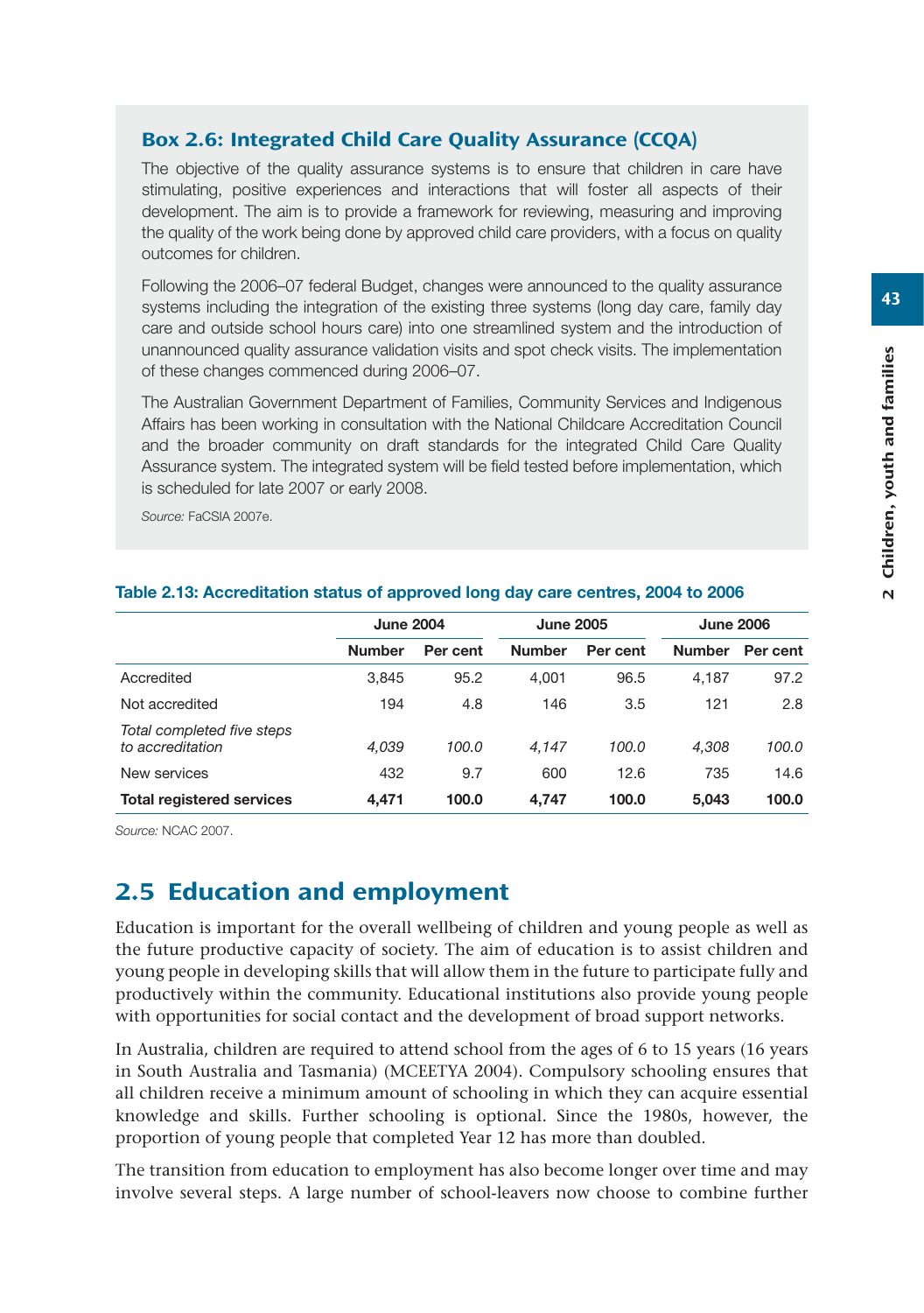study and work, while others combine intervals of work and study. In 2006, 68% of schoolleavers aged 15–24 years had completed Year 12, 52% were in a course of study leading to a qualification and 60% were employed (ABS 2006k). Australia's open education system means that young people have many options available to them in terms of combining work and study, and moving from work back to study.

This section presents an overview of student achievement at different points in their education, retention and participation rates of children and young people in school and non-school settings, and employment patterns of young people.

# Education

## Literacy and numeracy

Proficiency in reading, writing and mathematics is essential for day-to-day living, for further educational opportunities and for employment prospects. Children's level of literacy and numeracy skills are affected by a number of factors, such as their home environment, their rapport with the school environment, and their attitudes to reading and mathematics. Factors within a child's home environment include the number of books in the home, the amount of time parents spend discussing books with their child, the highest qualification level of a parent, and the presence of study aids, such as a desk, computer and dictionary (OECD 2004; Zammit et al. 2002).

The Ministerial Council on Education, Employment, Training and Youth Affairs has established national benchmarks for reading, writing and numeracy for years 3, 5 and 7 students. A benchmark is a nationally agreed minimum standard of performance below which a student will have difficulty progressing satisfactorily at school. The performance of students across Australia is measured against these benchmarks.

Most students in Australia are achieving the minimum standard. From 2001 to 2005, the proportion of students meeting national benchmarks has fluctuated between 85% and 96%, generally hovering around 90%, except for numeracy among Year 7 students where proportions were around 82% (Table 2.14). Throughout this period, female students were more likely to meet the minimum standard for reading and writing than male students. There was no sex difference for numeracy.

| 2005 |
|------|
|      |
|      |
| 93.5 |
| 94.7 |
|      |
| 90.5 |
| 91.2 |
|      |
| 81.6 |
| 82.0 |
|      |

#### **Table 2.14: Students in years 3, 5 and 7 meeting national benchmarks, 2001 to 2005 (per cent)**

*Source:* MCEETYA 2005.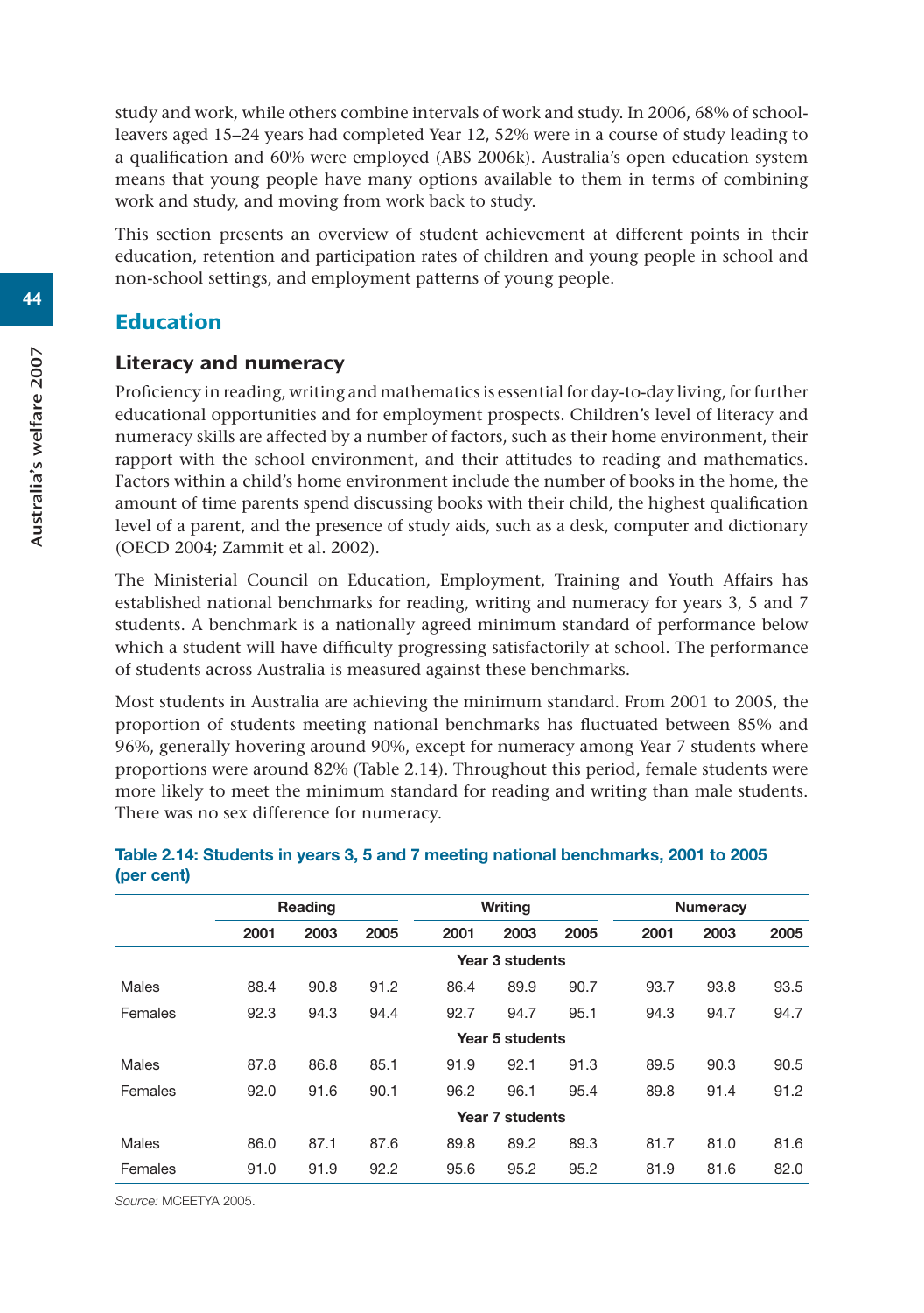Certain population groups are less likely to meet the national benchmarks than the overall population of students. These groups include students from a non-English speaking background who were slightly less likely to meet benchmarks, and Aboriginal and Torres Strait Islander students and students in very remote areas who were substantially less likely to meet the national benchmarks, and children under the guardianship of the states (see Section 2.6) (MCEETYA 2005; AIHW 2007b). As part of the 2007–08 federal Budget, the Australian Government announced the provision of tutorial vouchers for parents to help children who do not meet national literacy and numeracy benchmarks, and financial rewards for schools that improve literacy and numeracy outcomes.

In addition to national benchmarking, Australia participates in the OECD's (Organisation for Economic Co-operation and Development) Programme for International Student Assessment, which measures the reading, mathematical and scientific literacy of students from OECD and non-OECD partner countries (41 participating countries in total) (Thomson et al. 2004). Australia's results were above the OECD average in each of the areas—four countries (Hong Kong–China, Finland, Korea and the Netherlands) scored significantly higher than Australia in mathematical literacy; three countries (Finland, Japan and Korea) outperformed Australia in scientific literacy and only one country (Finland) performed significantly better than Australia in reading.

The results from the Programme for International Student Assessment highlighted a number of areas of concern for Australia. Consistent with national benchmarking results, Aboriginal and Torres Strait Islander students scored significantly lower than non-Indigenous students in each of the three areas, and significantly lower than the OECD average. Similarly, Australian students in regional and rural areas performed at a significantly lower level than students in metropolitan areas. While all OECD countries showed considerable within-school variance, it was particularly large in Australia—greater than the OECD average (OECD 2006). A number of countries that performed above the OECD average for mathematical performance showed far less between-school variance than Australia, demonstrating that it is possible for an entire education system to have high and consistent standards.

## Apparent retention rates

As the number of low-skilled jobs in the employment market decreases, the importance of trade and higher education qualifications increases. Students who fail to complete Year 12 have fewer employment opportunities and are more likely to experience extended periods of unemployment than Year 12 graduates (Lamb et al. 2000). In May 2005, 20% of schoolleavers who had completed Year 12 were not fully participating in either study or work compared with 40% of Year 11 completers and nearly 50% of Year 10 or below completers (Dusseldorp Skills Forum & Monash University–ACER 2006).

One measure of Year 12 attainment among young people is the apparent retention rate to Year 12, defined as the percentage of students who remain in secondary education from the start of secondary school (Year 7/8) to Year 12. The calculation of the apparent retention rate does not include students who return to Year 12 at a later stage. It also does not take into account students repeating a year of education, migration and other changes to the school population.

The national apparent retention rate to Year 12 increased substantially, from 35% in 1980 to 75% in 2006 (see Figure 8.4). The proportion of young people remaining at school reached a peak of 77% in 1992 and 1993, during a period of high unemployment and fewer job opportunities. Between 2002 and 2006, the national apparent retention rate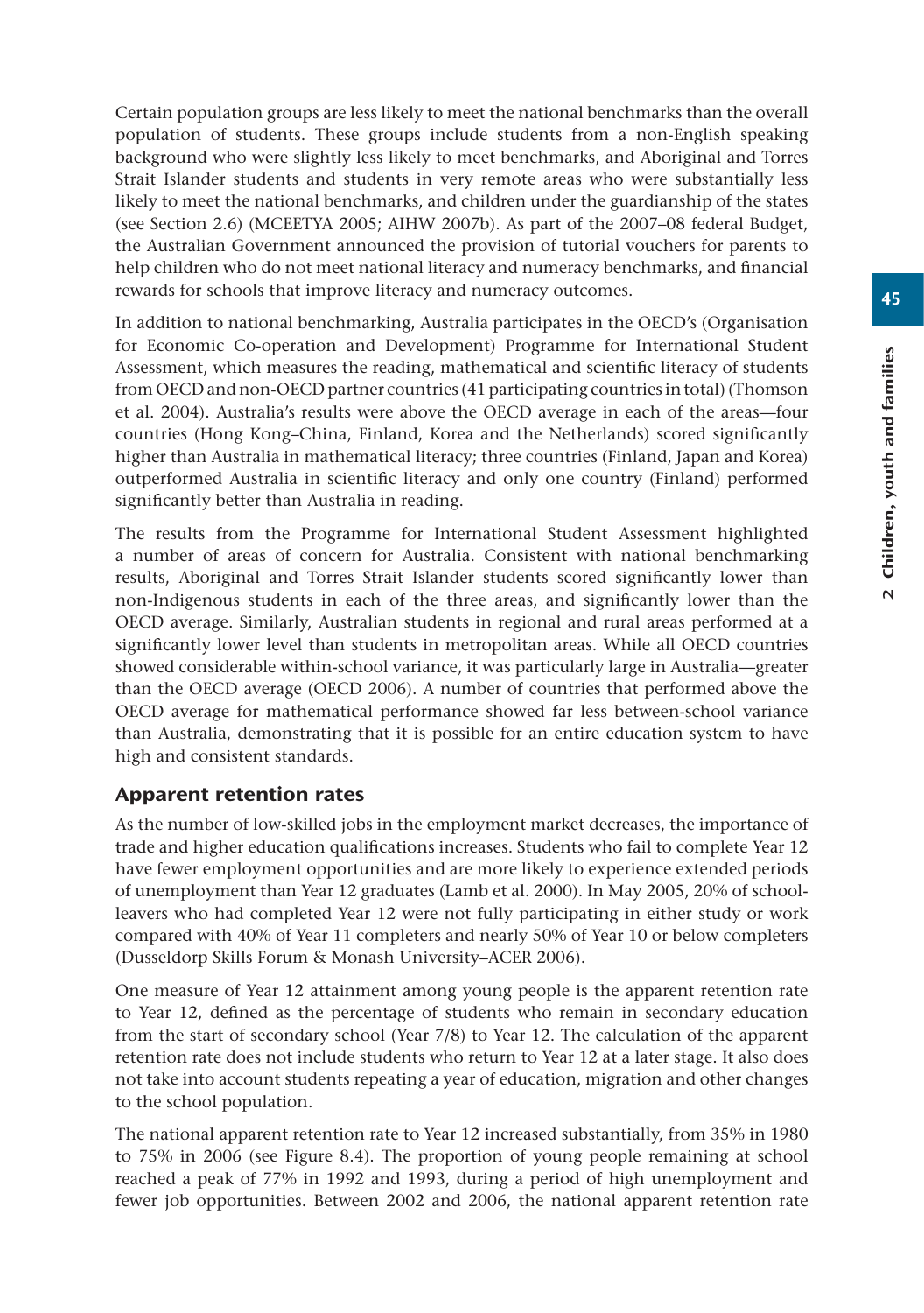has been relatively stable at around 75%. Throughout the period, apparent retention rates were consistently higher for females than for males, with the rate for females 12 percentage points higher than the rate for males in 2006. While apparent retention rates are generally high among young Australians, among Aboriginal and Torres Strait Islander young people retention rates in 2006 are similar to the rates that were observed in the general student population in the 1980s. In 2006, Indigenous students were almost half as likely as non-Indigenous students to remain in school until Year 12 (apparent retention rate of 40% compared with 76% for non-Indigenous students) (ABS 2007f).

While most young people complete Year 12 at the end of their schooling before entering further study or the employment market, other young people may decide to complete Year 12 at a later stage. An alternative measure of Year 12 attainment is the proportion of young people aged 20–24 years who have completed Year 12. In 2005, 74% of 20–24 year olds had completed Year 12, an increase from 65% in 1996 (ABS 2006h:108).

## Education participation rates

Increasingly, young people are continuing their studies beyond compulsory schooling. In addition to the greater emphasis now placed on lifelong learning, non-school qualifications help young people compete in demanding labour markets. The 2007–08 federal Budget included several new measures to facilitate educational participation, including increased income support for university students from low income backgrounds, additional tax exemptions and vouchers towards course fees for eligible Australian Apprentices, and scholarships and training opportunities for Aboriginal and Torres Strait Islander young people.

Education participation rates among young people have been steadily increasing over the last decade. These rates measure participation in school and post-secondary school studies for young people aged 15–24 years. They include full- and part-time studies at school, technical and further education, colleges and tertiary institutions. According to the ABS Survey of Education and Work, the education participation rate for 15–19 year olds was 77% in 2006, an increase from 73% in 1996. Since 1998 the rate has remained relatively steady at around 76%–77%. For 20–24 year olds the education participation rate has steadily increased from 30% in 1996 to 38% in 2005, with a slight decline to 36% in 2006 (Table 2.15).

| Age             | 1996 | 1998 | 2000 | 2002 | 2004 | 2005 | 2006 |
|-----------------|------|------|------|------|------|------|------|
| $15-19$ years   | 73.3 | 76.4 | 76.7 | 76.7 | 75.8 | 75.5 | 76.6 |
| $20 - 24$ years | 30.2 | 31.2 | 33.0 | 36.5 | 36.9 | 37.9 | 35.6 |

|  |  |  | Table 2.15: Education participation rates for young people 1996 to 2006 (per cent) |
|--|--|--|------------------------------------------------------------------------------------|
|--|--|--|------------------------------------------------------------------------------------|

*Source:* ABS 2006k.

In 2006, young people aged 15–19 years enrolled in a course of study leading to a qualification were most likely to be studying for their Year 12 qualification or below (67% for males and 68% for females). Most young people aged 20–24 years who were enrolled in a course leading to a qualification were studying towards a bachelor degree (51% of males and 64% of females). Young females were more likely than young males to be studying towards a bachelor degree, while young males were more likely to be studying towards a certificate (ABS 2006k).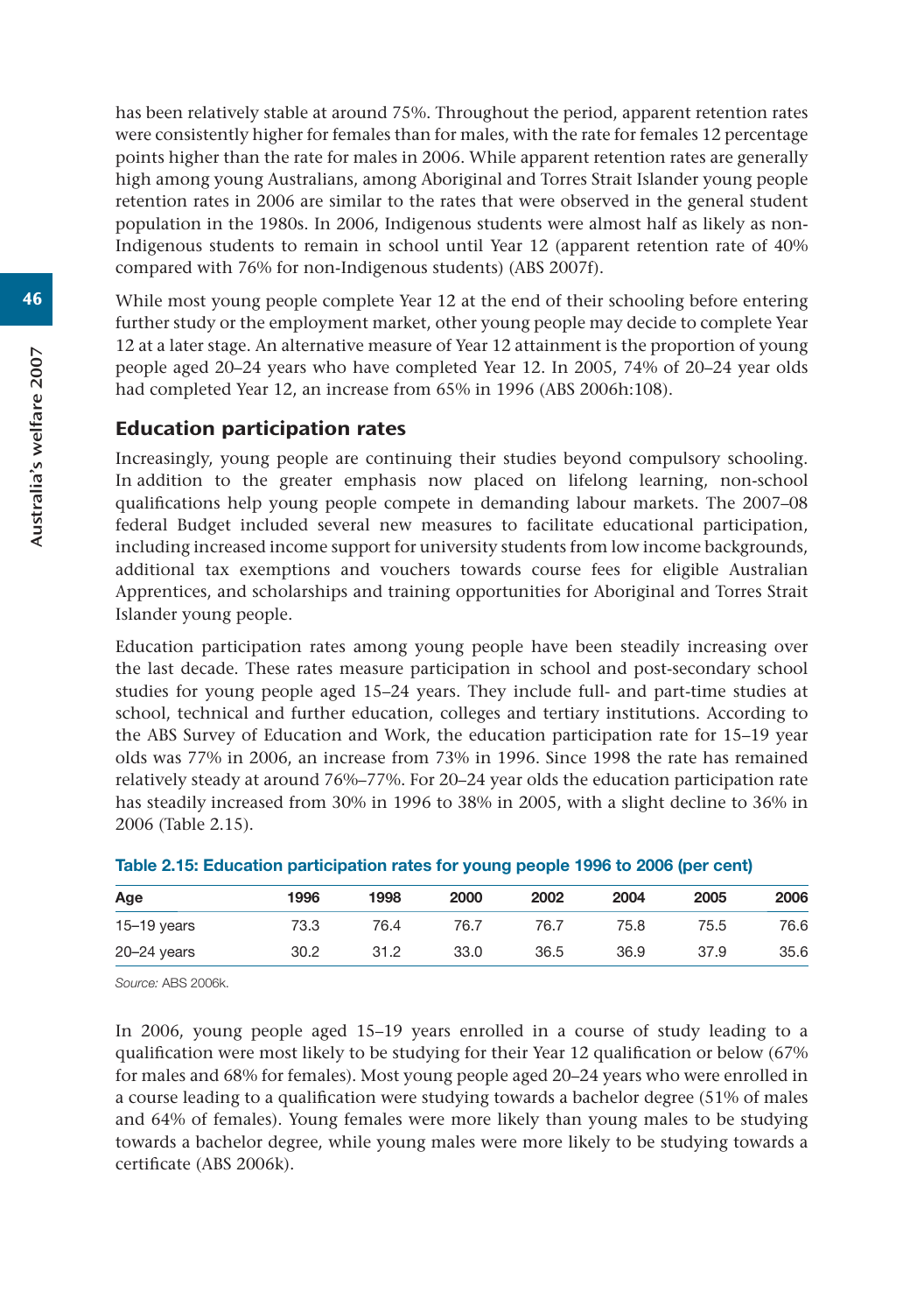# Combining work and study

It is becoming increasingly common for young people to combine work and study, starting from their school days. Between 1998 and 2006 the proportion of young people aged 15–19 years studying full time and working part time increased from 24% to 27%, and the proportion of 15–19 year olds who were studying full time only decreased from 44% to 41% (ABS 2006k; AIHW 2005a).

Young people who are not in full-time work, full-time study or combined part-time work and part-time study are considered to be at risk of personal and social stresses and may have poorer long-term labour market outcomes than other young people (Dusseldorp Skills Forum & Monash University–ACER 2006). In 2006, 85% of young people aged 15–19 years and 76% of young people aged 20–24 years were participating full-time in education and/or work (Figure 2.10).

Over two-thirds (69%) of 15–19 year olds were in full-time education in 2006, including 28% who combined full-time education with full- or part-time work. Among this age group the combination of part-time work with part-time study was relatively uncommon, suggesting that either work or study takes precedence. These patterns change considerably as young people leave school and move into their twenties. Among 20–24 year olds, fulltime employment becomes the dominant category, with over half (53%) in full-time employment, including 10% who combined full-time employment with full- or parttime study. A considerable proportion of 20–24 year olds were also engaged in full-time education (24%) in 2006.



# Participation in employment

Secure and satisfactory employment offers young people not only financial independence but also a sense of control, self-confidence and social contact. Young people today are more likely to be employed than young people 20 years ago. Unemployment rates for young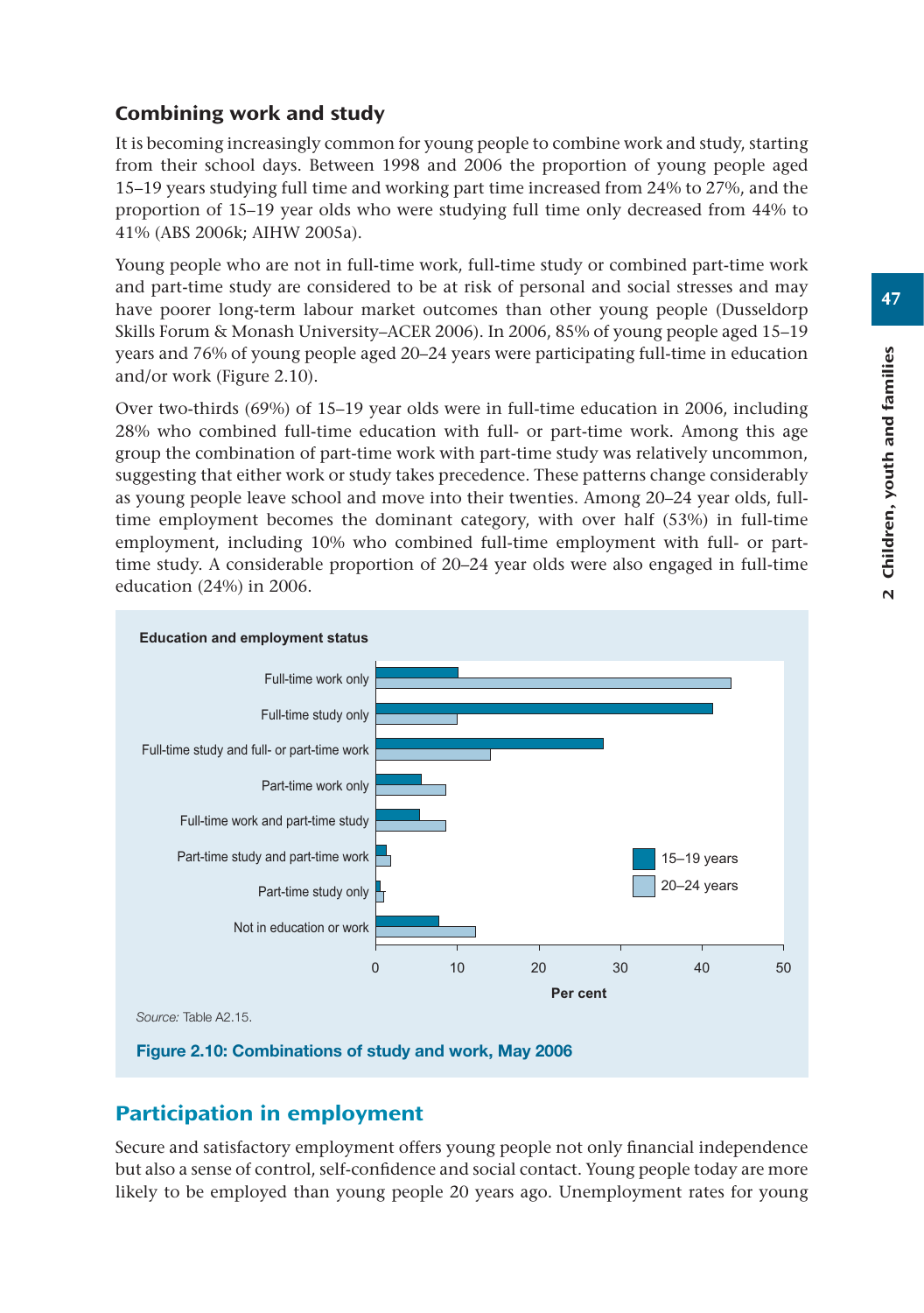people have shown a general decline over the last two decades, although there have been some fluctuations (Table A2.16). Between July 1987 and July 2007, the unemployment rate decreased from 18.0% to 11.4% for young people aged 15–19 years and from 10.6% to 5.8% for 20–24 year olds, according to the ABS Labour Force Surveys. Reflecting this favourable labour market the proportion of young people looking for work has fallen since 2002, particularly those looking for full-time work (ABS 2007g).

Despite the large declines, unemployment rates for young people have remained consistently higher than the national rate, which was 3.9% for persons aged 15 years or over in July 2007. The unemployment rates for young people aged 15–19 years and 20–24 years were 2.9 times and 1.5 times the national rate respectively. In July 2007, 22% of the unemployed population were aged 15–19 years and a further 16% were aged 20–24 years. Many unemployed young people, however, are engaged in either full- or parttime study—53% of unemployed 15–19 year olds and 26% of unemployed 20–24 year olds were attending full-time education in July 2007 (ABS 2007g).

While unemployment rates are declining among young people, part-time work is increasing (Figure 2.11). Between 1987 and 2007, the proportion of young people in parttime employment has increased from 17% to 33% for 15–19 year olds and from 9% to 22% for 20–24 year olds. Coinciding with this increase, there have been large declines in the proportion of 15–19 year olds in full-time employment (from 32% in 1987 to 18% in 2007) and a similar but smaller decline for 20–24 year olds (66% to 54%). Despite these substantial changes, the proportion of young people not in the labour force has remained much the same—40% and 42% for 15–19 year olds and 16% and 19% for 20–24 year olds in 1987 and 2007, respectively.

The increase in part-time work among young people reflects, in part, an increase in participation in education and a deferral of entry into the full-time, long-term labour



*Source:* Table A2.17.

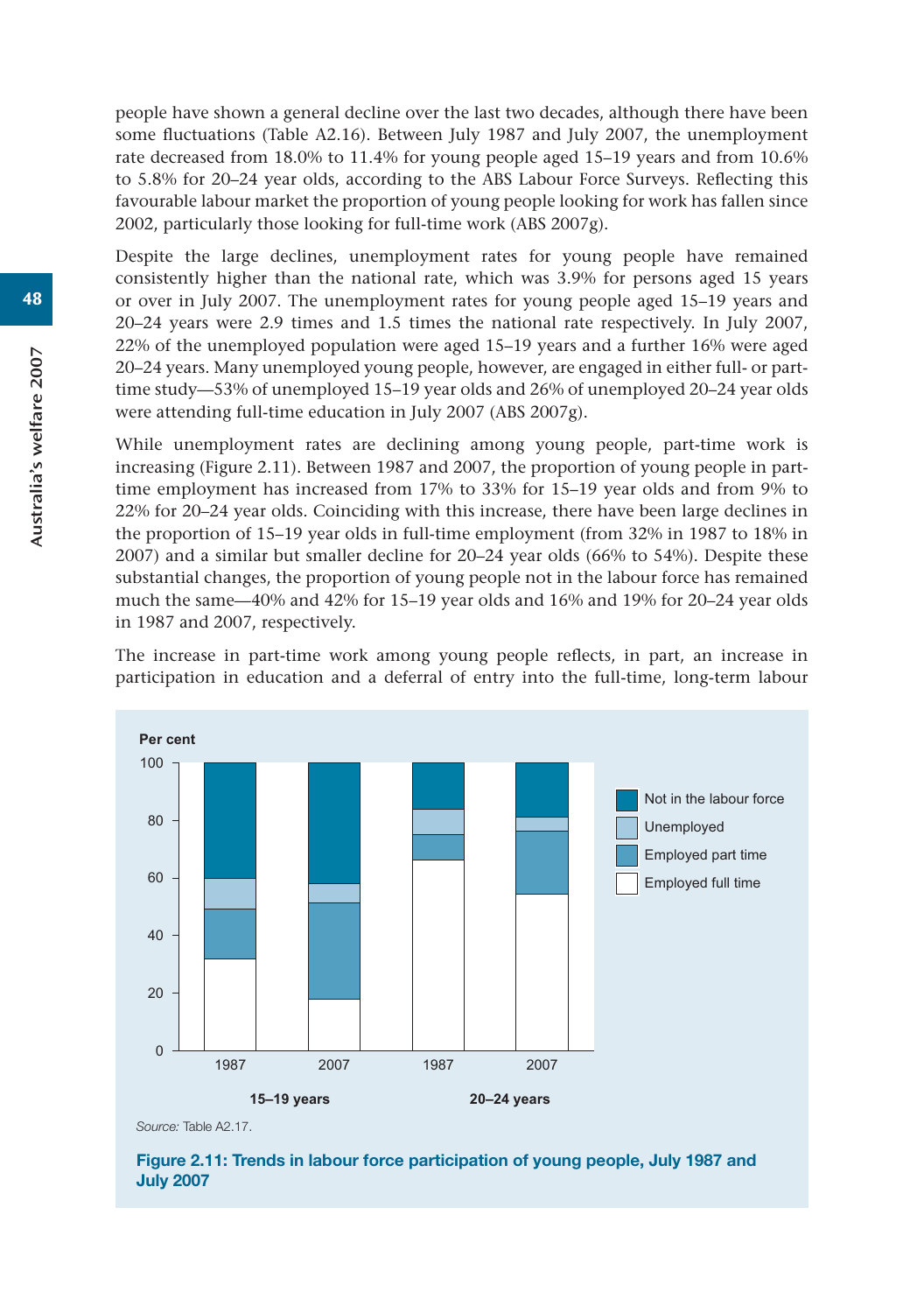market. However, it may also be a reflection of the availability of full-time work for young people. An estimated 23% of young people not in full-time education in 2002, were working part-time only because they could not find full-time work (Dusseldorp Skills Forum & Monash University–ACER 2006).

A proportion of young people are underemployed, that is, they are currently employed, would like more work than they currently have and are available to do more work. Underemployment is an issue of concern from both social and economic perspectives, as it can have a significant affect on the financial, personal and social lives of young people. It is of particular interest in the current environment of record low unemployment levels. In September 2006, there were 174,000 young people aged 15–24 years who worked parttime but would prefer more hours (ABS 2007h). The underemployment rate for young people was higher than the rate for any other age group—10.9% and 7.8% for 15–19 and 20–24 year olds respectively, compared with the national rate of 5.0% (ABS 2007i).

As well as young people working, a considerable number of children participated in employment. The ABS Child Employment Survey indicates that in June 2006 there were 175,100 children aged 5 to 14 years who worked at some time during the previous 12 months, for example by delivering leaflets for an employer, or cleaning or gardening for non-household members for payment. This comprised 7% of all children in this age group—2% of children aged 5–9 years, and 11% of children aged 10–14 years. Of those children who worked, 33% worked in a family business or farm, 54% for an employer, and 16% for themselves. Most children usually worked 5 hours or less per week—this was the case for 59% of children who worked during the school holidays and 75% of children who worked during school terms. Children aged 10–14 years were more likely than 5–9 year olds to work 10 hours or more per week (26% compared with 13% during school holidays, and 11% compared with 6% during school term). For 12% of children who worked, the main reason they worked was to help in the family business. Four per cent also reported that they worked to supplement the family income (ABS 2007j).

# 2.6 Children and young people at risk

There is a demonstrated relationship between the health and wellbeing of children and young people and the environment in which they grow up (McCain & Mustard 1999, 2002; Stanley et al. 2003). Children who are raised in supportive, nurturing environments are more likely to have better social, behavioural and health outcomes. The reverse is also true (Tennant et al. 2003). Evidence from Growing up in Australia: the Longitudinal Study of Australian Children reveals a direct link between poorer parenting quality (such as parental hostility, lack of emotional warmth and low parental self-efficacy) and poorer development outcomes for infants and children (AIFS 2006). There are also wellacknowledged relationships between the welfare of a child and criminal offending later in life. In fact, parental neglect is considered to be one of the strongest predictors of later youth offending (Weatherburn & Lind 1997).

There are a number of family stressors that can place children at a higher risk of abuse and neglect. These stressors can include financial difficulties, limited social support networks, domestic violence, mental and/or physical disability, alcohol and substance abuse, health issues, and problems with unsafe, unsanitary or uninhabitable housing (Layton 2003; Tennant et al. 2003; Vic DHS 2002). Many of these factors are interrelated and therefore further exacerbate the problems faced by some families. Many of these same factors also play a role in the homelessness of some of Australia's children and young people.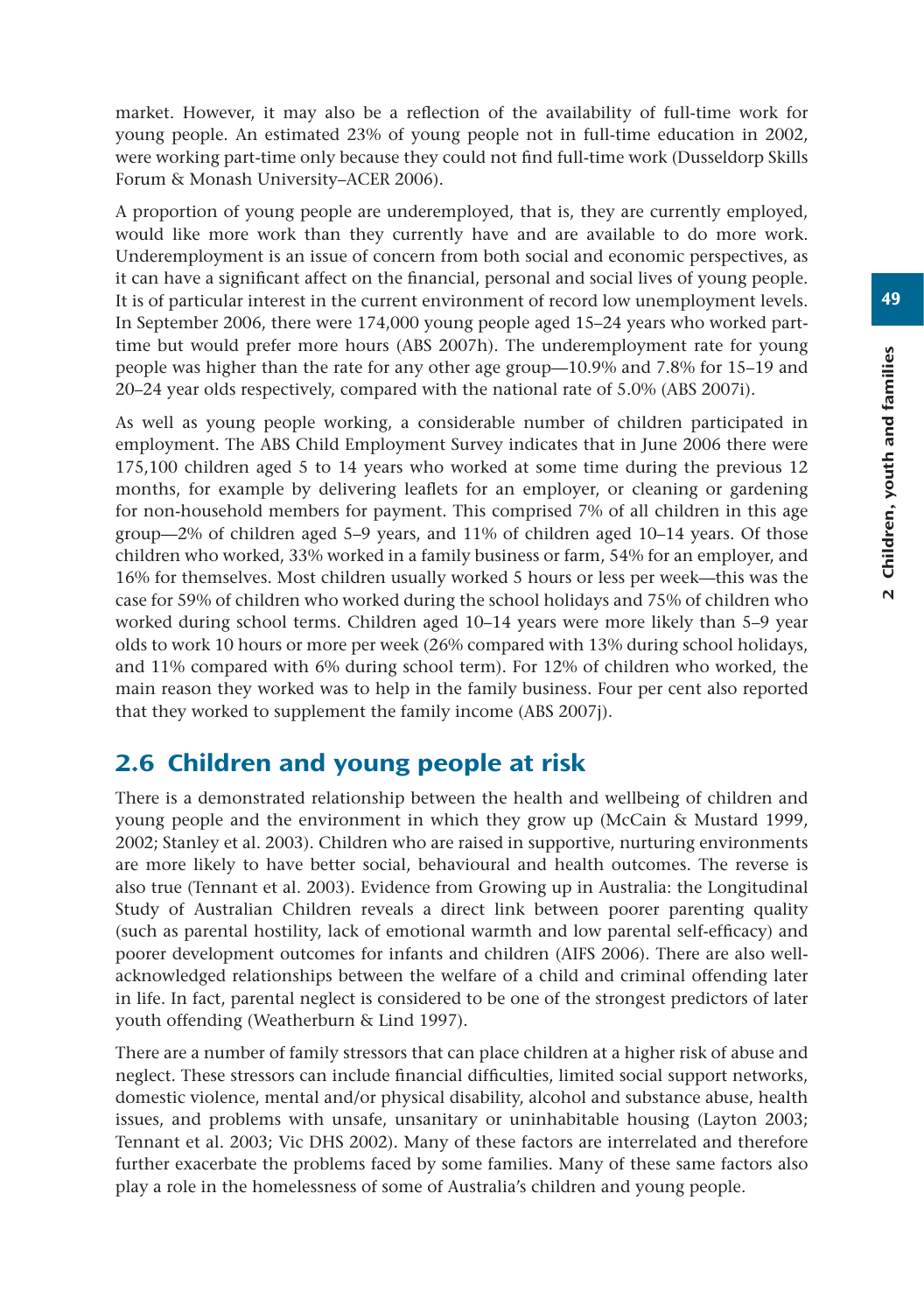This section discusses some of the risks associated with growing up and their outcomes children and young people in the child protection system, homelessness, children and young people as victims of crime, and young people in the juvenile justice system.

# Child protection and out-of-home care services

Child protection services in each state and territory provide assistance for some of the more vulnerable children in society. Children's need for assistance may be due to child abuse or neglect, or the parent's inability to care for the child. The services may include the provision of advice, family support and/or out-of-home care. For more information about child protection processes, see *Child protection Australia 2005–06* (AIHW 2007c) and the *Report on government services 2007* (SCRGSP 2007:15.2).

This section examines trends in child protection services over the last 5 years, using data collected by the AIHW from state and territory departments responsible for child protection.

#### Notifications, investigations and substantiations

In 2005–06, 167,433 children aged 0–17 years across Australia were the subjects of one or more child protection notifications (see Box 2.7 for definitions). The rates of notifications varied considerably across the states and territories and were between 6.3 and 56.8 notifications per 1,000 children (Table 2.16). In 2005–06, 75,604 children aged 0–17 years were the subjects of one or more finalised investigations (between 5.0 and 23.6 per 1,000 children) and 34,517 children were the subjects of one or more substantiations (between 1.9 and 11.4 per 1,000 children). The large variation in rates across the states and territories may be more a reflection of the different departmental policies and practices, definitions and data systems in each jurisdiction rather than a variation in the reported levels of child abuse and neglect (see Bromfield & Higgins 2005 for more information).

## Box 2.7: Definitions of notifications, investigations and substantiations

**Notification:** Child protection notifications consist of contacts made to an authorised department by persons or other bodies making allegations of child abuse or neglect, child maltreatment or harm to a child.

**Investigation:** the process of obtaining more detailed information about a child who is the subject of a notification and the assessment of the degree of harm or risk of harm for the child. A finalised investigation refers to an investigation where an outcome has been reached (that is, where a notification is substantiated or not substantiated).

**Substantiation:** a notification will be substantiated where it is concluded after investigation that the child has been, is being or is likely to be abused or neglected or otherwise harmed. A decision would then be made regarding an appropriate level of continued involvement by the state or territory child protection and support services. This generally includes the provision of support services to the child and family and, in situations where further intervention is required, the child may be placed on a care and protection order or in outof-home care.

*Source:* AIHW 2007c.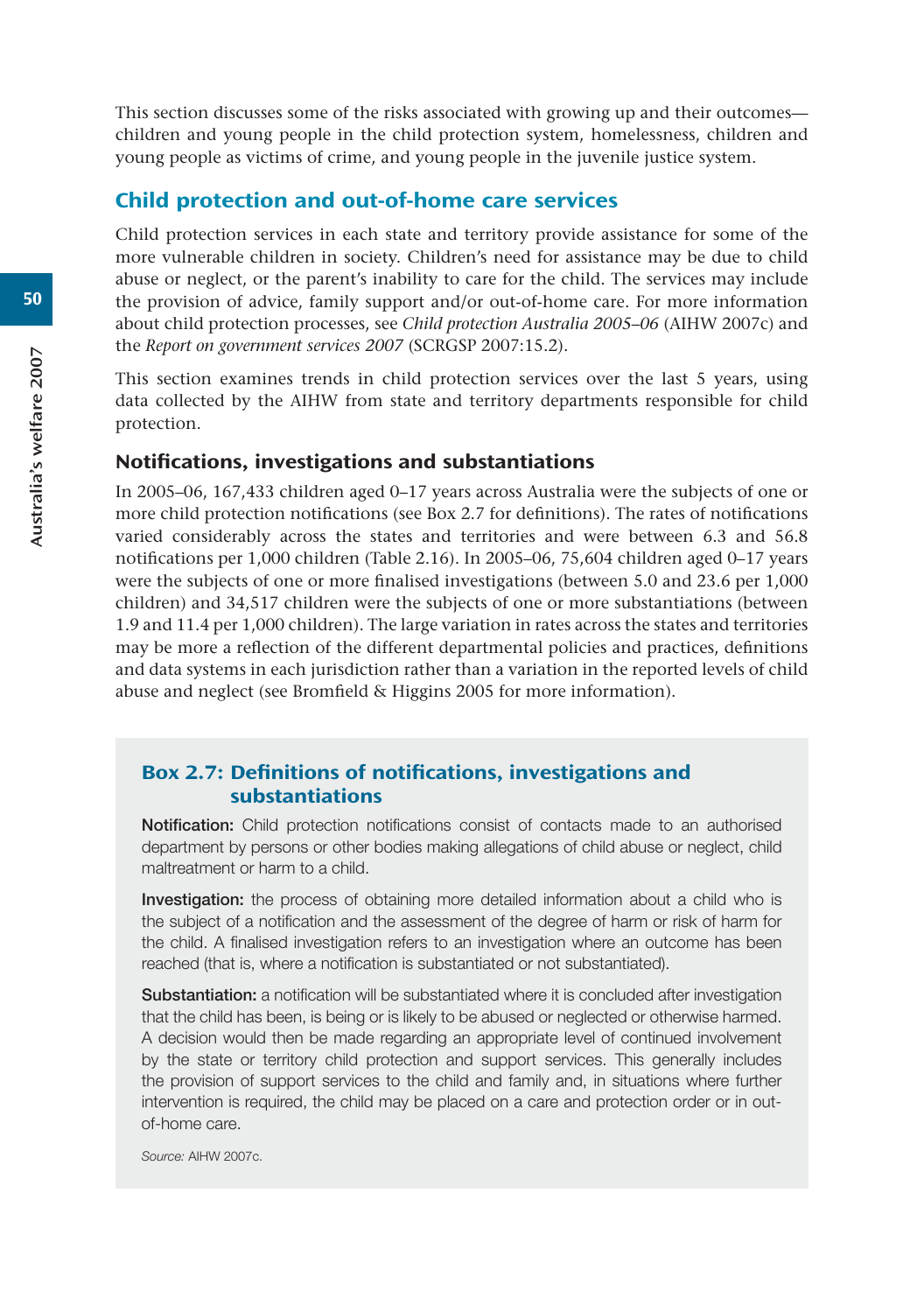|                                | <b>NSW</b> | Vic                | Qld    | <b>WA</b> | <b>SA</b>                 | $\mathsf{ Tas}^\mathsf{(a)}$ | <b>ACT</b> | <b>NT</b> | Total   |  |  |  |
|--------------------------------|------------|--------------------|--------|-----------|---------------------------|------------------------------|------------|-----------|---------|--|--|--|
|                                |            | Number of children |        |           |                           |                              |            |           |         |  |  |  |
| Notifications                  | 85.302     | 29.649             | 25.687 | 3.077     | 10.506                    | 6.655                        | 4,232      | 2.325     | 167,433 |  |  |  |
| Investigations <sup>(b)</sup>  | 37.561     | 10.557             | 17.775 | 2.429     | 3,581                     | 1,141                        | 1,597      | 963       | 75,604  |  |  |  |
| Substantiations <sup>(c)</sup> | 12.682     | 7.288              | 10.177 | 926       | 1.463                     | 652                          | 865        | 464       | 34,517  |  |  |  |
|                                |            |                    |        |           | Number per 1,000 children |                              |            |           |         |  |  |  |
| <b>Notifications</b>           | 53.6       | 25.5               | 26.2   | 6.3       | 30.5                      | 56.8                         | 55.9       | 38.9      | 34.7    |  |  |  |
| Investigations <sup>(b)</sup>  | 23.6       | 9.1                | 18.2   | 5.0       | 10.4                      | 9.7                          | 21.1       | 16.1      | 15.7    |  |  |  |
| Substantiations <sup>(c)</sup> | 8.0        | 6.3                | 10.4   | 1.9       | 4.2                       | 5.6                          | 11.4       | 7.8       | 7.2     |  |  |  |

#### **Table 2.16: Children aged 0–17 years subject to a notification, finalised investigation or substantiation, 2005–06**

(a) Data relating to finalised investigations and substantiations in Tasmania for 2005–06 should be interpreted carefully due to a high proportion of investigations not finalised during 2005–06.

(b) Investigations refer only to children who are the subjects of finalised investigations for notifications received during 2005–06.

(c) Substantiations refer only to children who are the subjects of substantiations for notifications received during 2005–06. *Notes*

1. Definitions of notifications, finalised investigations and substantiations are given in Box 2.7.

2. For further explanation about the calculation of rates, please refer to Appendix 2 of *Child protection Australia, 2005–06* (AIHW 2007c).

*Source:* AIHW National Child Protection Database.

Over the last 5 years the rates of child protection notifications, finalised investigations and substantiations have generally increased across the states and territories (Table A2.18). However, the trend data need to be interpreted with caution as increases may reflect more children requiring a child protection response, increased community awareness about child abuse and neglect, and/or more willingness to report problems to state and territory child protection support services. Furthermore, the data are basically a measure of the activity of the departments responsible for child protection and as such are sensitive to changes in child protection legislation and departmental policies, practices, resources and data systems (see AIHW 2007c for further details).

#### Type of abuse and neglect

Substantiations are classified into one of four categories (physical, sexual or emotional abuse, or neglect) depending on the main type of abuse or neglect that has occurred. In 2001–02, physical abuse, emotional abuse and neglect each accounted for around one third of all substantiations in each state and territory (AIHW 2003). By 2005–06, emotional abuse had become the most prominent form of abuse identified in substantiations, accounting for 42% of all substantiations on average across jurisdictions (AIHW 2007c). This compared with 20% on average for physical abuse and 28% on average for neglect. The increasing number of substantiations being classified as emotional abuse may in part be due to the broadening legislative definitions of emotional abuse, which has also resulted in a wider range of circumstances covered under mandatory reporting legislation.

#### Care and protection orders and out-of-home care

Although the departments responsible for child protection can apply to the relevant court to place a child on a care and protection order at any point in the child protection process, such action is usually taken only as a last resort in situations where the department believes that continued involvement with the child is warranted. This may occur in situations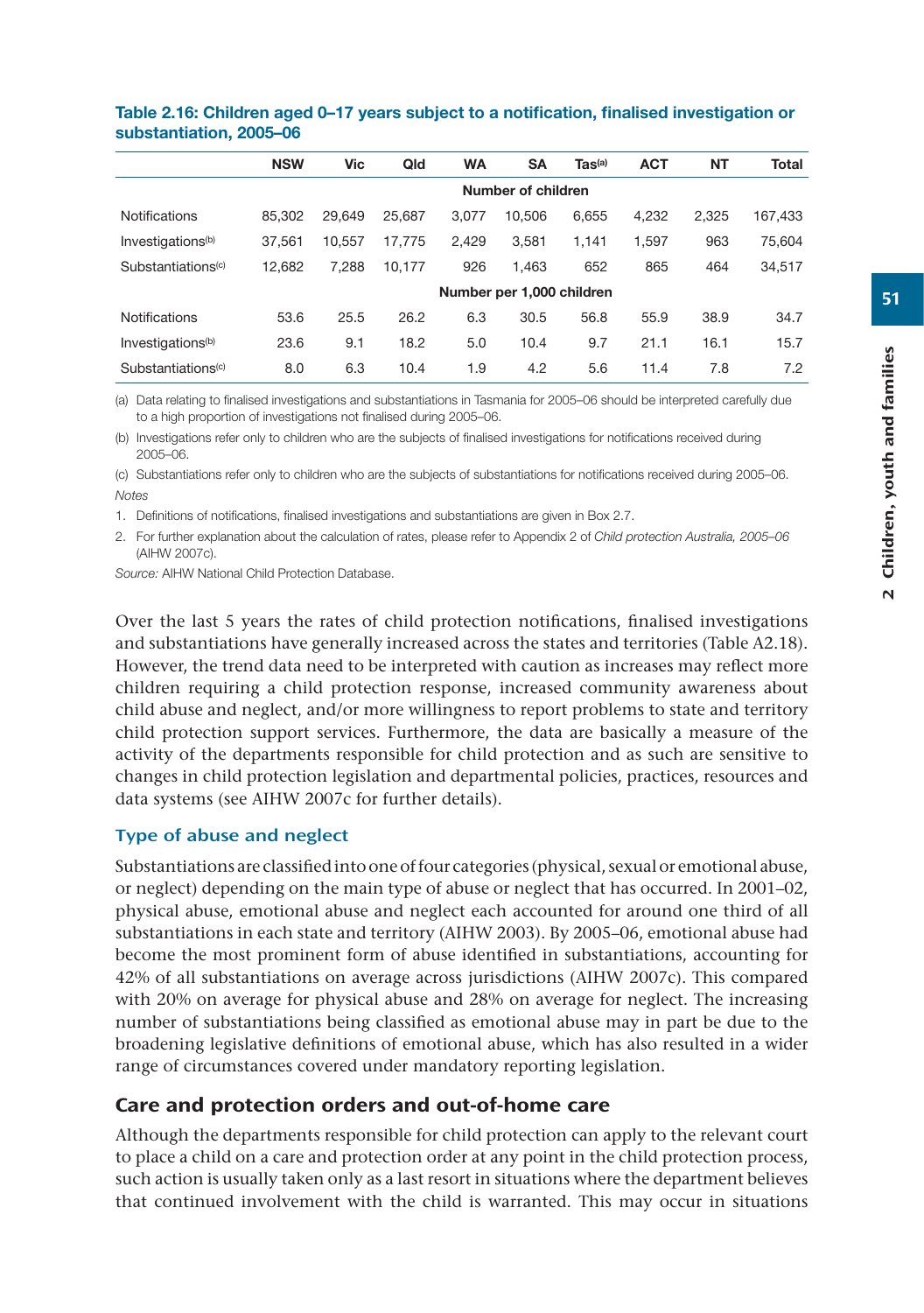where supervision and counselling are resisted by the family, where other avenues for resolution of the situation have been exhausted, or where removal of a child into outof-home care requires legal authorisation. In 2005–06, 27,188 children were on care and protection orders and a majority of these children (23,584 or 87%) were also in out-ofhome care (AIHW 2007c).

Between 30 June 2002 and 30 June 2006, there has been a steady increase in the number of children on care and protection orders and in out-of-home care across Australia (Figure 2.12). The number of children on care and protection orders has increased by 32%, from 20,557 to 27,188. A similar increase (35%) was observed for children using out-of-home care services, from 18,880 to 25,454 over this period.

There are several reasons for this increase. It may partly reflect the increasing number of families that are considered unable to adequately care for children, but may also be due to changing community standards in relation to child safety. Some of the increases may be due to a flow-on effect from the increased number of cases being substantiated over the last 5 years. The increase may also partly be due to the accumulation of children in the system as children remain on orders or in out-of-home care for longer periods of time. The increased duration of care and protection orders and out-of-home care placements reflects the increasing complexity of family situations faced by these children (Layton 2003; Tennant et al. 2003; Vic DHS 2002).



*Note:* The total number of children on care and protection orders for 2004 is not available as New South Wales was unable to supply data for that year due to system changes. *Source:* Table A2.19.

#### **Figure 2.12: Children on care and protection orders and in out-of-home care, 2002 to 2006**

#### Living arrangements of children in out-of-home care

Out-of-home care provides alternative accommodation to children and young people who are unable to live with their parents. These arrangements can include foster care, relative/ kinship care, residential or facility-based care, family group homes, and independent living arrangements (see Glossary under 'Out-of-home care' for definitions).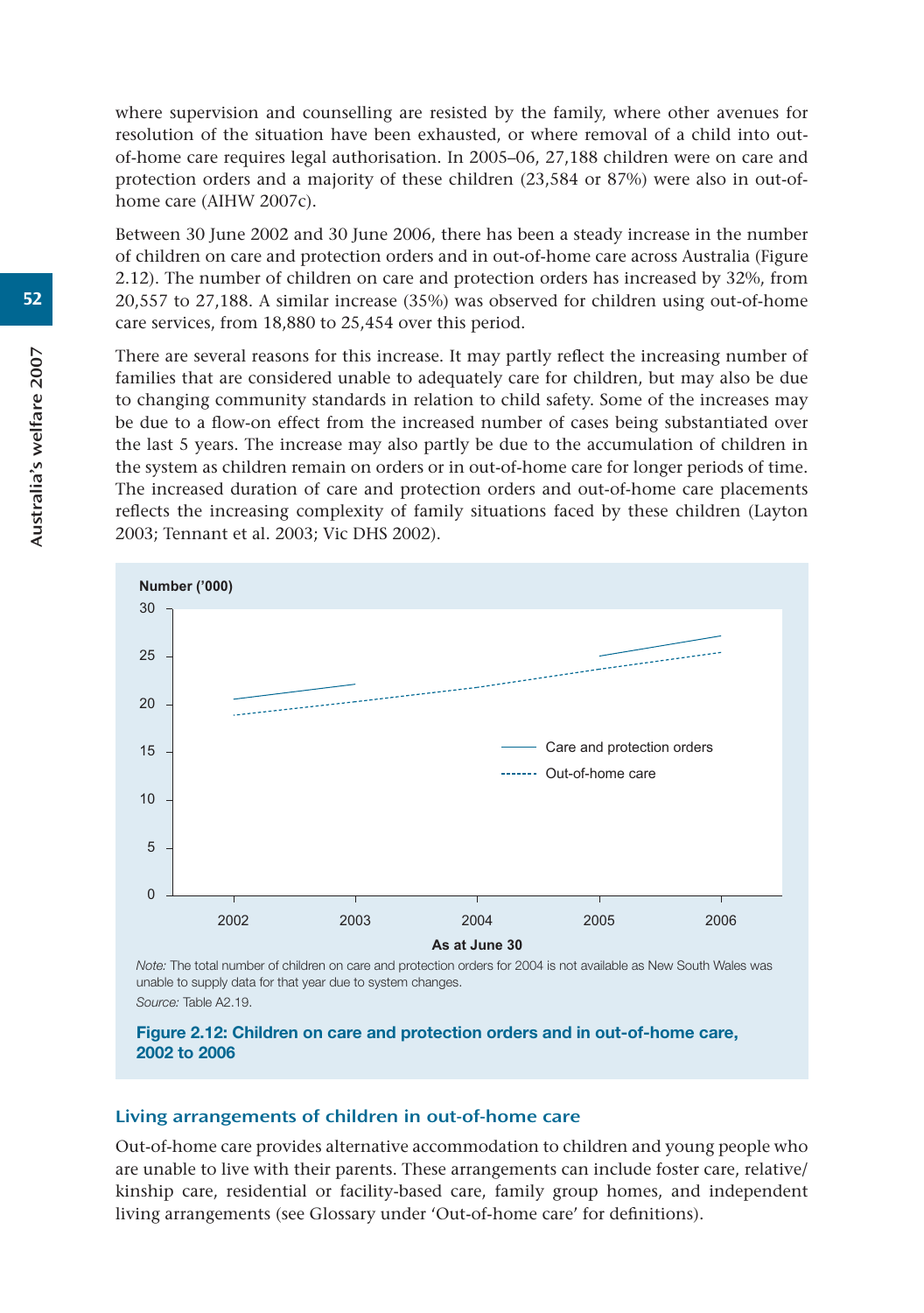Of the 25,454 children in out-of-home care across Australia at 30 June 2006, 53% were placed in foster care, 41% in relative/kinship care, 4% in residential care and nearly 3% in other care arrangements (Table A2.20). Residential care is mainly used for children who have complex needs or for those who need to be placed with a group of siblings. Since 2002 there has been a slight decline in the proportion of children placed in residential care. This may reflect policies of placing children, particularly young children, in homebased care rather than residential care where possible.

The Aboriginal Child Placement Principle outlines preferences for the placement of Aboriginal and Torres Strait Islander children when they are placed outside their immediate family (Lock 1997:50). The effects of the principle are reflected in the relatively high proportions (ranging from 86% in New South Wales to 33% in Tasmania) of Indigenous children placed with Indigenous relatives or kin, with other Indigenous caregivers or in Indigenous residential care at 30 June 2006 (AIHW 2007c).

# Profile of selected characteristics

The child protection data indicate that some groups of children are over-represented in the child protection system. However, the complexity surrounding the interpretation of the data means that it is often not possible to pinpoint the exact reasons behind the overrepresentation.

# Children under 1 year of age

In 2005–06, children aged less than 1 year accounted for between 10% and 16% of all substantiations across the jurisdictions—a rate of between 4.0 and 23.6 substantiations per 1,000 children aged less than 1 year (see Table 8.27). This single-year rate is higher than for other combined age groups, such as 2.3 to 14.9 substantiations per 1,000 children aged 1–4 years and 1.9 to 11.6 substantiations per 1,000 children aged 5–9 years.

Substantiations resulting from emotional abuse and neglect were much more common for those aged less than 1 year than those aged 10 years or over across most states and territories.

The higher proportion and rate of substantiations among infants than older children may reflect that infants are recognised in many states and territories as a population group needing extra care and protection. This could lead to an increased focus on early intervention (for example, see Vic DHS 1999).

# Aboriginal and Torres Strait Islander children

Aboriginal and Torres Strait Islander children are clearly over-represented in the child protection system. Overall, Indigenous children aged 0–17 years were 4.5 times as likely to be the subjects of substantiations as other children in 2005–06, and were around 7 times as likely to be on care and protection orders or in out-of-home care at 30 June 2006 (AIHW 2007c).

Increases in the number of Indigenous children in all areas of the child protection system were much greater than for other children between 2002 and 2006 (Figure 2.13). For example, between June 2002 and June 2006, the number of Indigenous children on care and protection orders increased by 53%, compared with 27% for other children.

However, it should be noted that the quality of Indigenous data varies across jurisdictions and over time. Increases in the number of Indigenous children in the child protection system over time could be a result of improvements in Indigenous identification as well as increases in the actual numbers.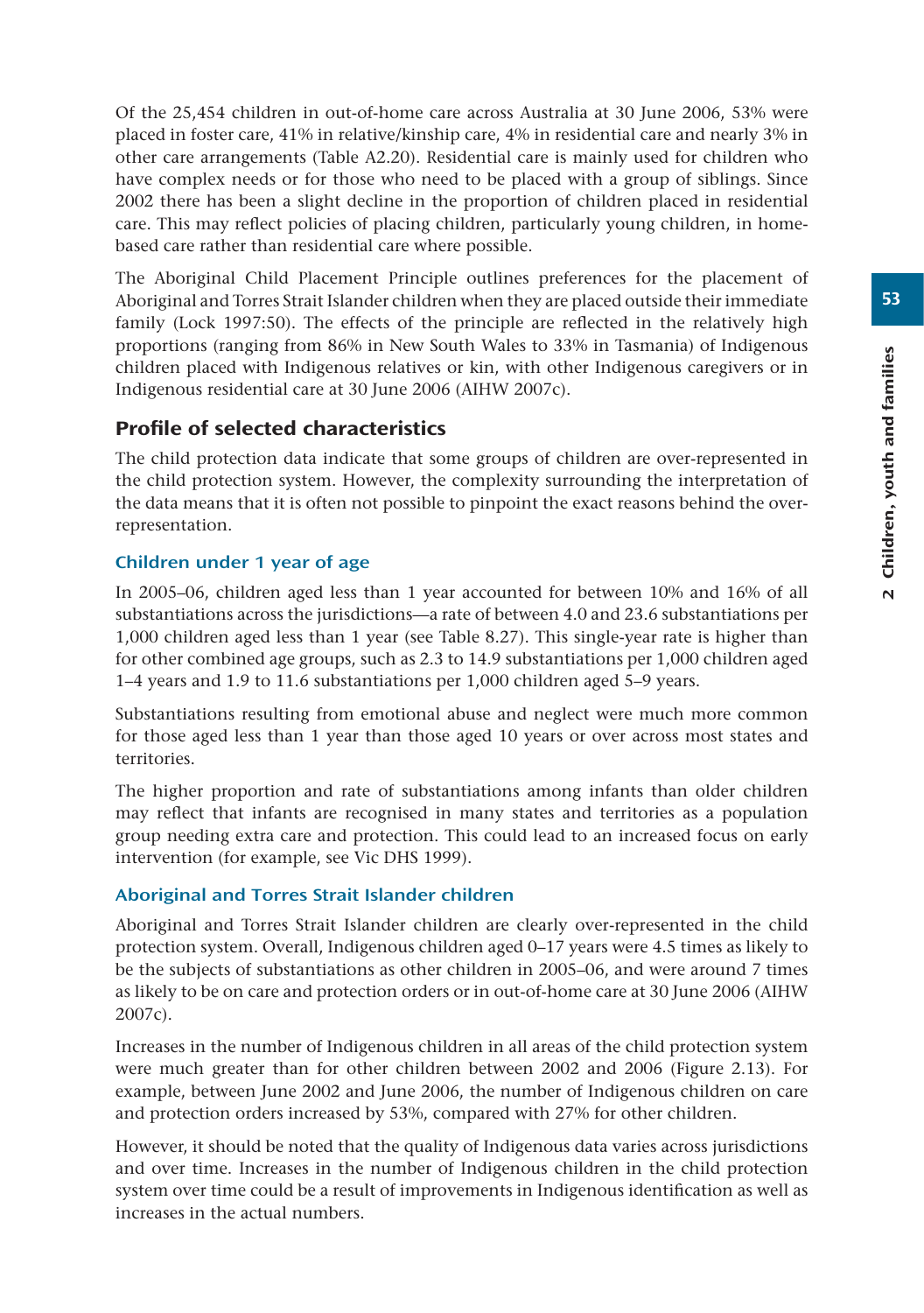

the period 2001–02 to 2005–06. *Source:* Table A2.21.

#### **Figure 2.13: Percentage increase of children 0–17 years subject to substantiations, on care and protection orders or in out-of-home care between 2002 and 2006**

The prevalence of domestic violence and the generally lower socioeconomic status of Indigenous families are some of the factors in this over-representation (Stanley et al. 2003). A recent Australian Institute of Criminology study found that 42% of Indigenous respondents experienced male-to-female domestic violence, compared with 23% for all respondents (AIC 2001). The legacy of past policies of forced removal of children, intergenerational effects of previous separations and cultural differences in child-rearing practices may also contribute to this over-representation (HREOC 1997).

#### Children from one-parent families

When compared with the distribution of family types across Australia, children from oneparent households are over-represented in the data on substantiations. For example, in 2005, of all families with children aged under 15 years, 19% were lone-mother households, 3% were lone-father households and 78% were couple households (ABS 2006l). In 2005–06, between 32% and 45% of substantiations involved children living in lone-mother households and a further 4% to 6% involved children living in lone-father households (AIHW 2007c). This compares with between 38% and 54% of substantiations involving children from couple households.

Lone parents may have an increased likelihood of experiencing family stressors such as social isolation and lack of social support, which have been found to be associated with child maltreatment (Coohey 1996; Loman 2006). A study by Saunders and Adelman (2006) found that 27% of all one-parent families experienced three or more forms of social exclusion (for example, being unable to afford to have friends or family over for dinner, take a short holiday, go out for a special meal, engage in a hobby or have a night out). This compares with 11%–13% for couple families with one or two children and 23%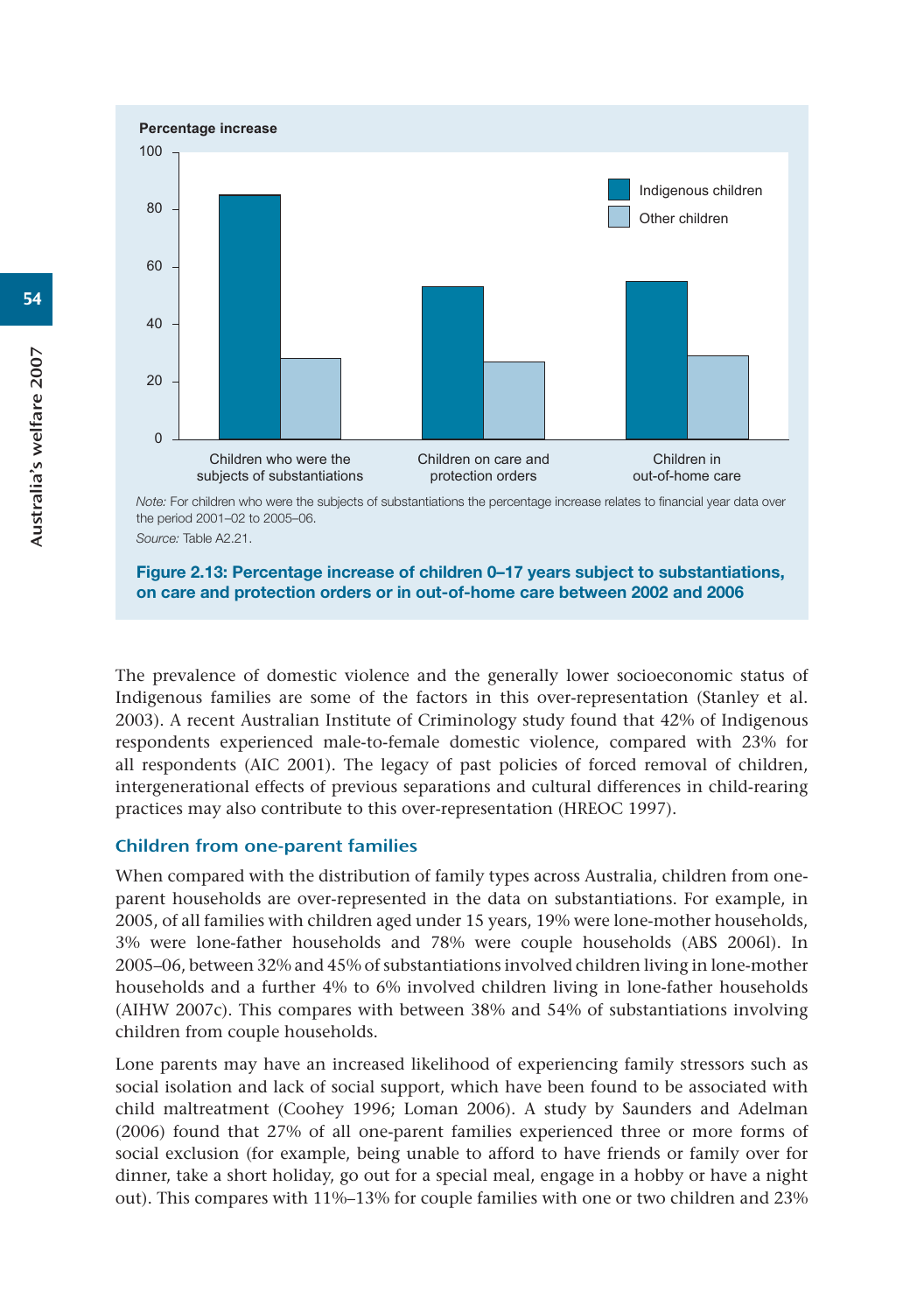for couple families with three or more children. This study and numerous other studies have shown that children and young people in one-parent families generally have fewer financial resources available to them and are more likely to experience poorer outcomes (AIHW 2007a; Saunders & Adelman 2006).

# Homelessness

Children and young people may experience adverse educational, social and health consequences as a result of being homeless. Homeless children and young people may experience emotional and behavioural problems such as depression, low self-esteem, anger and aggression, and often have disrupted schooling (Walsh et al. 2003). Parents in homeless families are also likely to be suffering from depression or stress, which may mean they are unable to give their children adequate attention or affection. A high proportion of homeless children may also have witnessed or experienced domestic violence. For example, in 2005–06 domestic violence was the most common main reason (nearly half of all support periods) for client groups with children seeking assistance from Supported Accommodation Assistance Program (SAAP) services (Table A2.22). Witnessing or experiencing domestic violence can have serious consequences for children (refer to Section 8.4), which would further exacerbate the effects of homelessness.

Clients with children represented more than a quarter (28%) of SAAP support periods in 2005–06. The substantial rate of family homelessness has meant a significant proportion of Australia's homeless population are children. In 2005–06, approximately 54,700 children aged 0–17 years accompanied a parent or guardian who sought assistance through SAAP services. This equates to 11.3 children per 1,000 in the general population. Of children (0–17 year olds) for whom age was known, almost half (44%) were aged less than 5 years, or 17.4 per 1,000. In comparison, the rate for 10–14 year olds was 7.5 per 1,000 (Table 2.17).

| Age group       | <b>Number</b> | Number per 1,000 children |
|-----------------|---------------|---------------------------|
| $0-4$ years     | 22,100        | 17.4                      |
| 5-9 years       | 14,700        | 11.1                      |
| $10-14$ years   | 10,400        | 7.5                       |
| $15 - 17$ years | 3,100         | 3.7                       |
| Missing age     | 4,500         | $\cdot$ .                 |
| <b>Total</b>    | 54,700(a)     | 11.3                      |

#### **Table 2.17: SAAP accompanying children, 2005–06**

(a) Numbers do not add to total due to rounding.

*Note:* Figures for accompanying children have been weighted to adjust for agency non-participation and client non-consent. *Source:* AIHW SAAP Client Collection.

Children and young people may also access SAAP services independently. In 2005–06, 36% (36,700) of all SAAP clients were aged 24 years or less, equating to a rate of 5.4 per 1,000 people aged 24 years or less in the general population. Around half (52%) of these SAAP clients were aged 15–19 years and a further 43% were aged 20–24 years (AIHW 2007d).

According to the AIHW SAAP Client Collection, the main reasons for children and young people seeking SAAP assistance were related to interpersonal relationships such as relationship/family breakdown, domestic/family violence and time-out from family/other situation (19%, 14% and 10% of SAAP support periods, respectively). For SAAP clients aged 25 years or over, the main reasons for seeking assistance were domestic/family violence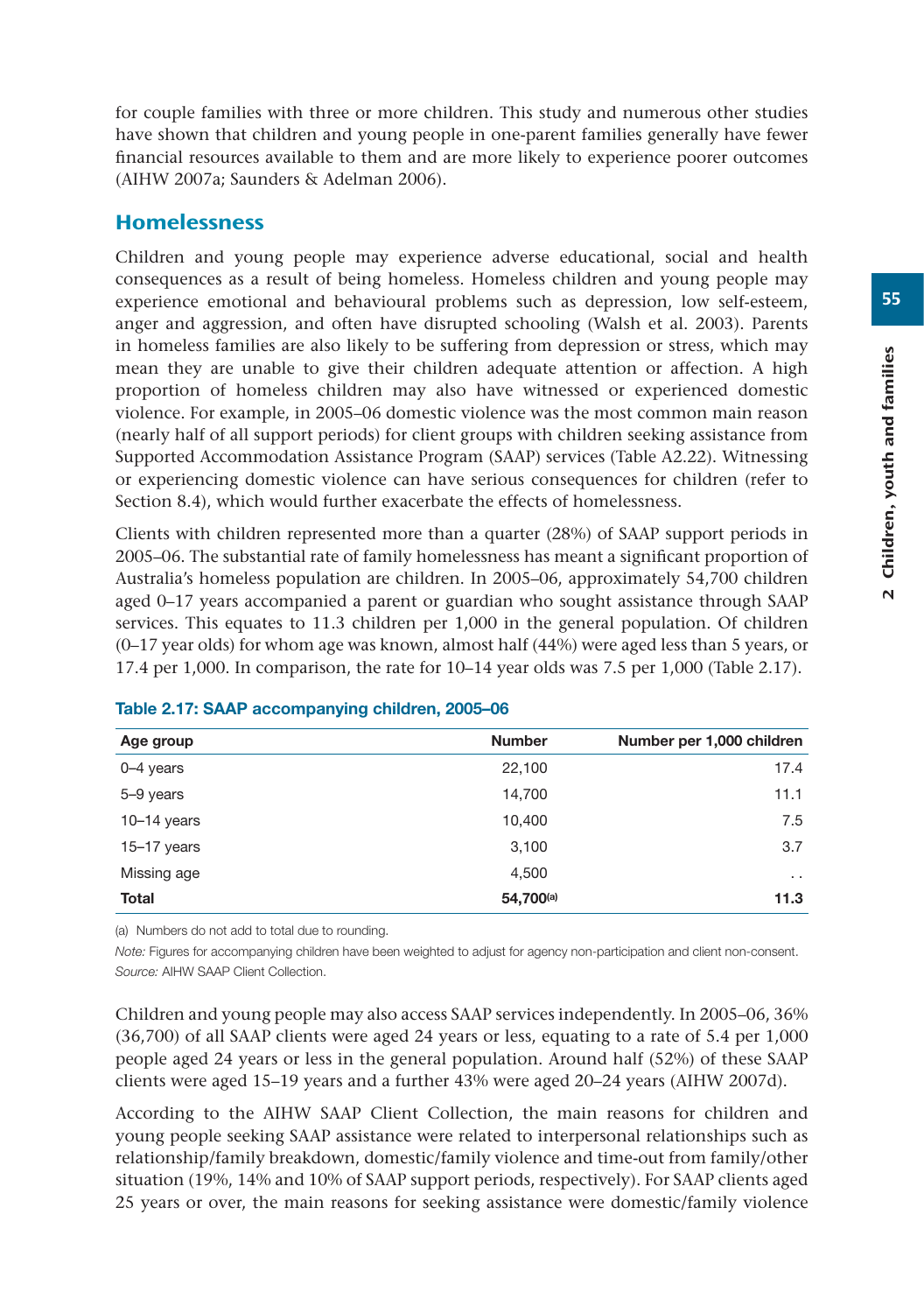and 'other' financial difficulty, which excludes gambling, budgeting and high rent (26% and 12% of SAAP support periods respectively).

Although the SAAP data provide a valuable measure of homelessness, it is important to note that it is not able to count the homeless population with complete accuracy. Some people often move in and out of homelessness and may never be counted in official statistics, while some may never seek SAAP assistance or are turned away from SAAP services. For example, in 2004–05, the daily turn-away rate for accompanying children was 60% which indicates that their chance of receiving accommodation was around 2 in every 5 accompanying children (AIHW 2006c). The Australian Census of Population and Housing has attempted to fill some of this counting gap by counting homeless people who are temporarily staying with others, those in impoverished dwellings and those sleeping on the street (ABS 2003b). Estimates based on the 2006 Population Census were not available at the time of writing. However, based on the 2001 Census there were an estimated 9,941 homeless children under 12 years, accounting for 10% of the homeless population and 0.3% of all Australians aged under 12 years of age.

## Children and young people as victims

Victims of assault and sexual assault not only experience harm in the short term but are at risk of further harm or harming others later in life. A major concern is that children who are victimised are at a greater risk of later victimising others (Lauritsen et al. 1991; Weatherburn & Lind 1997). Other research suggests that victimisation can lead to diminished educational attainment, wide-ranging effects on socioeconomic attainment in early adulthood (Macmillan & Hagan 2004), suicidal ideation and behaviour (Simon et al. 2002), and depression (Arboleda-Florez & Wade 2001).

Victims of crime, especially violent crime, are often reluctant to report crimes to the police and therefore the actual level of crime experienced by children and young people is likely to be underestimated. Children and young people, in particular, may feel intimidated and reluctant to report personal crimes if the perpetrator is known to them or is in a position of power (perhaps because they are older or an authority figure).

While crime victim surveys are used to measure the extent of unreported or hidden victimisation, no Australian survey currently includes children aged under 15 years in their sample (ABS 2004b). The two main sources of information about criminal victimisation of children are administrative data sets: recorded crime statistics and substantiations of child abuse (discussed earlier). Since 1993, the ABS has published an annual report of recorded crime statistics collected by the police in each state and territory, according to standard offence classifications. These data are used here to present a picture of the victimisation of children and young people.

Children and particularly young people are generally more vulnerable than adults to being victims of violent crime (Table 2.18). Young people aged 15–24 years were 2–3 times as likely to be victims of assault and robbery as the general population. In 2003, assault was the most commonly reported crime for children and young people (57,300 children and young people or 853.6 per 100,000 persons). The rates of assault for children and young people increased with age, with rates among 15–24 year olds 5–6 times as high as among children aged 0–14 years. Reported sexual assault was much less common than assault; however, the rate of sexual assault for young females aged 15–24 years was 8 times as high as that for young males (370.6 compared with 45.2 per 100,000). The rates for sexual assault were around twice as high for 0–14 year old and 15–24 year old females as that for the general female population.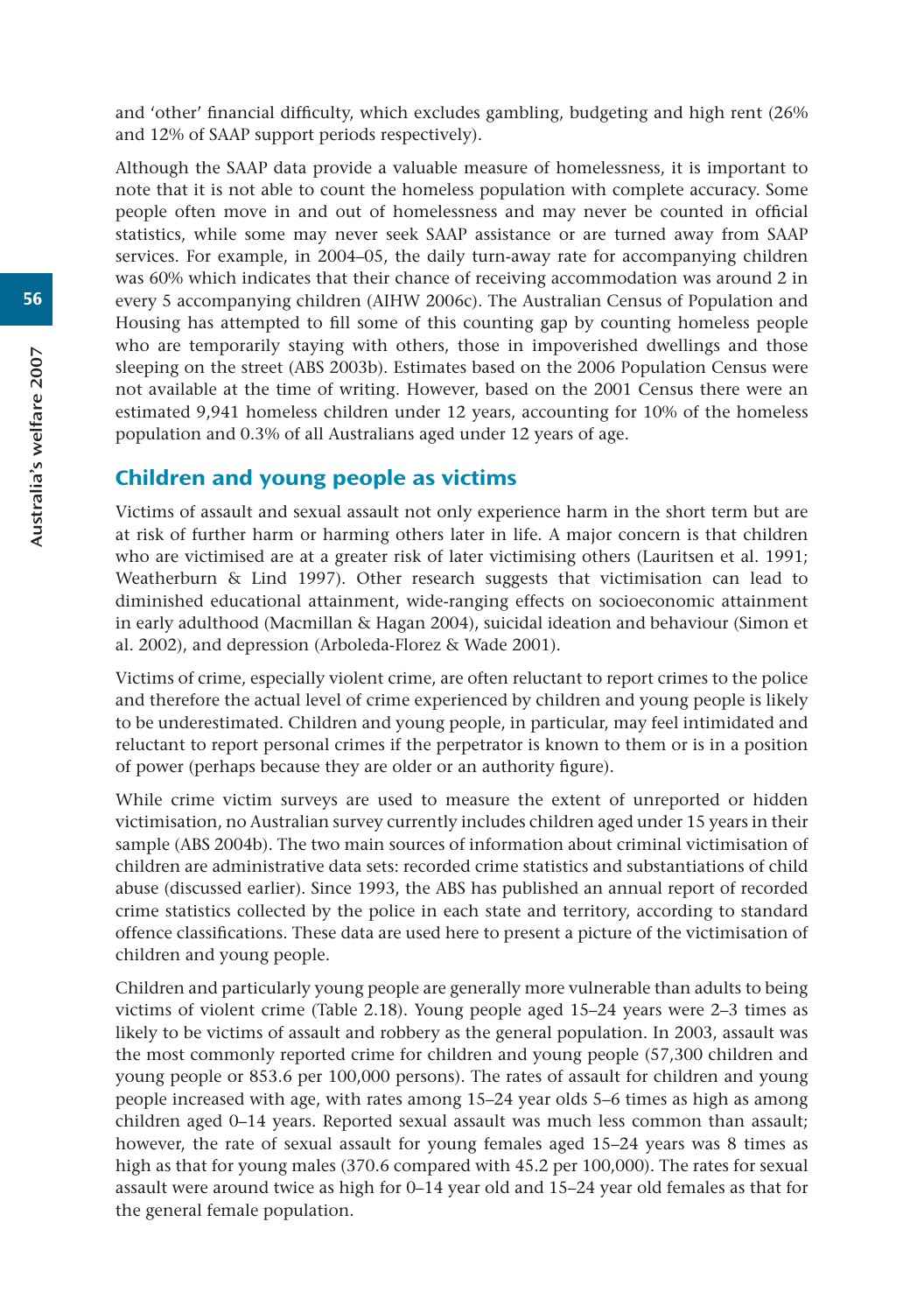In 2006, a considerable number of children and young people were victims of robbery (7,400 children and young people or 108.6 per 100,000 persons). The rate for young males was nearly 4 times as high as that for young females. Rates of robbery were highest among the 15–24 year age group for both males and females.

While the proportions of children and young people that are victims of murder/attempted murder and kidnapping/abduction are relatively small, these types of violent crime affected 600 children and young people in 2006.

|                   | Murder/             |                          |         |                           |                        |                                         |  |  |  |
|-------------------|---------------------|--------------------------|---------|---------------------------|------------------------|-----------------------------------------|--|--|--|
| Age group (years) | attempted<br>murder | Kidnapping/<br>abduction | Robbery | Blackmail/<br>extortion   | Assault <sup>(a)</sup> | <b>Sexual</b><br>assault <sup>(a)</sup> |  |  |  |
|                   |                     | <b>Number</b>            |         |                           |                        |                                         |  |  |  |
| <b>Males</b>      |                     |                          |         |                           |                        |                                         |  |  |  |
| $0 - 14$          | 23                  | 105                      | 690     | 5                         | 7,530                  | 1,821                                   |  |  |  |
| $15 - 24$         | 72                  | 80                       | 5,302   | 49                        | 25,824                 | 630                                     |  |  |  |
| $0 - 24$          | 95                  | 185                      | 5,992   | 54                        | 33,354                 | 2,451                                   |  |  |  |
| Total population  | 372                 | 270                      | 10,846  | 244                       | 90,688                 | 3,255                                   |  |  |  |
| <b>Females</b>    |                     |                          |         |                           |                        |                                         |  |  |  |
| $0 - 14$          | 12                  | 139                      | 120     | $\mathbf 0$               | 4,757                  | 5,669                                   |  |  |  |
| $15 - 24$         | 30                  | 166                      | 1,322   | 37                        | 19,166                 | 4,941                                   |  |  |  |
| $0 - 24$          | 42                  | 305                      | 1,442   | 37                        | 23,923                 | 10,610                                  |  |  |  |
| Total population  | 141                 | 447                      | 3,760   | 120                       | 66,445                 | 14,892                                  |  |  |  |
|                   |                     |                          |         | Number per 100,000 people |                        |                                         |  |  |  |
| <b>Males</b>      |                     |                          |         |                           |                        |                                         |  |  |  |
| $0 - 14$          | 1.1                 | 5.1                      | 33.7    | 0.2                       | 368.8                  | 89.2                                    |  |  |  |
| $15 - 24$         | 4.9                 | 5.5                      | 361.5   | 3.3                       | 1,851.2                | 45.2                                    |  |  |  |
| $0 - 24$          | 2.7                 | 5.3                      | 170.6   | 1.5                       | 970.4                  | 71.3                                    |  |  |  |
| Total population  | 3.6                 | 2.6                      | 105.7   | 2.4                       | 918.5                  | 33.0                                    |  |  |  |
| <b>Females</b>    |                     |                          |         |                           |                        |                                         |  |  |  |
| $0 - 14$          | 0.6                 | 7.2                      | 6.2     | 0.0                       | 245.3                  | 292.3                                   |  |  |  |
| $15 - 24$         | 2.2                 | 11.9                     | 95.0    | 2.7                       | 1,437.6                | 370.6                                   |  |  |  |
| $0 - 24$          | 1.3                 | 9.2                      | 43.3    | 1.1                       | 731.0                  | 324.2                                   |  |  |  |
| Total population  | 1.4                 | 4.3                      | 36.3    | 1.2                       | 664.5                  | 148.9                                   |  |  |  |

#### **Table 2.18: Victims aged 0–24 years by age and offence type, 2006**

(a) Data for assault and sexual assault are from 2003, as these are the most recent data for 0–24 year olds. *Source:* ABS 2007k; AIHW 2005a.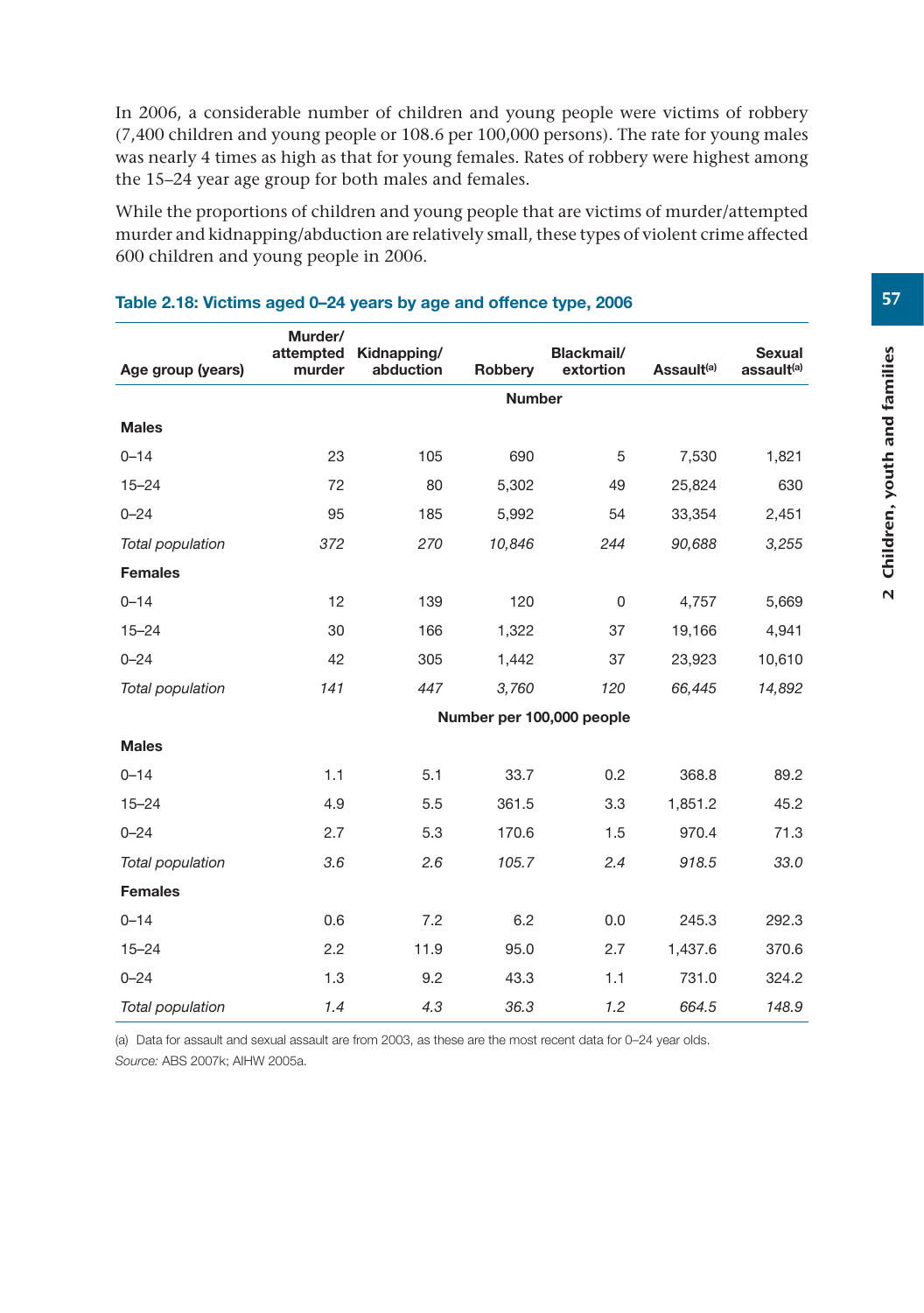# Juvenile justice

During childhood, some young people will have an encounter with the criminal justice system. Around 15%–17% of young Australians have been found to have at least one formal contact with police as juveniles (Skrzypiec & Wundersitz 2005; Stewart et al. 2005). For over 80% of these young people, this offending will be very low in frequency and transient in nature (Marshall 2006). A very small proportion of children have more serious interaction with the juvenile justice system, leading to outcomes such as community service orders or sentences involving detention in custody. It is these children who are most vulnerable to continued and more serious offending later in life (Makkai & Payne 2003).

Several welfare issues are consistently related to youth offending including low school attainment, poverty and poor parenting (Farrington et al. 2006); physical abuse and neglect (Stewart et al. 2002; Weatherburn & Lind 1997); and high levels of socioeconomic disadvantage (Lynch et al. 2003).

# Juvenile justice legislation

The juvenile justice system is responsible for dealing with young people who have committed or allegedly committed an offence while considered to be a 'juvenile' (see Box 2.8 for details on how the juvenile justice system operates). Juvenile justice is a state and territory responsibility and each has its own legislation that dictates the policies and practices of juvenile justice within its jurisdiction. While this varies in detail, the intent of the legislation is very similar across Australia. For example, the key principles of juvenile justice in all jurisdictions include diversion of young people from court where appropriate, incarceration as a last resort, victim's rights, the acceptance of responsibility by the offender for his or her behaviour and community safety.

One of the ways in which the legislation varies across states and territories is in the definition of a 'juvenile'. In the Australian Capital Territory, the juvenile justice legislation applies to young people aged 10 to 18 years at the time of the alleged offence and in Queensland to young people aged 10 to 16 years. However, in most jurisdictions those who were aged 10 to 17 years of age are included as juveniles. Victoria also has a sentencing option for adult courts which allows 18–20 year olds to be sentenced to detention in juvenile justice facilities where appropriate.

## Police

A young person's first contact with the justice system is usually with the police, and that contact may take various forms. Police may administer cautions and warnings to juveniles, which may be either formally recorded or informal, and may have voluntary or mandatory conditions attached, such as attendance at a program or community service.

Police apprehensions refer to instances where a person has allegedly committed an offence and been processed (action has been taken by police) for that offence. In 2003–04, the police apprehension rate for juveniles aged 10–17 years (3,023 per 100,000) was twice that for adults (1,685 per 100,000) in Victoria, South Australia and Queensland (AIC 2006). However, the police apprehensions rate for juveniles has decreased by 26% since 1995–96, compared with a 7% decrease for adults over the same period. Juvenile offenders are most commonly apprehended by police for property-related offences such as theft (AIC 2006).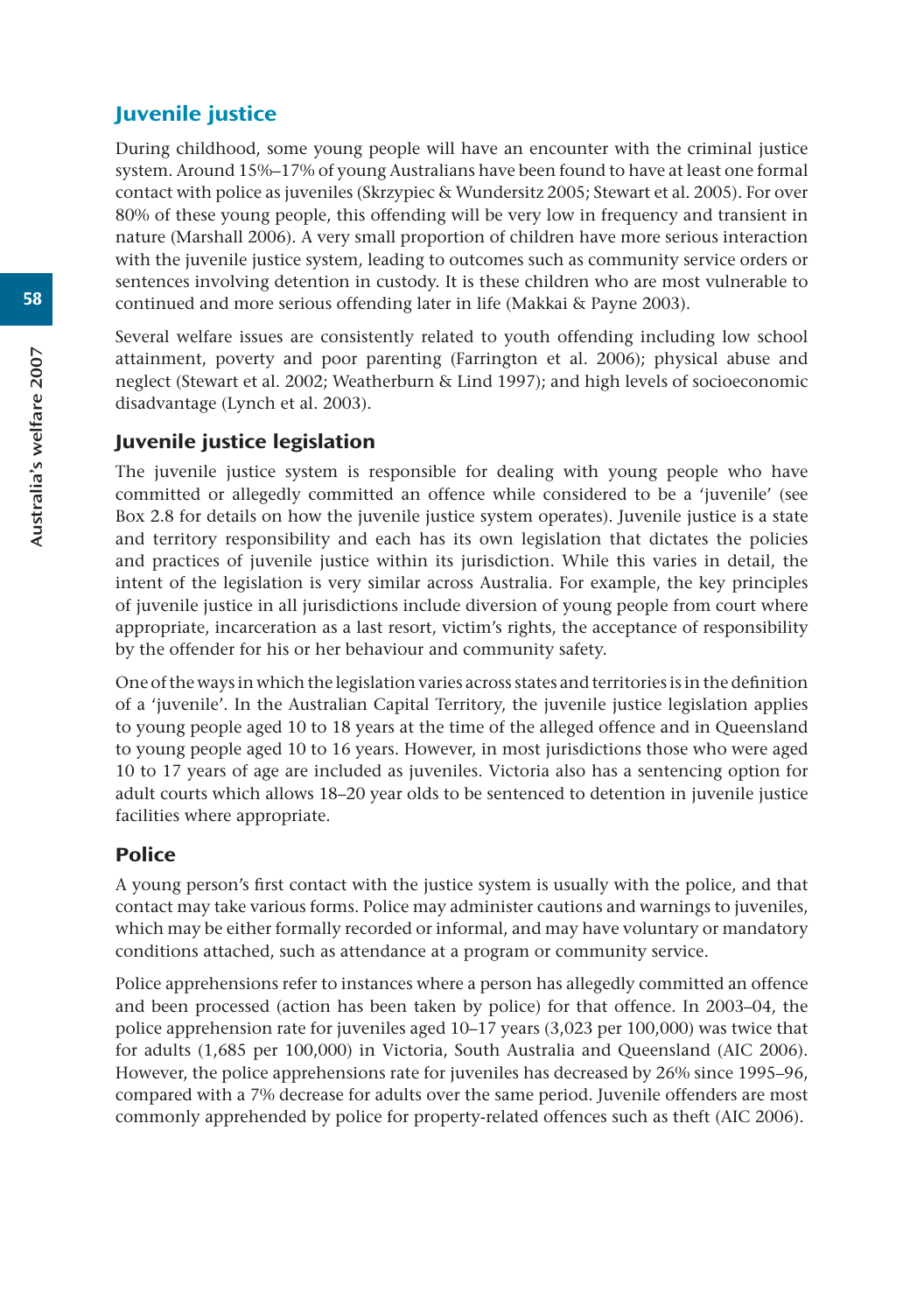## Box 2.8: How the juvenile justice system operates

The juvenile justice system in each state and territory comprises several organisations, each having a different primary role and responsibility in dealing with young offenders:

- the police, who are usually the young person's first point of contact with the justice system
- the courts (usually a special children's or youth court), where matters regarding the charges against the young person are heard. The courts are largely responsible for decisions regarding bail (and remand) and sentencing options if the young person admits guilt or is found guilty by the court
- the juvenile justice departments, which are responsible for the supervision of juveniles on a range of community-based orders and supervised bail. They are also responsible for the administration of juvenile detention centres.

#### **Diversions**

Diversionary programs exist throughout the juvenile justice system: bail programs with intensive supervision; hostels for those with accommodation difficulties; programs which focus on rural areas, Aboriginal and Torres Strait Islander young people, family relationships, employment and skills, arts, and drug rehabilitation.

#### **Conferencing**

Conferencing may occur at various stages of the criminal justice system, and be the responsibility of police, courts or the juvenile justice department. The restorative justice principles on which many conferencing models are based focus on a group of people coming together to discuss an offence and its effects, and to agree on sanctions or reparations. The attendees are the young offender (who must have admitted the offence) and their supporters (often including parents or guardians), the victim(s) and their supporters, a police officer and the conference convenor. Conferencing is designed to be less stigmatising and adversarial than the court system and to provide better opportunities for both the offender and the victim to discuss the offence and its effects.

## Juvenile justice supervision

The AIHW, in collaboration with the Australasian Juvenile Justice Administrators, has developed a national minimum data set for juvenile justice supervision. This new data source, which includes data from all states and territories in Australia, covers both community–based and detention-based supervision. Community-based supervision may include probation, community service orders and parole.

Each year, around 13,000 young people experience some form of juvenile justice supervision—13,254 young people in 2005–06. Of these 11,150 (84%) had community– based juvenile justice supervision, and 5,137 (39%) had detention–based supervision. Around 3,033 (23%) experienced both community–based and detention-based supervision at some time during the year (Table 2.19; AIHW 2007f).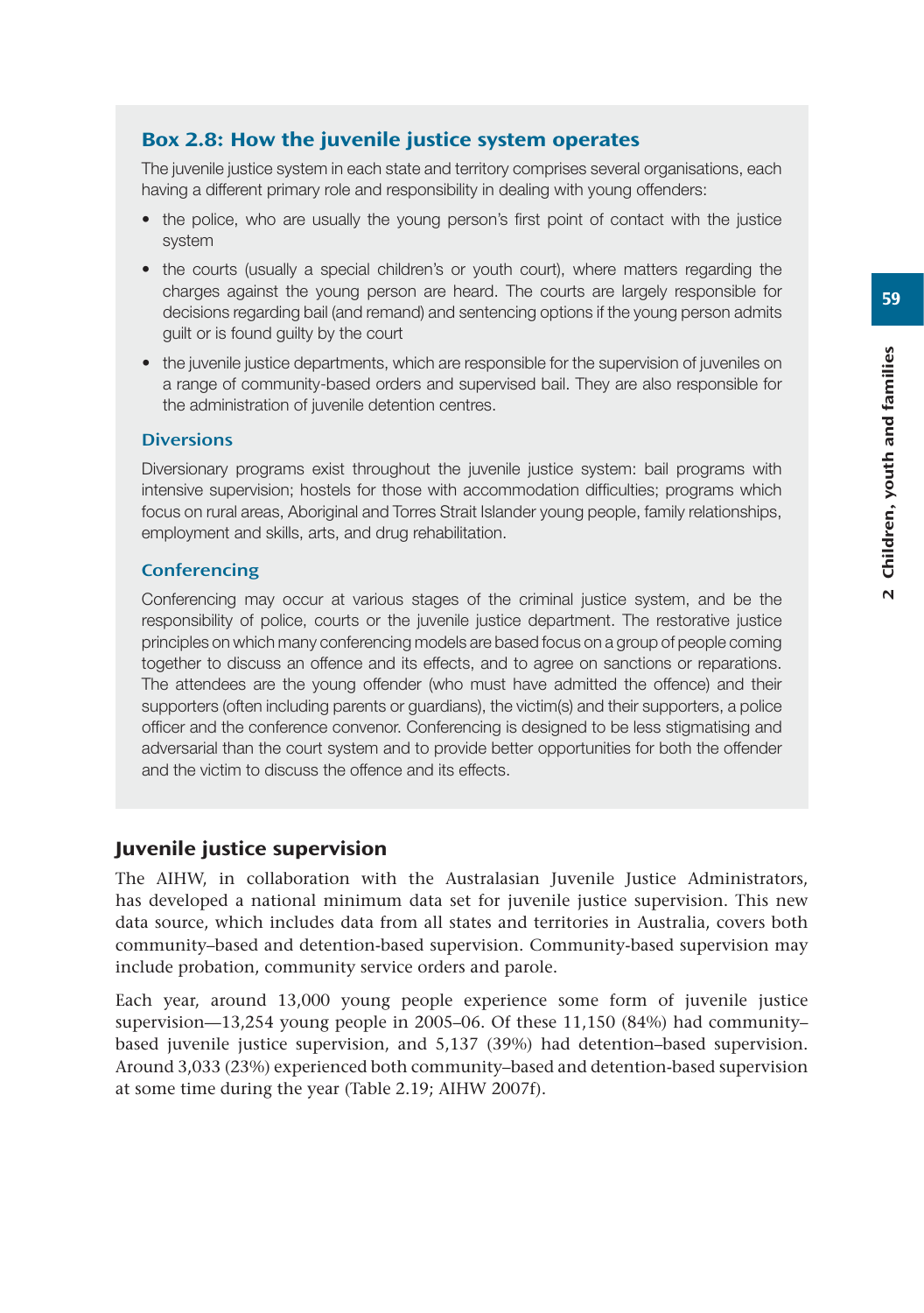| Table 2.19: Young people under juvenile justice supervision, number and average |  |
|---------------------------------------------------------------------------------|--|
| daily number, 2000–01 to 2005–06                                                |  |

|                   | $2000 - 01^{(a)}$ | $2001 - 02(a)$ | $2002 - 03^{(a)}$ | $2003 - 04(b)$<br>$2004 - 05^{(b)}$ |                 | $2005 - 06(b)$  |
|-------------------|-------------------|----------------|-------------------|-------------------------------------|-----------------|-----------------|
|                   |                   |                |                   | <b>Number</b>                       |                 |                 |
| Community         | 10,813            | 11,039         | 11,056            | 11,093 (10,768)                     | 10,807 (10,528) | 11,150 (10,914) |
| Detention         | 5,483             | 5,113          | 5.135             | 5,213 (5,082)                       | 4,800 (4,683)   | 5,137 (5,007)   |
| All young persons | 13,318            | 13,273         | 13,162            | 13,290 (12,953)                     | 12,765 (12,475) | 13,254 (12,999) |
|                   |                   |                |                   | Average daily number                |                 |                 |
| Community         | 5,172             | 5,017          | 5,212             | 5,318 (5,154)                       | 5,145 (4,997)   | 5,185 (5,081)   |
| Detention         | 881               | 886            | 836               | 838 (817)                           | 785 (768)       | 816 (798)       |
| All young persons | 6,053             | 5,903          | 6,049             | 6,156 (5,971)                       | 5,930 (5,766)   | 6,001 (5,879)   |

(a) Excludes the Australian Capital Territory for which data were unavailable for 2000–01 to 2002–03.

(b) Bracketed numbers exclude the Australian Capital Territory for which data were unavailable for 2000–01 to 2002–03.

*Note:* This table includes young people who have had at least 1 day of juvenile justice supervision during the collection year. The numbers for community and detention will not add up to the 'all young persons' figure, as some young people will have experienced both community and detention supervision during the collection year.

*Sources:* AIHW 2006d, 2007e, 2007f.

There is variation in the rates of young people aged 10–17 years under community-based and detention-based supervision across jurisdictions. For Australia overall in 2005–06, 5.0 per 1,000 young people had juvenile justice supervision—4.2 per 1,000 were in community–based supervision, and 2.0 per 1,000 were in detention–based supervision at some time during each year, with some young people in both.

During 2000–01 to 2005–06, there was an average of about 6,000 young people in juvenile justice supervision each day (Table 2.19). On an average day there were over 6 times as many young people in community–based supervision as in detention–based supervision in 2005–06.

Periods of community-based supervision are on average longer than periods of detentionbased supervision, as reflected in the number of young people in each type of supervision on an average day. For example, of the 11,150 young people in community-based supervision during 2005–06, 47% (5,185) were under supervision on an average day. However, of the 5,137 young people in detention in 2005–06, only 16% (816) were in detention on an average day (Table 2.19).

Most young people are at least 15 years old when they first experience supervision by a juvenile justice department. Over half (55%) of young people began their first juvenile justice supervision when they were aged 15–17 years and only 4% of young people were aged 10 or 11 years (Figure 2.14).

Young people may experience detention at various points in the juvenile justice system. Pre–sentence detention may occur if a court has denied bail and remanded the young person in custody before their case has been heard, or before sentencing. Once matters have been finalised in court, detention may be a sentencing option.

In 2005–06, 44% of young people experienced pre–sentence or sentenced detention in their first supervision by juvenile justice (Table 2.20). Some young people experienced both. From the age of 12, the proportion of young people experiencing detention during their first supervision decreased as the age at first contact increased. In the younger age groups, detention in a first supervision was most often pre-sentence remand. Sentenced detention episodes in a first supervision were unusual, except for those aged 18 years or over.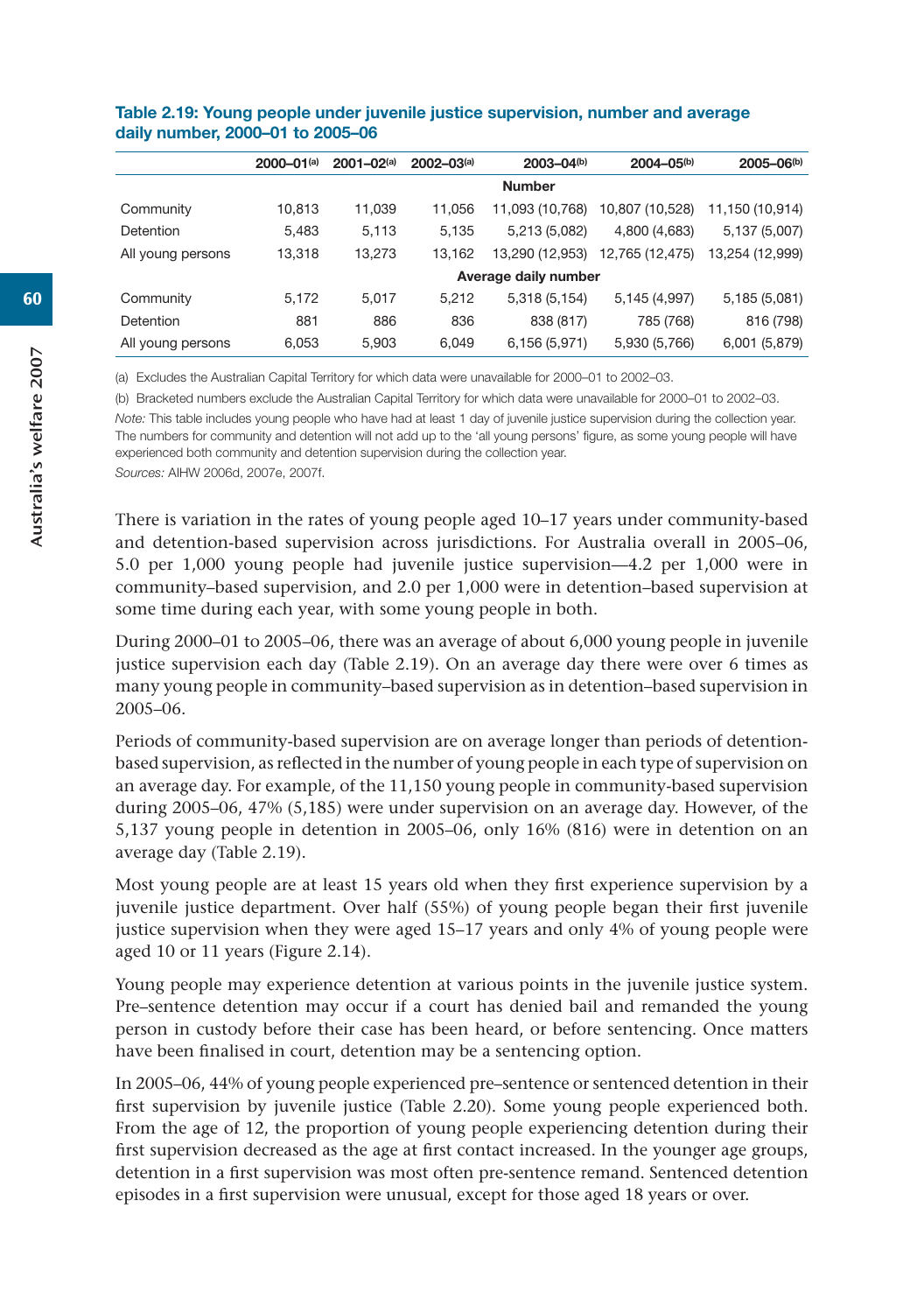

```
Source: Table A2.23.
```
**Figure 2.14: Young people under juvenile justice supervision, age at first juvenile justice supervision, 2005–06**

|                                                       |       | Age at first supervision |       |       |       |                          |       |       |       |              |
|-------------------------------------------------------|-------|--------------------------|-------|-------|-------|--------------------------|-------|-------|-------|--------------|
|                                                       | 10    | 11                       | 12    | 13    | 14    | 15                       | 16    | 17    | $18+$ | Total        |
|                                                       |       |                          |       |       |       | Number of young people   |       |       |       |              |
| First supervision period<br>contained detention       | 54    | 204                      | 481   | 1.160 | 2,050 | 2,751                    | 3,178 | 2,278 |       | 826 12,982   |
| Pre-sentence detention                                | 54    | 197                      | 470   | 1,146 | 2,026 | 2,684                    | 3,100 | 2,165 |       | 318 12,160   |
| Sentenced detention                                   | 1     | 17                       | 40    | 97    | 127   | 201                      | 216   | 219   | 535   | 1,453        |
| First supervision period<br>did not contain detention | 43    | 172                      | 367   | 1.095 | 2,188 | 3,414                    | 4,460 | 3,742 |       | 1,141 16,622 |
| Total                                                 | 97    | 376                      | 848   | 2.255 | 4.238 | 6,165                    | 7.638 | 6,020 |       | 1.967 29.604 |
|                                                       |       |                          |       |       |       | Per cent of young people |       |       |       |              |
| First supervision period<br>contained detention       | 55.7  | 54.3                     | 56.7  | 51.4  | 48.4  | 44.6                     | 41.6  | 37.8  | 42.0  | 43.9         |
| Pre-sentence detention                                | 55.7  | 52.4                     | 55.4  | 50.8  | 47.8  | 43.5                     | 40.6  | 36.0  | 16.2  | 41.1         |
| Sentenced detention                                   | 1.0   | 4.5                      | 4.7   | 4.3   | 3.0   | 3.3                      | 2.8   | 3.6   | 27.2  | 4.9          |
| First supervision period<br>did not contain detention | 44.3  | 45.7                     | 43.3  | 48.6  | 51.6  | 55.4                     | 58.4  | 62.2  | 58.0  | 56.1         |
| Total                                                 | 100.0 | 100.0                    | 100.0 | 100.0 | 100.0 | 100.0                    | 100.0 | 100.0 | 100.0 | 100.0        |

**Table 2.20: Age at first juvenile justice supervision, by presence or absence of detention episodes in the first supervision period for young people, 2000–01 to 2005–06(a)**

(a) This table includes all young people in the juvenile justice national minimum data set from 2000–01 to 2005–06. *Notes*

1. Excludes the Australian Capital Territory as data on date of first contact were unavailable.

2. The first supervision period for some young people contained both pre-sentence detention and sentenced detention. *Sources:* AIHW 2006d, 2007e, 2007f.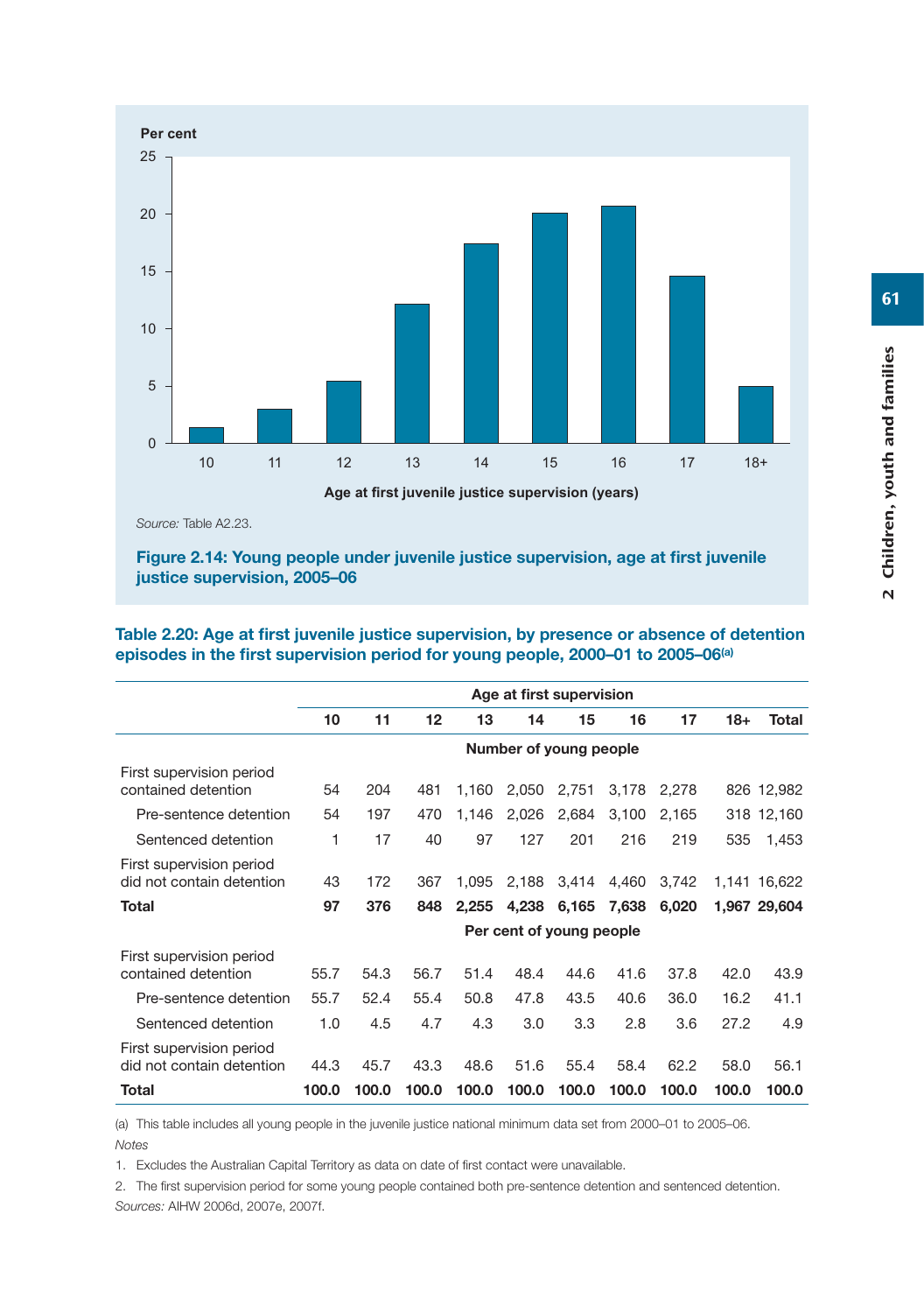#### Indigenous rates

During the period 2002–03 to 2005–06, there has been a gradual increase from 33% to 39% in the proportion of Aboriginal and Torres Strait Islander young people under juvenile justice supervision (Figure 2.15). This may be due to an actual increase in the proportion of young people under juvenile justice supervision who are Indigenous, and/or to increased identification of Aboriginal and Torres Strait Islanders among this group. This increased identification may be partly due to improvements in data quality as the proportion of 'unknown' or 'not recorded' responses on this item has decreased over the period.



*Note:* This figure excludes the Australian Capital Territory, as data were unavailable for 2002–03. *Source:* Table A2.24.

#### **Figure 2.15: Young people under juvenile justice supervision, by Indigenous status, 2002–03 to 2005–06**

The rates of Indigenous juvenile justice supervision for young people aged 10–17 years show high levels of over-representation of Indigenous youth, relative to their population distribution, throughout the states and territories during 2005–06 (Table 2.21). Overall, Aboriginal and Torres Strait Islander young people were under juvenile justice supervision at a rate of 44.4 per 1,000, compared with 2.9 per 1,000 for non-Indigenous young people. Western Australia, South Australia and the Australian Capital Territory had the highest rates of Aboriginal and Torres Strait Islander young people under juvenile justice supervision, while Victoria and the Northern Territory had the lowest (excluding Tasmania where there is a very high proportion of unknown/not recorded).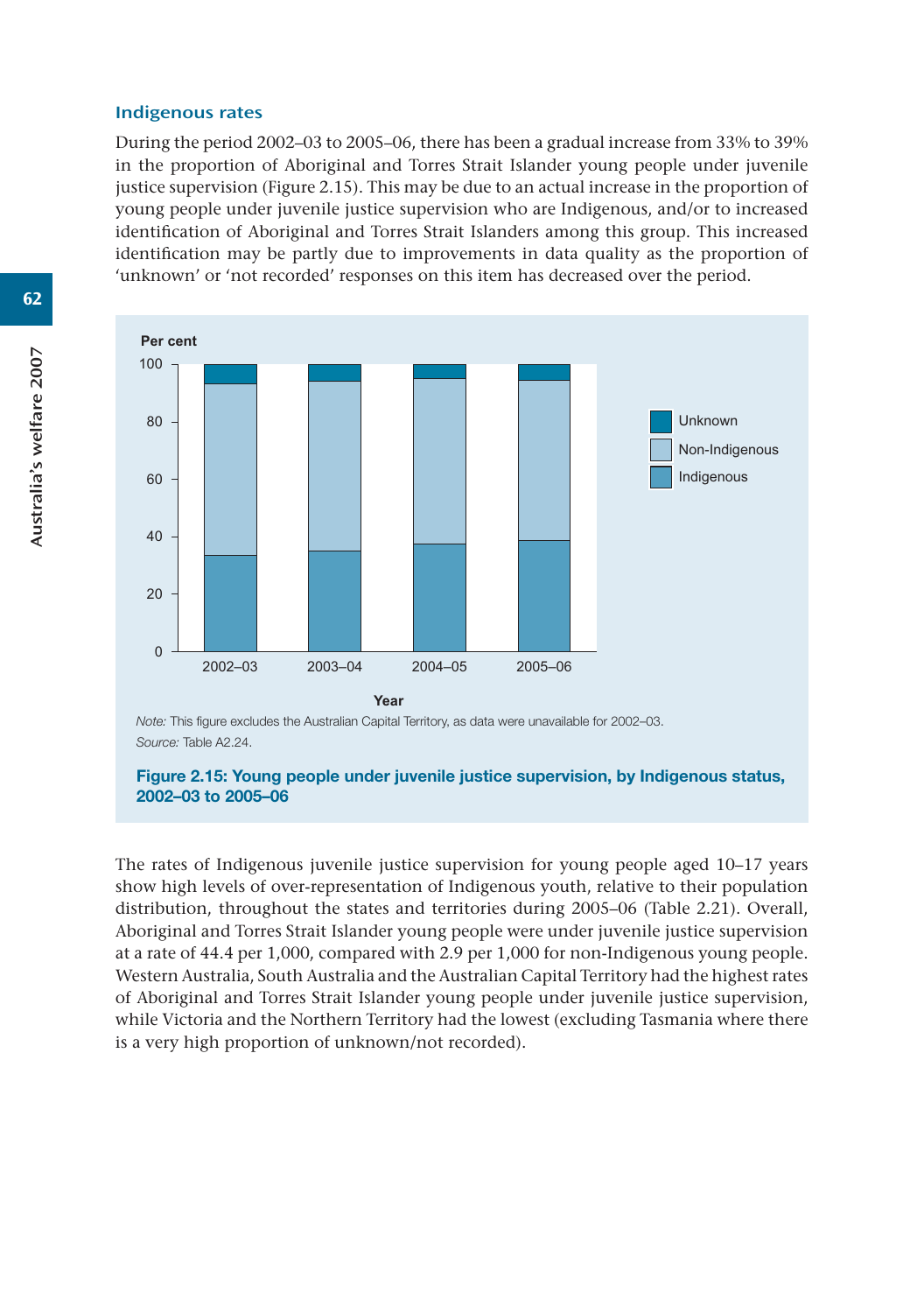| Indigenous status    | <b>NSW</b>                    | Vic             | Qld   | <b>WA</b>       | <b>SA</b>       | Tas  | <b>ACT</b> | NΤ   | Australia       |
|----------------------|-------------------------------|-----------------|-------|-----------------|-----------------|------|------------|------|-----------------|
|                      | Number of young people        |                 |       |                 |                 |      |            |      |                 |
| Indigenous           | 1.091                         | 159             | 1,171 | 1.539           | 287             | 68   | 41         | 236  | 4,592           |
| Non-Indigenous       | 1.789                         | 1.070           | 1.279 | 899             | 612             | 251  | 175        | 51   | 6,126           |
| Unknown/not recorded | 253                           | 142             |       | 39              | 51              | 62   |            |      | 547             |
| <b>Total</b>         | 3.133                         | 1.371           | 2.450 | 2,477           | 950             | 381  | 216        | 287  | 11,265          |
|                      | Number per 1,000 young people |                 |       |                 |                 |      |            |      |                 |
| Indigenous           | 34.7                          | 23.8            | 39.8  | 106.6           | 51.4            | 17.7 | 44.2       | 21.2 | 44.4            |
| Non-Indigenous       | 2.6                           | 2.0             | 3.0   | 4.2             | 3.9             | 4.9  | 5.1        | 3.5  | 2.9             |
| Unknown/not recorded | $\cdot$ .                     | $\cdot$ $\cdot$ | . .   | $\cdot$ $\cdot$ | $\cdot$ $\cdot$ | . .  | . .        | . .  | $\cdot$ $\cdot$ |
| <b>Total</b>         | 4.3                           | 2.6             | 5.3   | 10.8            | 5.8             | 6.9  | 6.2        | 11.2 | 5.0             |

#### **Table 2.21: Young people under juvenile justice supervision aged 10–17 years, by Indigenous status, 2005–06**

*Notes*

1. The Department of Health and Human Services in Tasmania has reported that the Indigenous data for Tasmania may not be reliable due to limitations in the reporting capabilities of the information system.

2. Calculation of rates excludes unknown/not recorded.

3. Age is calculated as at first date of supervision during 2005–06.

*Source:* AIHW 2007f.

# 2.7 Data developments

Since 2005, substantial data development and information activities have been undertaken in the areas of child, youth and family services, significantly contributing to the evidence base in national welfare information. These activities relate specifically to child protection, child care services, juvenile justice and, more generally, child and youth health and wellbeing and families.

There are significant gaps in the current national data on child protection. Apart from the intensive family support services data, there are no other data at the national level on the support services used by children in need of protection and their families. Work is currently being undertaken by the National Child Protection and Support Services (NCPASS) data group to broaden the scope of the national data collection and to improve comparability. NCPASS, in collaboration with the AIHW, has undertaken developmental work on a draft national minimum data set for the National Child Protection Data Collection, with the aim of improving analytic potential and national reporting on children and young people in the child protection system. The feasibility of developing a national data collection for family support services in the context of child protection with the aim of identifying core data items and tables that could potentially be included in a national collection to complement the statutory child protection data currently published in *Child Protection Australia* is currently underway. The AIHW, in conjunction with NCPASS, will also develop a consistent set of data definitions and counting rules as a first step towards a national collection of aggregate data about foster carers, expanding on previous work undertaken on the feasibility of establishing such a data collection. In addition, the Australian Institute of Family Studies will undertake a data comparability project aimed at better identification of the reasons for differences in data between jurisdictions and within jurisdictions across time.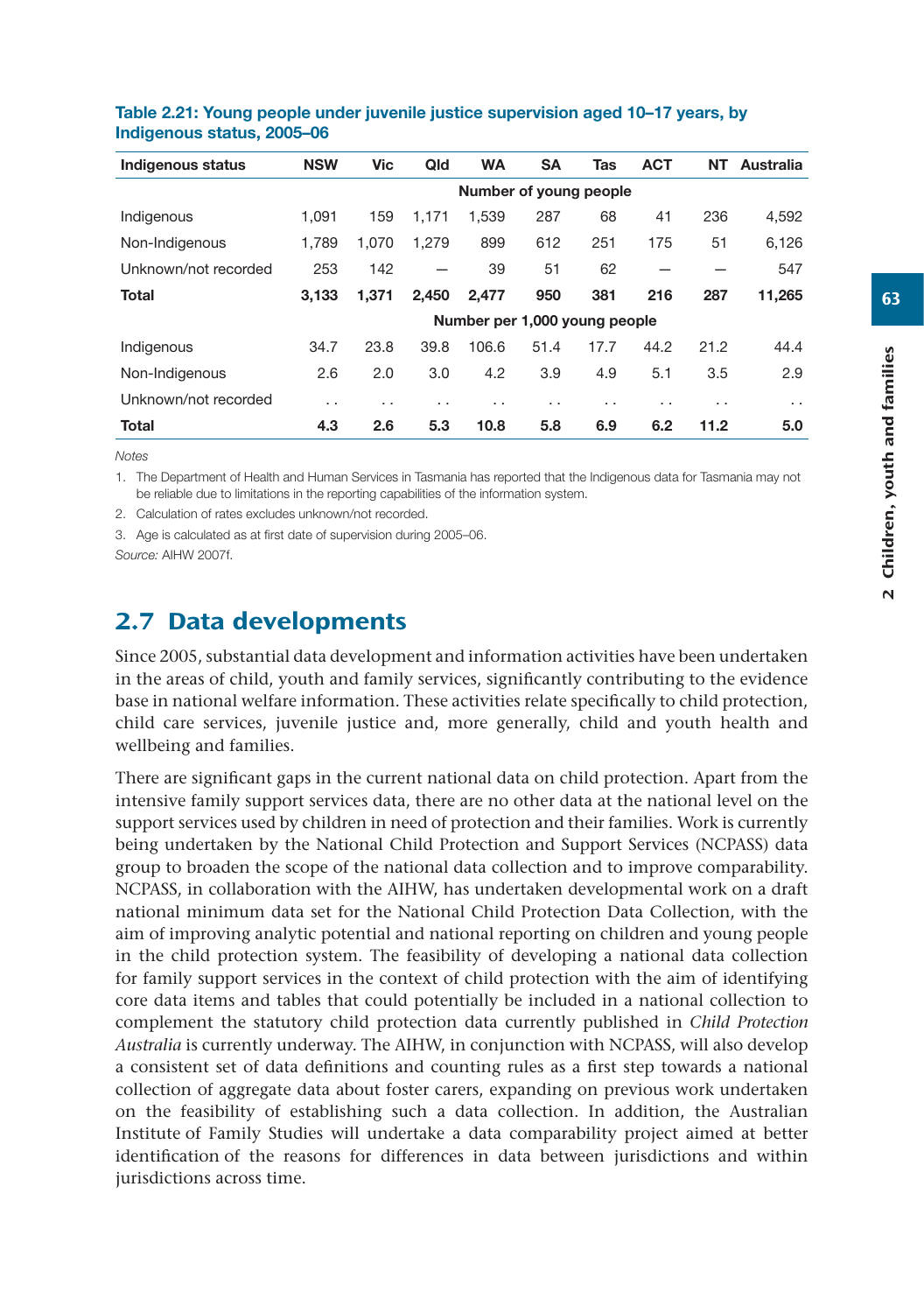The AIHW, in collaboration with community services and education departments, has undertaken an innovative data linkage project involving interdepartmental linkage of administrative data across multiple jurisdictions, the first Australian study in the child protection field to have done so. The aim of this study is examine the educational outcomes of Australian children placed in child protection services, namely those on guardianship/ custody orders. Stage 1 of the project, presenting a snapshot of the academic performance (in terms of reading and numeracy tests) of children on guardianship/custody orders in years 3, 5 and 7, has been completed and a report published on the findings. Work has begun on Stage 2 of the project, which is longitudinal in nature and assesses these children 2 years later, with the aim of identifying how the educational performance of children on guardianship/custody orders changes over a period of time.

The development of the Children's Services National Minimum Data Set has been completed with the publication of the final report in February 2007 (NCSIMG Children's Services Data Working Group 2007). The Children's Services NMDS, endorsed by the Community and Disability Services Ministers' Advisory Council (CDSMAC) in 2006, aims to provide nationally comparable and comprehensive data about the provision of child care and preschools services including information about the children who use the services, the service providers and their workers. Options for the implementation of the data set are now being examined.

The Juvenile Justice National Minimum Data Set has been implemented and three reports have been published. The first report, with data from 2000–01 to 2003–04, was published in February 2006 (AIHW 2006d). The second and third reports, covering the periods 2004–05 and 2005–06 respectively, were published in March and August 2007 (AIHW 2007e, 2007f). These reports draw on data held in the national database established by the AIHW and the Australasian Juvenile Justice Administrators. This database provides, for the first time, statistical information on all young people under juvenile justice supervision, including not only those on detention but also those under community-based supervision.

The AIHW is currently undertaking data linkage development work in community service areas by exploring the feasibility of linking data between the Juvenile Justice National Minimum Data Set, SAAP data collections and the proposed Child Protection National Minimum Data Set. Initially, this analysis would aim to establish the extent to which young people are clients of both SAAP services and juvenile justice, and establish the identifying characteristics of these clients. This work could be further extended by linking child protection data with SAAP data, when unit record data for child protection become available. This cross-sectoral data linkage activity would enable the characteristics of young people who move between these three service sectors to be identified.

In 2005, the Australian Health Ministers' Conference and the Community and Disability Services Ministers' Conference approved a project to develop a set of agreed headline indicators to monitor the health, development and wellbeing of children in Australia and to facilitate ongoing data development and collection in these areas. After extensive consultations with state and territory government agencies and data committees, 19 priority areas (16 of which have specific Headline Indicators) were endorsed by Ministers in 2006 (see Table A2.25). A program to support the development and ongoing reporting of these indicators is being developed by the AIHW under the auspices of the Australian Population Health Development Principle Committee of the Australian Health Ministers' Advisory Council.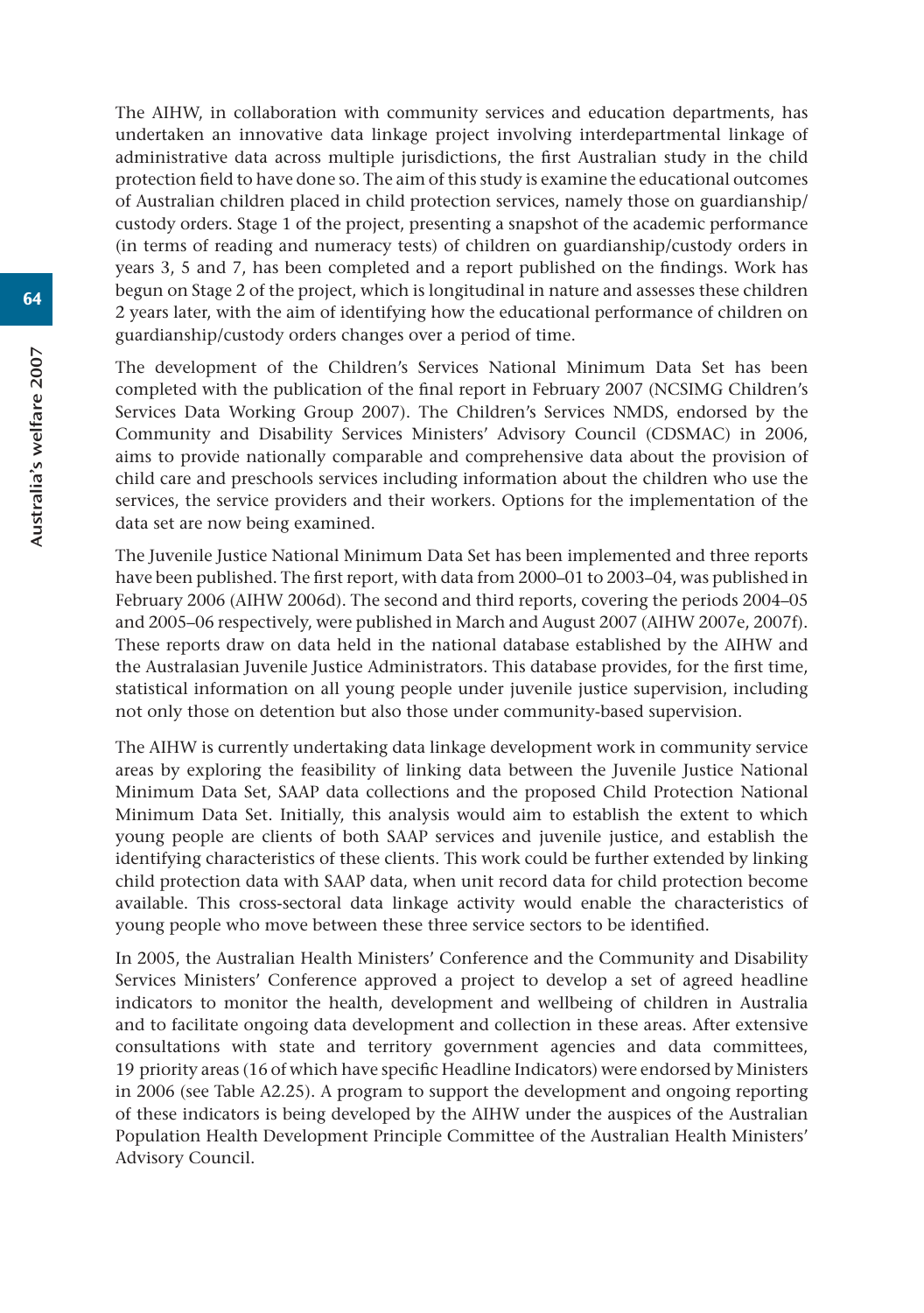The ABS, in conjunction with an expert steering group, has developed an information development plan aimed at improving the collection and use of statistics on children and youth. The plan is based on 10 agreed priority areas for statistical data development. It reviews existing data, reports on data gaps and identifies actions required by key agencies to achieve the identified improvements within each of the priority areas. The ABS has recently published an information paper outlining the plan. The paper also includes a comprehensive list of data currently available on children and young people, and identifies gaps in the existing data (ABS 2006m).

The ABS has started work on the development of an agreed framework to support the further development of national statistics about families. This framework will identify and define the important concepts of family and family statistics, drawing attention to the importance of measuring aspects of family structures, family transitions, family functioning, and transactions, or social exchanges, between the family and the wider community, as important elements of family wellbeing. The framework will then be used to guide data development activities in the area of families as well as associated research work.

The ABS is also reviewing the content of the national Child Care Survey and is concurrently developing an early years learning topic. They will be integrated into a single householdbased survey called Childhood Education and Care, to be conducted in 2008. It is expected that the new survey will continue to provide information on the nature, use and cost of child care as well as data on children's learning activities and environments in their early years.

Growing up in Australia: the Longitudinal Study of Australian Children was a study initiated and funded as part of the Australian Government's Stronger Families and Communities Strategy by the Australian Government Department of Families, Community Services and Indigenous Affairs. The study is being undertaken by the Australian Institute of Family Studies in collaboration with the ABS, with advice being provided by leading researchers throughout Australia. The study explores family and social issues, and addresses a range of research questions about children's development and wellbeing. Its longitudinal structure will enable researchers to determine critical periods for early intervention and prevention strategies in policies concerning children and identify the long-term consequences of new policies. The data from Wave 1 of the Longitudinal Study of Australian Children were launched in May 2005; a small amount of additional data from the between-waves questionnaire was released in November 2006; and data from Wave 2 were released in August 2007.

The Australian Early Development Index is another promising vehicle to provide communities with information about children's development in the early years before school. The index is based on a teacher-completed checklist of children's development. It aims to provide communities with a basis for reviewing the services, supports and environments that influence children in their first 5 years of life. It also provides information for schools and the community to look ahead to the supports that need to be developed to enhance children's capacity to be successful once they reach school. The Australian Early Development Index: Building Better Communities for Children project is conducted by the Centre for Community Child at the Royal Children's Hospital in Melbourne, in partnership with the Telethon Institute for Child Health in Perth. The project is funded by the Australian Government Department of Families, Community Services and Indigenous Affairs, and supported by the Shell Company of Australia Limited.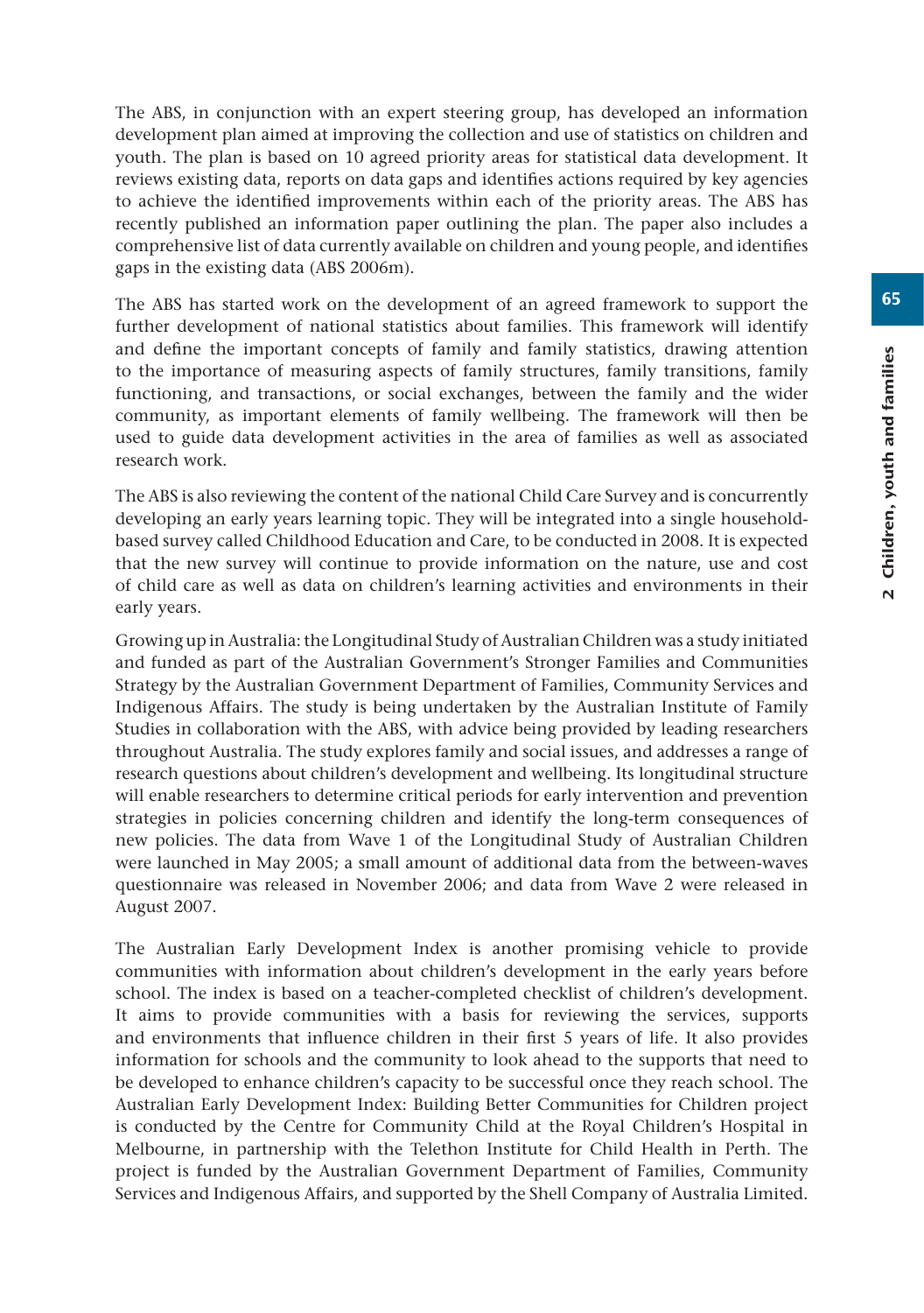Originally developed in Canada as the Early Development Index, the instrument has been adapted for use in Australia. Between 2004 and 2006 the Australian Early Development Index was trialled in 54 Australian communities over six states and territories on more than 30,000 children. The index is now available to all Australian communities. There are plans to implement stage two of the project, which will collect information from the same communities that implemented the 2004–2006 index, implement it in more disadvantaged communities, and develop and trial a culturally appropriate Indigenous index.

# 2.8 Summary

Over the last decade there has been increasing policy and public interest in the wellbeing of children, and a growing awareness that effective support for children, young people and families is vital for the stability and future productive capacity of society in a rapidly changing social, educational and economic environment. This chapter focuses on Australia's children, young people and families in a context of change—their demographic profile, the transitions in a young person's life from early education to employment, and those in greater need of help and support due to abuse and neglect, homelessness and juvenile offending.

In June 2006, there were approximately 4 million children aged 0–14 years and 2.9 million young people aged 15–24 years living in Australia. Children and young people together account for one-third of the Australian population.

Demographic change is one of the main drivers of changing demand for welfare services and assistance. Like that of most developed countries, Australia's population is ageing as a result of steady declines in fertility and increases in life expectancy experienced over past decades. As a result of these trends, the proportion of children aged under 15 years in the population has fallen from a peak of 30% in 1961 to 20% in 2006, and is projected to fall to 16% by 2026. However, the decline in the total fertility rate appears to have stabilised since the beginning of this century and may even have begun to turn. If the fertility trends have indeed changed, our current demographic projections, which were based on a decline in fertility until 2018, are likely to be an underestimate of the proportion of children and young people in Australia in the 2020s and beyond.

There is a clear relationship between the health and wellbeing of children and young people and the environment in which they grow up. Families continue to be the cornerstone of Australian society as they provide the environment in which children learn and develop and young people are supported as they move into adulthood. Trends in family formation and dissolution mean that children today are growing up in a wider variety of family types than 30 years ago. The available data indicate that in 2003 seven out of ten children live in intact families with both of their birth or adoptive parents; around one in five children live in a one-parent family and the rest in step or blended families. However, it should be noted that after families form, they may then experience change, breakdown and re-formation.

Changes in patterns of labour force participation continue to affect families. In 2007, 94% of all families with dependent children aged 0–24 years had at least one parent employed. The proportion of couple families where both parents were employed has increased over the last decade. It is now the most common employment arrangement among couple families. Although the traditional male breadwinner family type has generally declined, it remains a common employment arrangement when the youngest child in the family is under 5 years of age. The proportions of mothers that work, and that work full time,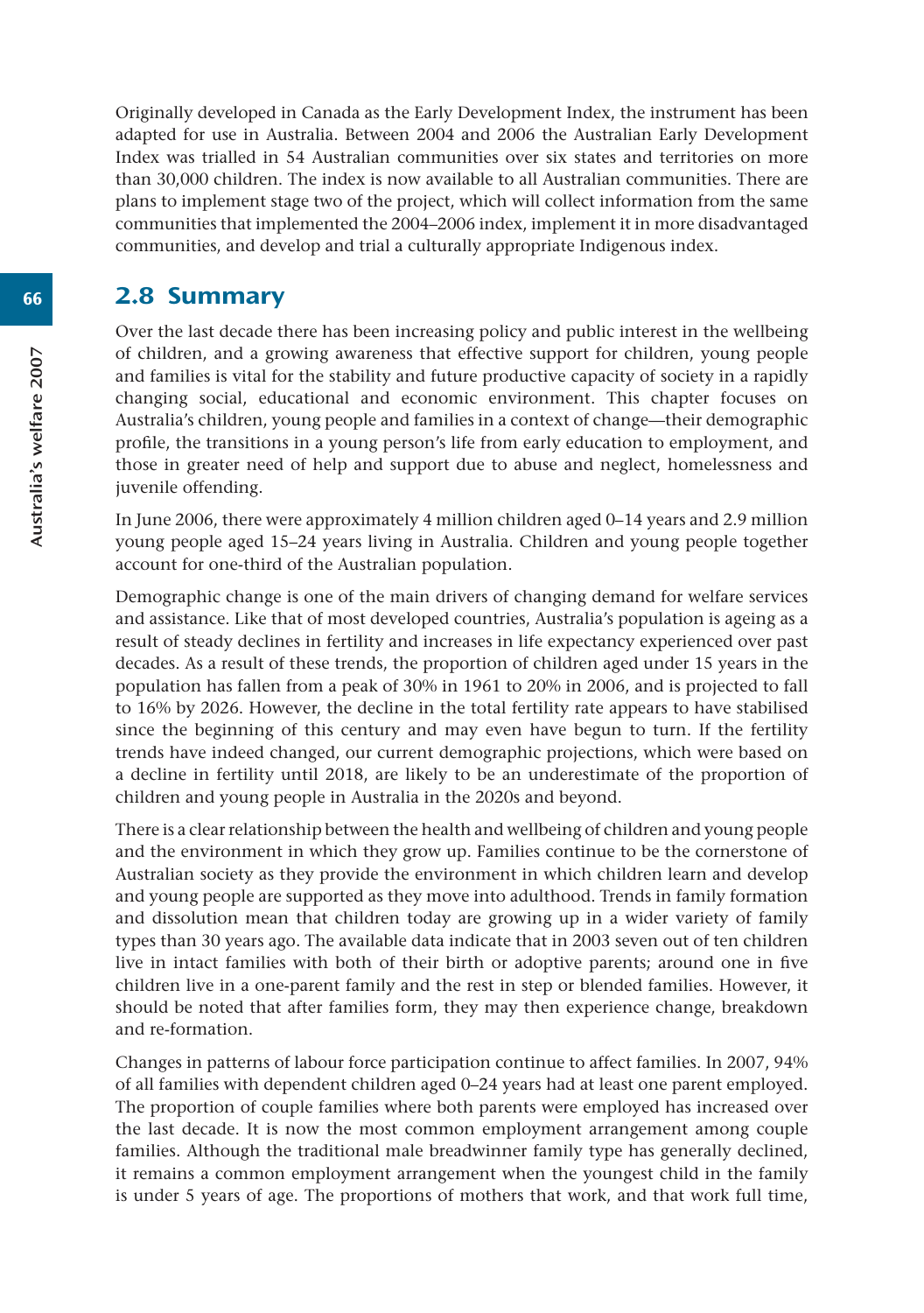increase steadily as the age of the youngest child increases. A similar pattern of increasing employment as the children get older was also evident among lone mothers and lone fathers. However, in spite of this similarity in the changes in employment patterns, children living in one-parent families still generally have fewer financial resources available to them than children living in couple families.

There has been minimal change over the last decade in the proportion of children using any form of child care, but the proportion using formal child care has increased. The biggest increases in formal care have been in long day care, and outside school hours care. Grandparents continue to be the main provider of informal child care, most of which is provided at no cost to parents.

There is strong evidence that most children and young people of school age fare well in both literacy and numeracy in national and international assessments. However, there is evidence that certain population groups, such as Aboriginal and Torres Strait Islander students and students from very remote areas, were substantially less likely to meet the national benchmarks than the overall population of students. In 2005, three-quarters of young people completed Year 12 and a considerable proportion were undertaking nonschool studies.

The pathways that young people take in the transition from education to work are more varied and complex than in the past, and often extend over longer periods. It is increasingly common for young people to combine work and study. Associated with this trend is the growing number of young people who work part time, either in conjunction with their studies or because they could not find full-time work. These trends towards decreasing participation in full-time work and staying in education longer may in part explain the increasing numbers of adult children living with their parents.

While most children and young people in Australia are doing well, a small group are in greater need of support. Difficulties that arise are often associated with circumstances such as poverty, unemployment, discrimination, a shortage of adequate and affordable housing in the community, and problems such as domestic violence, drug and alcohol abuse, poor parenting, and relationship and family breakdown. Child protection services provide assistance for children who are abused, neglected or at risk of harm, or whose parents are unable to care for them. This is a dynamic area where the constant changes in policies and procedures make it difficult to interpret long-term trends in the data. However, it is clear that the number of children in the child protection system is increasing. Furthermore, some groups of children, such as Indigenous children and children from one-parent families, are over-represented. Children under 1 year of age are also over-represented in the child protection system but this may be due to the extra protection provided for this population group.

Homelessness can seriously affect educational, social and health outcomes of children and young people. A high proportion of cases of homelessness also involve other family stressors such as domestic violence and family breakdown. Domestic violence continues to be the main reason for nearly half of all support periods for client groups with children seeking assistance from SAAP services. Relationship/family breakdown was the most common main reason given by young people aged 24 years or less who accessed SAAP support independently.

During childhood and adolescence, some young people have an encounter with the criminal justice system. For most, this is usually for relatively minor and transient offences. A very small proportion of young people have more serious offending that results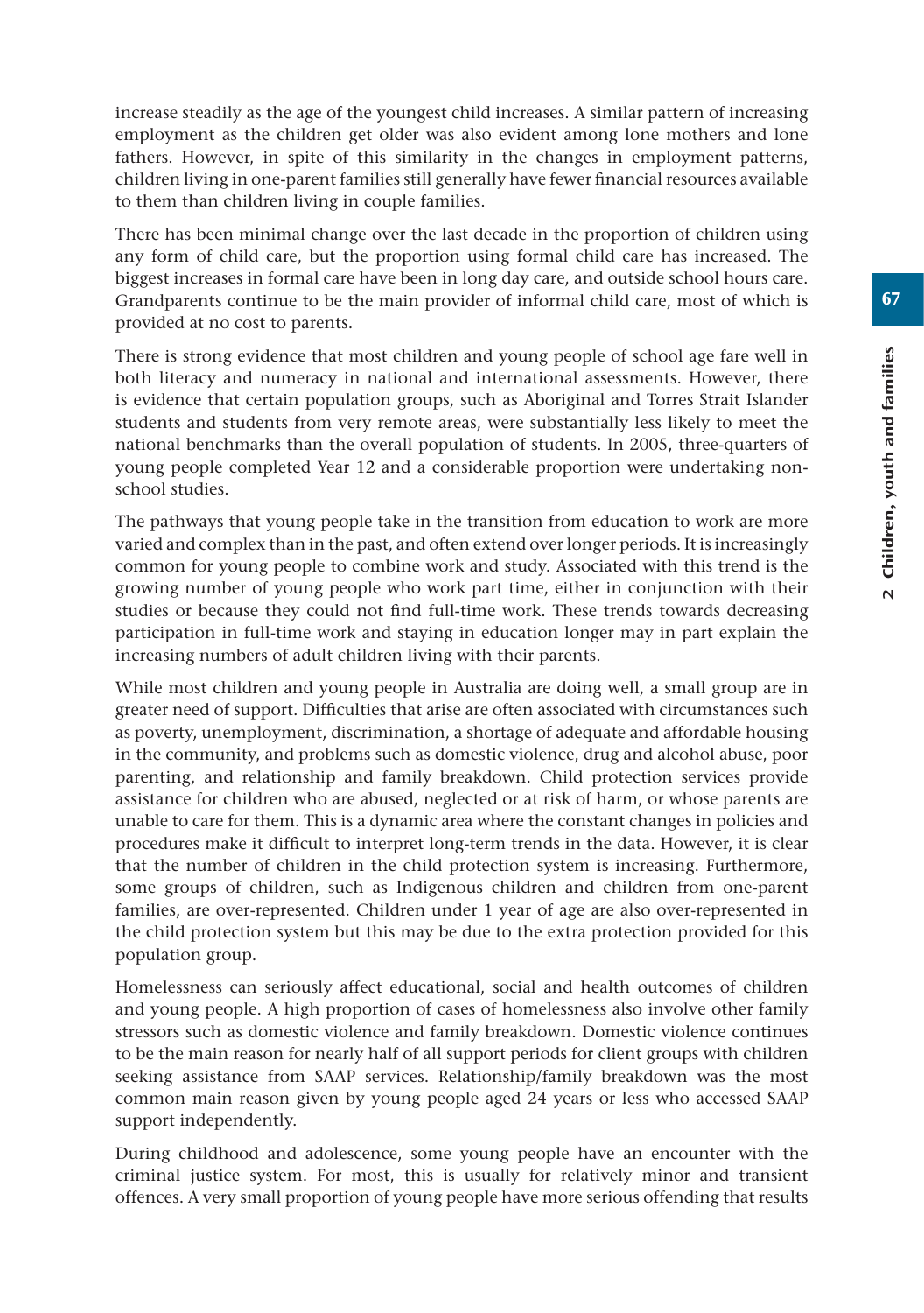in supervision by a juvenile justice department, which may include community service orders or detention in custody. Each year, around 13,000 young people experience some form of juvenile justice supervision, with community-based supervision far more common than detention-based supervision. Of serious concern, however, is the continuing overrepresentation of Indigenous people in the juvenile justice system.

Children, young people and families are areas that attract strong policy interest. A substantial number of data development activities have been undertaken in recent years, significantly contributing to the evidence base in these areas and paving the way for more analyses in the future.

# **References**

ABS (Australian Bureau of Statistics) 1996. Child care. Cat. no. 4402.0. Canberra: ABS.

- ABS 2001. Marriages and divorces, Australia 2000. Cat. no. 3306.0.55.001. Canberra: ABS.
- ABS 2002a. Marriages and divorces, Australia 2001. Cat. no. 3306.0.55.001. Canberra: ABS.
- ABS 2002b. Measuring Australia's progress, 2002. Cat. no. 1370.0. Canberra: ABS.
- ABS 2003a. Australian social trends 2003. Cat. no. 4102.0. Canberra: ABS.
- ABS 2003b. Counting the homeless 2001. Cat. no. 2050.0. Canberra: ABS.
- ABS 2003c. Population characteristics—Aboriginal and Torres Strait Islander Australians 2001. Cat. no. 4713.0. Canberra: ABS.
- ABS 2004a. Family characteristics, Australia, June 2003. Cat. no. 4442.0. Canberra: ABS.
- ABS 2004b. Crime victimisation, Australia: the impact of different collection methodologies. Cat. no. 5422.0.55.001. Canberra: ABS.
- ABS 2005a. Household income and income distribution, Australia 2003–04. Cat. no. 6523.0. Canberra: ABS.
- ABS 2005b. Australian social trends 2005. Cat. no. 4102.0. Canberra: ABS.
- ABS 2006a. Births, Australia 2005. Cat. no. 3301.0. Canberra: ABS.
- ABS 2006b. Australian demographic statistics, December quarter 2005. Cat. no. 3101.0. Canberra: ABS.
- ABS 2006c. Population projections, Australia 2004–2101. Cat. no. 3222.0. Canberra: ABS.
- ABS 2006d. Australian historical population statistics. Table 19: Population, age and sex, Australia, 1901 onwards. Cat. no. 3105.0.65.001. Canberra: ABS.
- ABS 2006e. Marriages, Australia 2005. Cat. no. 3306.0.55.001. Canberra: ABS.
- ABS 2006f. Year book Australia 2006. Cat. no. 1301.0. Canberra: ABS.
- ABS 2006g. Child care, Australia, June 2005. Cat. no. 4402.0. Canberra: ABS.
- ABS 2006h. Australian social trends 2006. Cat. no. 4102.0. Canberra: ABS.
- ABS 2006i. Pregnancy and employment transitions, Australia, November 2005. Cat. no. 4913.0. Canberra: ABS.
- ABS 2006j. Household wealth and wealth distribution 2003–04. Cat. no. 6554.0. Canberra: ABS.
- ABS 2006k. Education and work, Australia, May 2006. Cat. no. 6227.0. Canberra: ABS.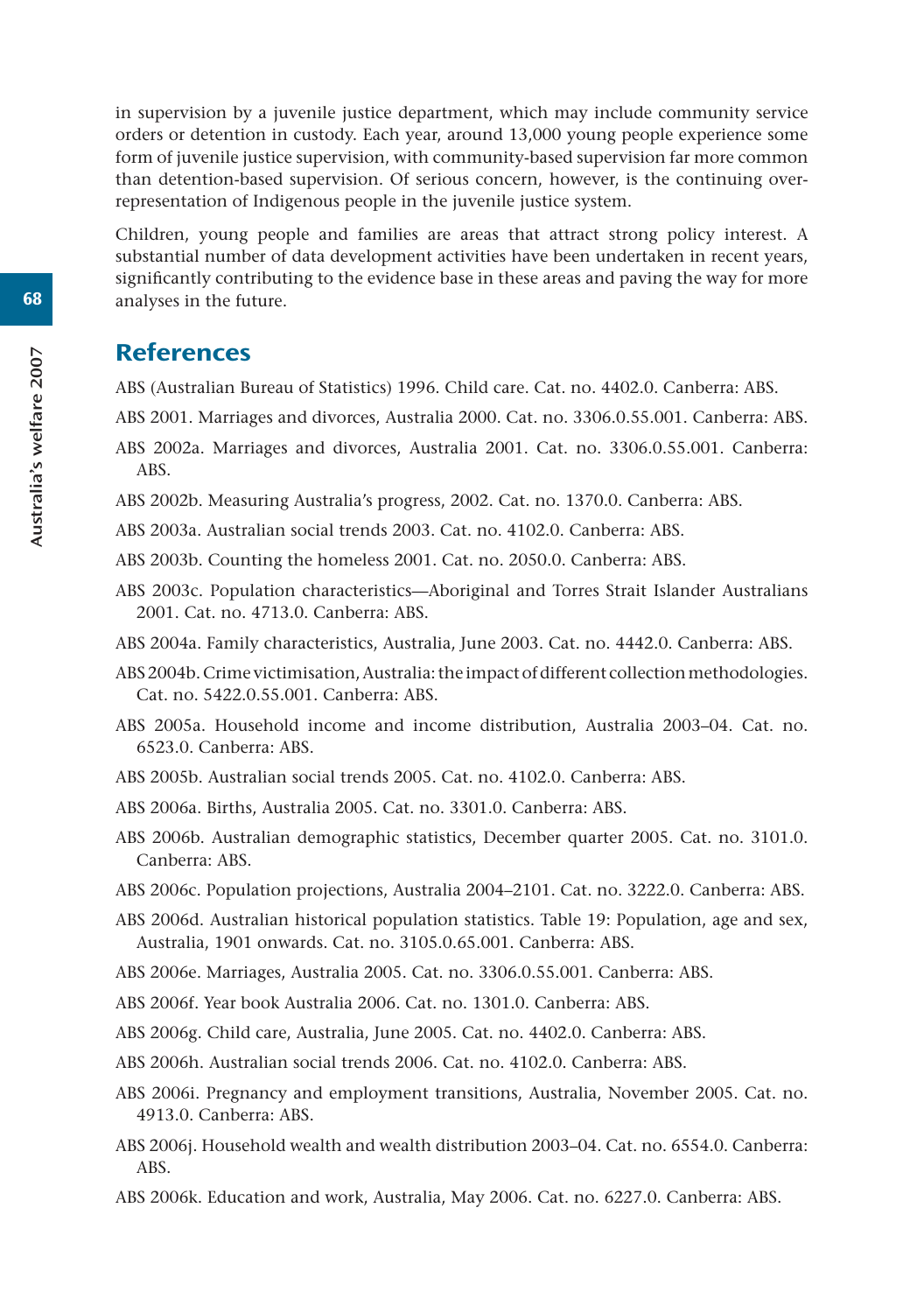- ABS 2006l. Australian social trends—data cube. Table 1: Family and community: national summary—2006. Cat. no. 4102.0. Canberra: ABS.
- ABS 2006m. Improving statistics on children and youth: an information development plan. Information paper. Cat. no. 4907.0. Canberra: ABS.
- ABS 2006n. Divorces, Australia 2005. Cat. no. 3307.0.55.001. Canberra: ABS.
- ABS 2007a. Australian demographic statistics, December quarter 2006. Cat. no. 3101.0. Canberra: ABS.
- ABS 2007b. Migration 2005–06. Cat. no. 3412.0. Canberra: ABS.
- ABS 2007c. 2006 Census tables: Australia. Social marital status by age by sex—time series statistics. Cat. no. 2068.0. Canberra: ABS.
- ABS 2007d. Household income and income distribution, Australia 2005–06. Cat. no. 6523.0. Canberra: ABS.
- ABS 2007e. General social survey, summary results, Australia 2006. Cat. no. 4159.0. Canberra: ABS.
- ABS 2007f. Schools, Australia, 2006. Cat. no. 4221.0. Canberra: ABS.
- ABS 2007g. Labour force, Australia, detailed—electronic delivery, July 2007. Cat. no. 6291.0.55.001. Canberra: ABS.
- ABS 2007h. Underemployed workers, September 2006. Cat. no. 6265.0. Canberra: ABS.
- ABS 2007i. Australian labour market statistics, July 2007. Cat. no. 6105.0. Canberra: ABS.
- ABS 2007j. Child employment, Australia, June 2006. Cat. no. 6211.0. Canberra: ABS.
- ABS 2007k. Recorded crime—victims 2006. Cat. no. 4510.0. Canberra: ABS.
- ABS 2007l. Labour force, Australia: labour force status and other characteristics of families electronic delivery, June 2007. Cat. no. 6224.0.55.001. Canberra: ABS.
- ACOSS (Australian Council of Social Service) 2006. Welfare to Work—effects & solutions. Sydney: ACOSS.
- ACT DHCS (ACT Department of Health and Community Services) 2004. The ACT Children's Plan. Canberra: ACT DHCS.
- AIC (Australian Institute of Criminology) 2001. Young Australians and domestic violence. Trends and issues no. 195. Canberra: AIC.
- AIC 2006. Australian crime facts and figures 2005. Canberra: AIC.
- AIFS (Australian Institute of Family Studies) 2006. Growing up in Australia: the Longitudinal Study of Australian Children. 2005–06 annual report. Melbourne: AIFS.
- AIHW (Australian Institute of Health and Welfare) 1993. Australia's welfare 1993: services and assistance. Canberra: AGPS.
- AIHW 2003. Child protection Australia 2001–02. Child welfare series no. 32. Cat. no. CWS 20. Canberra: AIHW.
- AIHW 2005a. Australia's welfare 2005. Cat. no. AUS 65. Canberra: AIHW.
- AIHW 2005b. A picture of Australia's children. Cat. no. PHE 58. Canberra: AIHW.
- AIHW 2006a. Trends in the affordability of child care services 1991–2004. Bulletin no. 35. Cat. no. AUS 71. Canberra: AIHW.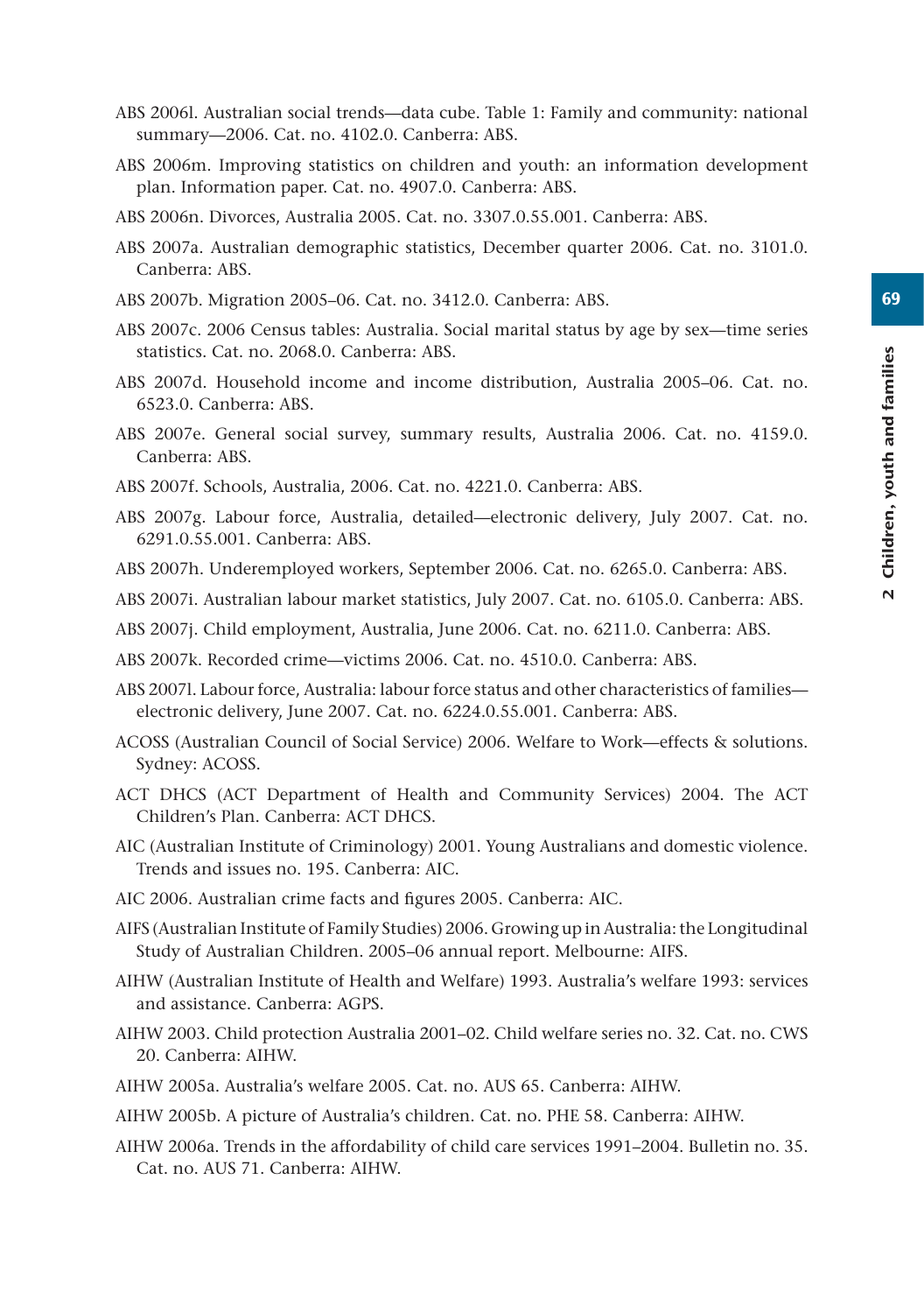- AIHW 2006b. Adoptions Australia 2005–06. Child welfare series no. 39. Cat. no. CWS 27. Canberra: AIHW.
- AIHW 2006c. Demand for SAAP accommodation by homeless people 2004–05: a report from the SAAP National Data Collection. Bulletin no. 50. Cat. no. AUS 88. Canberra: AIHW.
- AIHW 2006d. Juvenile justice in Australia 2000–01 to 2003–04. Juvenile justice series no. 1. Cat. no. JUV 1. Canberra: AIHW.
- AIHW 2007a. Young Australians: their health and wellbeing 2007. Cat. no. PHE 87. Canberra: AIHW.
- AIHW 2007b. Educational outcomes of children on guardianship or custody orders: a pilot study. Child welfare series no. 42. Cat. no. CWS 30. Canberra: AIHW.
- AIHW 2007c. Child protection Australia 2005–06. Child welfare series no. 40. Cat. no. CWS 28. Canberra: AIHW.
- AIHW 2007d. Homeless people in SAAP: SAAP National Data Collection annual report 2005–06 Australia. SAAP NDCA report Series 11. Cat. no. HOU 156. Canberra: AIHW.
- AIHW 2007e. Juvenile justice in Australia 2004–05. Juvenile justice series no. 2. Cat. no. JUV 2. Canberra: AIHW.
- AIHW 2007f. Juvenile justice in Australia 2005–06. Juvenile justice series no. 2. Cat. no. JUV 3. Canberra: AIHW.
- AIHW & ABS 2006. Recent developments in the collection of Aboriginal and Torres Strait Islander health and welfare statistics 2005. AIHW cat. no. IHW 15. ABS cat. no. 4704.0.55.001. Canberra: AIHW.
- Arboleda-Florez J & Wade TJ 2001. Childhood and adult victimization as risk factor for major depression. International Journal of Law and Psychiatry 24(2.5):357–70.
- ATO (Australian Taxation Office) 2006. 30% child care tax rebate. Canberra: ATO. Viewed 29 March 2007, <http://www.ato.gov.au/taxprofessionals/content.asp?doc=/ content/52998.htm>.
- Australian Government 2006. About the Welfare to Work reforms. Canberra: Australian Government. Viewed 8 March 2007, <http://www.movingintowork.gov.au/ movingintowork/Overview/>.
- Bromfield L & Higgins D 2005. National comparisons of child protection systems. Melbourne: Australian Institute of Family Studies.
- Centrelink 2007. Payments and allowances. Canberra: Centrelink. Viewed 2007, <http:// www.centrelink.gov.au/internet/internet.nsf/Payments/index.htm>.
- Children's Court of Victoria 2007. Children, Youth and Families Act 2005. Melbourne: Children's Court of Victoria. Viewed 1 May 2007, <http://www.childrenscourt.vic. gov.au/CA256CA800011129/page/Resources-Papers-New+Act?OpenDocument&1=50- Resources~&2=5-Papers~&3=30-New+Act~>.
- COAG (Council of Australian Governments) 2006a. Council of Australian Governments' Meeting 10 February 2006. Canberra: Department of the Prime Minister and Cabinet. Viewed 29 March 2007, <http://www.coag.gov.au/meetings/100206/index.htm>.
- COAG 2006b. Council of Australian Governments' Meeting 14 July 2006. Canberra: Department of the Prime Minister and Cabinet. Viewed 29 March 2007, <http://www. coag.gov.au/meetings/140706/index.htm#reform>.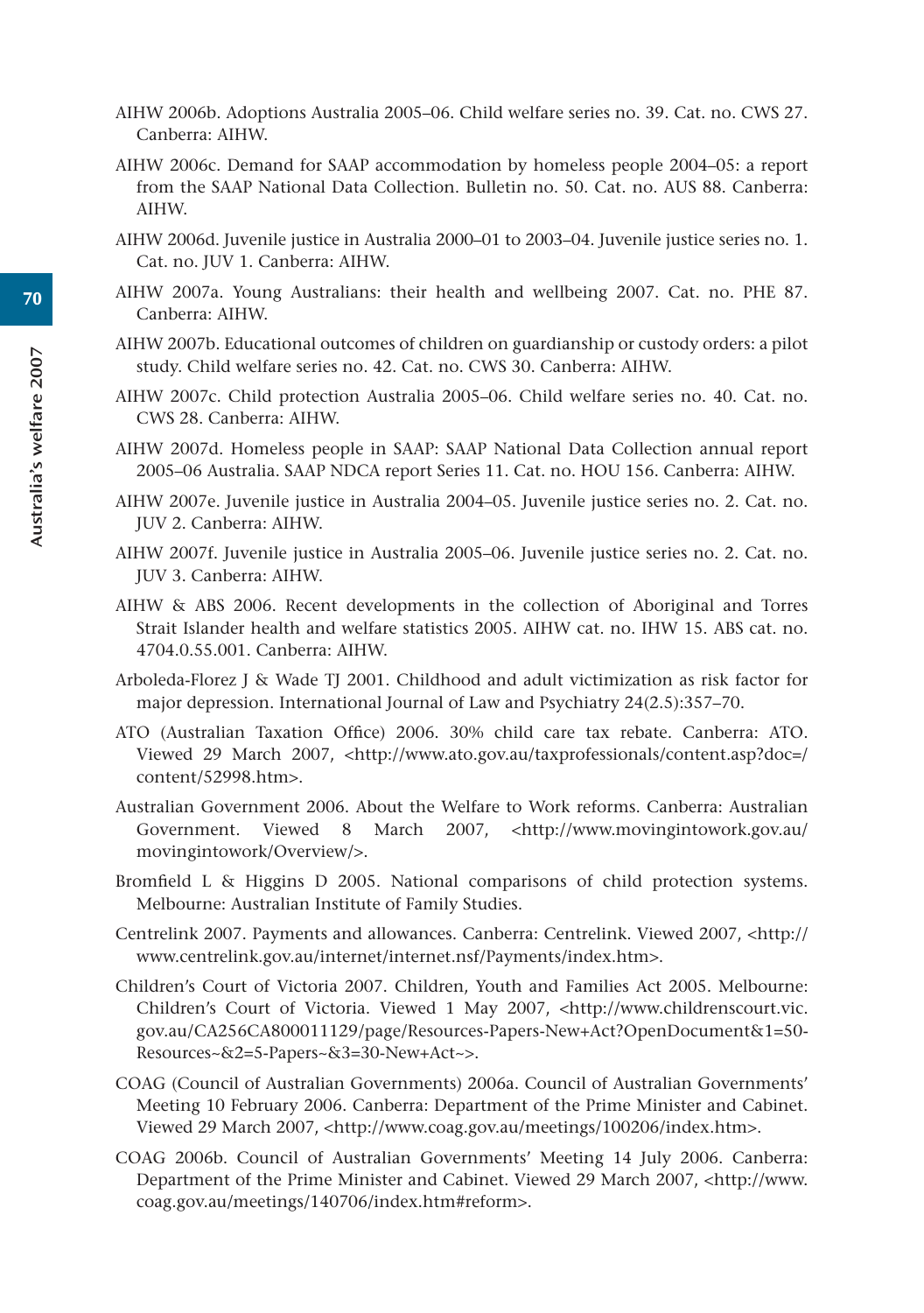- Coohey C 1996. Child maltreatment: testing the social isolation hypothesis. Child Abuse and Neglect 20:241–54.
- COTA (Council on the Ageing) National Seniors 2003. Grandparents raising grandchildren. A report of the project commissioned by the Hon. Larry Anthony Minister for Children & Youth Affairs and carried out by COTA National Seniors. Melbourne: COTA National Seniors.
- CSA (Child Support Agency) 2006. Child Support Scheme: facts and figures, 2005–06. Canberra: CSA.
- Dahl RE 2001. Affect regulation, brain development, and behavioral/emotional health in adolescence. CNS Spectrums 6(1):60–72.
- Department for Victorian Communities 2006. Future directions. Melbourne: Department for Victorian Communities.
- de Vaus D & Gray M 2003. Family transitions among Australia's children. Family Matters 65:10–17.
- de Vaus DA 2005. Ex-nuptual children in Australia: an empirical analysis of nonmarital births. Journal of Family Studies 11(1):36–45.
- DEWR (Australian Government Department of Employment and Workplace Relations) 2005. Annual report 2004–05. Canberra: DEWR.
- DEWR 2006. Annual report 2005–06. Canberra: DEWR.
- DoCS (NSW Department of Community Services) 2007a. Sydney: DoCS. Families first. Viewed 1 May 2007, <http://www.familiesfirst.nsw.gov.au/>.
- DoCS 2007b. NSW Youth Action Plan. Sydney: DoCS.
- Duncan GJ, Yeung WJ, Brooks-Gunn J & Smith JR 1998. How much does childhood poverty affect the life chances of children? American Sociological Review 63(3):406–23.
- Dusseldorp Skills Forum & Monash University–ACER 2006. How young people are faring 2006: key indicators. An update about the learning and work situation of young Australians. Sydney: Dusseldorp Skills Forum.
- FaCS (Australian Government Department of Family and Community Services) 2003. Living choices: the Australian Government's commitment to young people. Canberra: FaCS. Viewed 28 July 2005, <http://www.thesource.gov.au/livingchoices/pdfs/complete\_ guide.pdf>.
- FaCS 2004. The National Agenda for Early Childhood: A Draft Framework. Canberra: FaCS. Viewed 30 April, 2007, <http://www.facs.gov.au/internet/facsinternet.nsf/via/ early\_childhood/\$File/naec\_aug04.pdf>.
- FaCS 2005. Annual report 2004–05. Canberra: FaCS.
- FaCSIA (Australian Government Department of Families, Community Services and Indigenous Affairs) 2006a. Annual report 2005–06. Canberra: FaCSIA.
- FaCSIA 2006b. Child Care Management System: information paper, November 2006. Canberra: FaCSIA.
- FaCSIA 2007a. Towards the development of a National Agenda for Early Childhood. Canberra: FaCSIA. Viewed 29 March 2007, <http://www.facs.gov.au/internet/facs internet.nsf/family/early\_childhood.htm>.
- FaCSIA 2007b. Stronger Families and Communities Strategy (SFCS) 2004–2009. Canberra: FaCSIA. Viewed 28 March 2007, <http://www.facs.gov.au/internet/facsinternet.nsf/ aboutfacs/programs/sfsc-sfcs.htm>.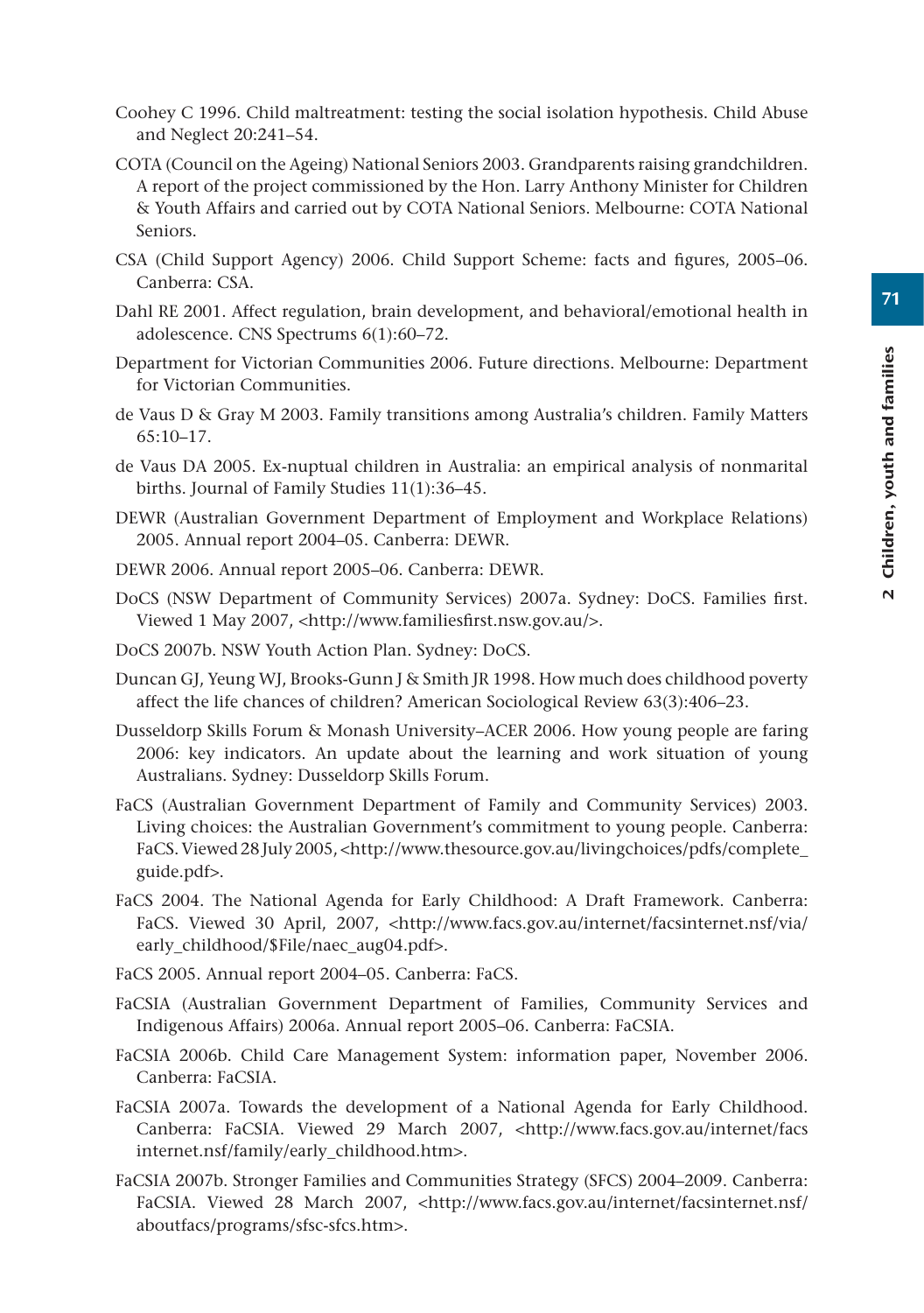- FaCSIA 2007c. Reforms to the Child Support Scheme. Canberra: FaCSIA. Viewed 28 March 2007, <http://www.facsia.gov.au/internet/facsinternet.nsf/family/childsupport reforms.htm>.
- FaCSIA 2007d. 2007–08 Budget overview for services fact sheet. Canberra: FaCSIA. Viewed 14 May, <http://www.facsia.gov.au/internet/facsinternet.nsf/childcare/child\_care\_ budget07-08.htm>.
- FaCSIA 2007e. Development of a new child care quality assurance system. Canberra: FaCSIA. Viewed 14 March 2007, <http://www.facsia.gov.au/internet/facsinternet.nsf/ childcare/child\_care\_system.htm>.
- FAO (Family Assistance Office) 2007a. What are the payments? Canberra: FAO. Viewed 14 March 2007, <http://www.familyassist.gov.au/Internet/FAO/fao1.nsf/content/ payments>.
- FAO 2007b. 30% Child Care Tax Rebate. Canberra: FAO. Viewed 14 March 2007, <http:// www.familyassist.gov.au/internet/fao/fao1.nsf/content/faq-child\_care\_rebate.htm>.
- Farrington DP, Coid JW, Harnett L, Jolliffe D, Soterious N, Turner R et al. 2006. Criminal careers and life success: new findings from the Cambridge study in delinquent development. London: Home Office.
- Gays M 2000. Getting it right for young carers in the ACT. Paper presented at Family futures: issues in research and policy, 7th Australian Institute of Family Studies Conference, Sydney, 24–26 July 2000. Canberra: Mary Gays.
- Giedd J 2007. Inside the teenage brain: interview with Jay Giedd. United States of America: WGBH Educational Foundation. Viewed 25 June 2007, <http://www.pbs.org/wgbh/ pages/frontline/shows/teenbrain/interviews/giedd.html>.
- Goodman A & Sianesi B 2005. Early education and children's outcomes: how long do the impacts last? London: Institute for Fiscal Studies.
- Gorey A 2001. Early childhood education: a meta-analytic affirmation of the short- and long-term benefits of educational opportunity. School Psychology Quarterly 16(1):9– 30.
- Government of South Australia 2007. South Australia's strategic plan 2007. Adelaide: Government of South Australia.
- Hartley R 1993. Young adults living at home. Family Matters 36:35–7.
- Headey B, Warren D & Harding G 2006. Families, incomes and jobs: a statistical report of the HILDA survey. Melbourne: University of Melbourne.
- Hobcraft J & Kiernan KE 2001. Childhood poverty, early motherhood and adult social exclusion. British Journal of Sociology 52(3):495–517.
- House of Representatives Standing Committee on Education and Training 2002. Boys: getting it right—report of the inquiry into the education of boys. Canberra: Parliament of the Commonwealth of Australia.
- HREOC (Human Rights and Equal Opportunity Commission) 1997. Bringing them home. Report of the national inquiry into the separation of Aboriginal and Torres Strait Islander children from their families. Sydney: HREOC.
- Jordyn M & Byrd M 2003. The relationship between the living arrangements of university students and their identity development. Adolescence 38(150):267–78.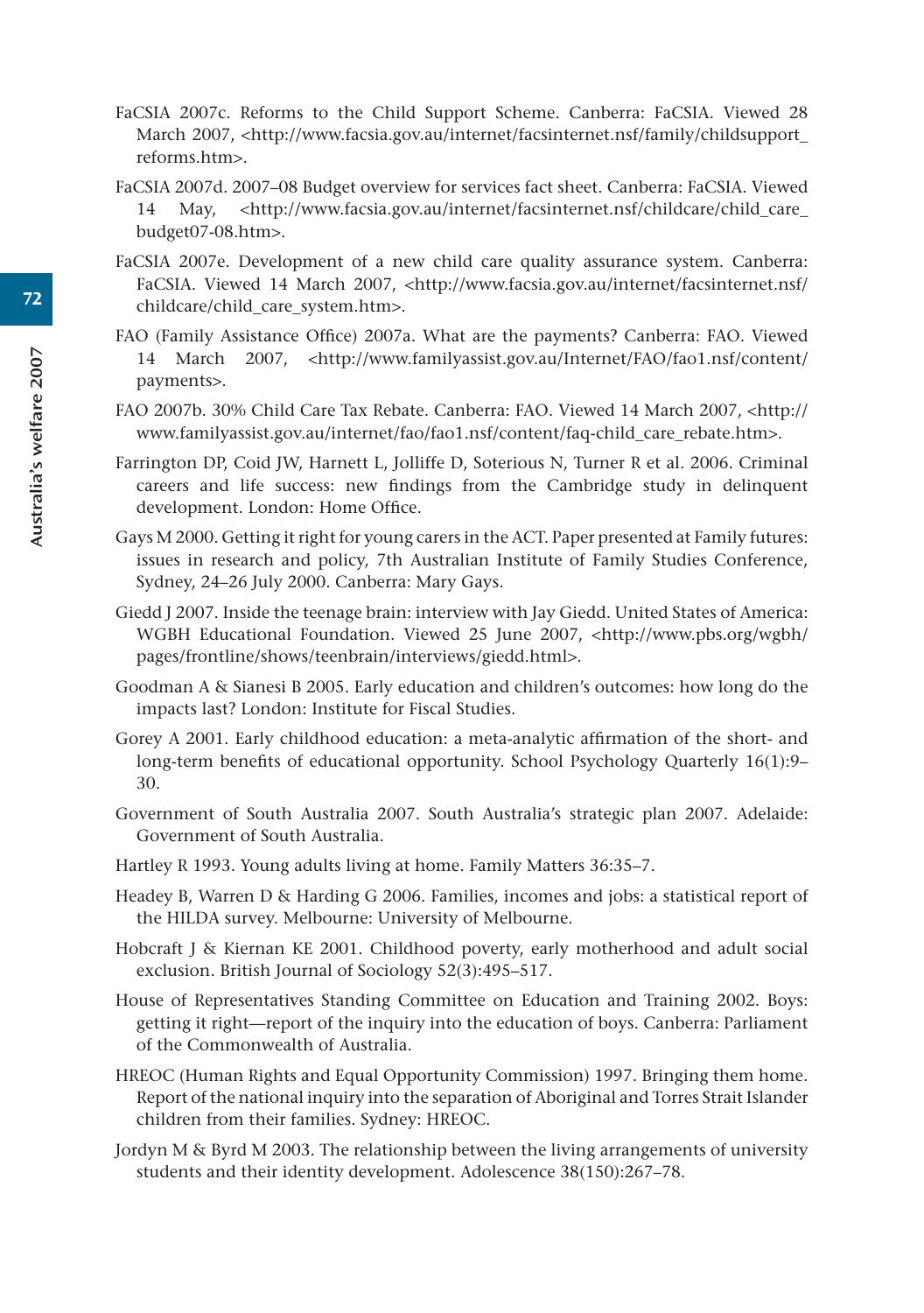- Lamb S. Dwyer P & Wyn J 2000. Non-completion of school in Australia: the changing patterns of participation and outcomes. Longitudinal Surveys of Australian Youth research report no. 16. Melbourne: Australian Council for Educational Research.
- Lauritsen JL, Sampson RJ & Laub JH 1991. The link between offending and victimization among adolescents. Criminology 29(2):265–92.
- Layton R 2003. Our best investment: a state plan to protect and advance the interests of children. Adelaide: Government of South Australia.
- Linville D & Lyness AP 2007. Twenty American families' stories of adaptation: Adoption of children from Russian and Romanian institutions. Journal of Marital and Family Therapy 33(1):77–93.
- Lock JA 1997. The Aboriginal Child Placement Principle: research project no. 7. Sydney: New South Wales Law Reform Commission.
- Loman LA 2006. Families frequently encountered by child protection services: a report on chronic child abuse and neglect. St. Louis: Institute of Applied Research.
- Lynch M, Buckman J & Krenske L 2003. Youth justice: criminal trajectories. Canberra: Australian Institute of Criminology.
- Macmillan R & Hagan J 2004. Violence in the transition to adulthood: the socioeconomic consequences of adolescent victimization. Journal of Research on Adolescence 14:127–58.
- Makkai T & Payne J 2003. Drugs and crime: a study of incarcerated male offenders. Research and public policy series no. 52. Canberra: Australian Institute of Criminology.
- Marshall J 2006. Juvenile offending trajectories: a South Australian study. Adelaide: Office of Crime Statistics and Research.
- Mayer SE 2002. The influence of parental income on children's outcomes. Wellington, New Zealand: Ministry of Social Development.
- McCain M & Mustard JF 1999. The Early Years Study—reversing the real brain drain. Toronto: Canadian Institute for Advanced Research.
- McCain M & Mustard JF 2002. The Early Years Study—three years later, from early child development to human development: enabling communities. Toronto: Canadian Institute for Advanced Research.
- MCEETYA (Ministerial Council on Education, Employment, Training and Youth Affairs) 2002. Stepping forward: improving pathways for all young people. Melbourne: MCEETYA. Viewed 29 March 2007, <http://www.mceetya.edu.au/mceetya/default. asp?id=11323#step>.
- MCEETYA 2004. National report on schooling in Australia 2004. Melbourne: MCEETYA.
- MCEETYA 2005. National report on schooling in Australia 2005. Melbourne: MCEETYA.
- McGuinness T 2000. A quiet migration: cultural influences impacting children adopted from the former Soviet Union. Journal of Cultural Diversity 7(3):59–64.
- McIntosh G & Phillips J 2002. Commonwealth support for childcare. Canberra: Parliament of Australia. Viewed 1 November 2004, <http://www/aph.gov.au/library/intguide/sp/ childcare\_support.htm>.
- Meese RL 2005. A few new children: postinstitutionalized children of intercountry adoption. The Journal of Special Education 39(3):157–67.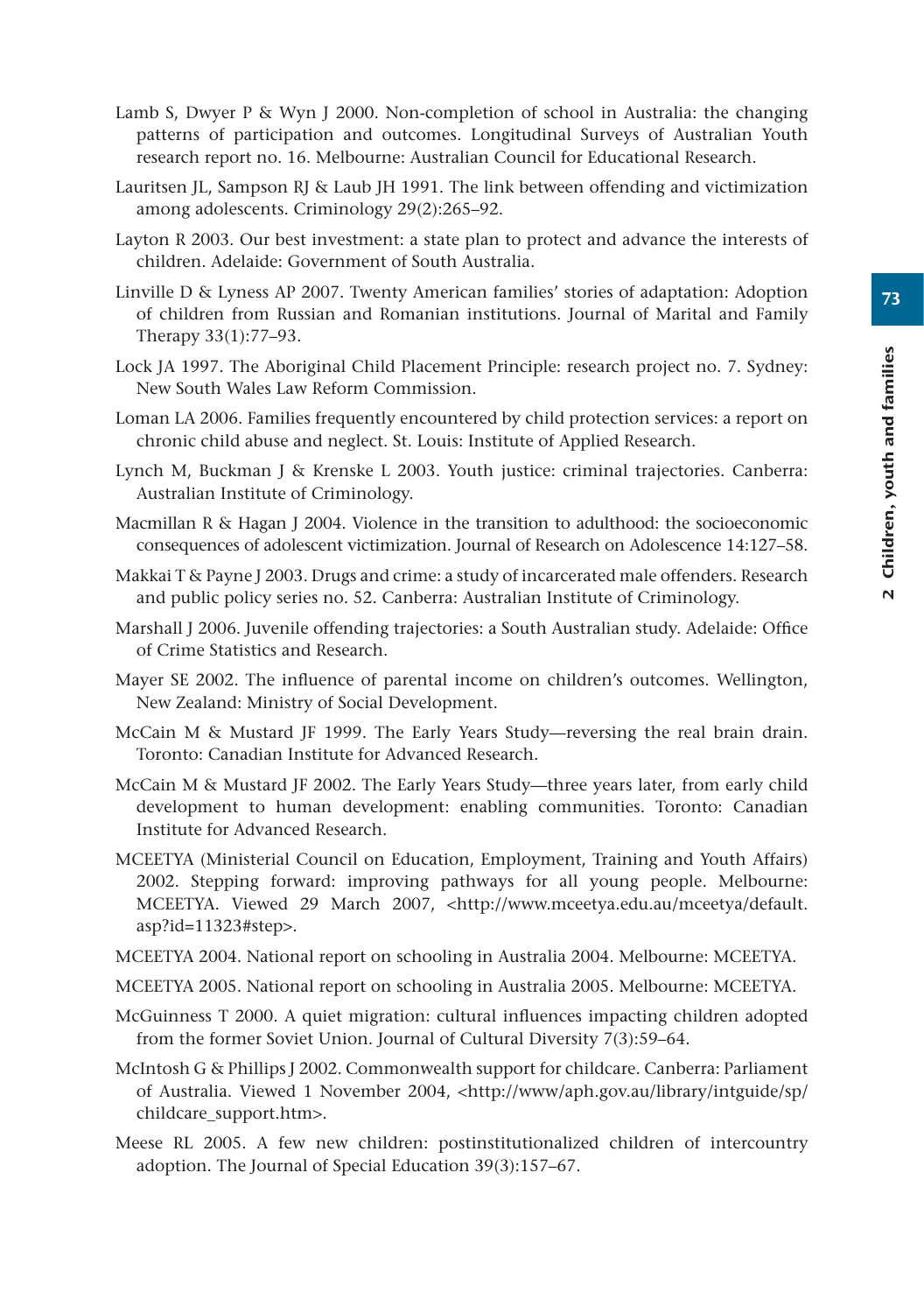- MTCS (Ministerial Taskforce on Child Support) 2005. In the best interests of children: reforming the Child Support Scheme. Canberra: Commonwealth of Australia.
- Mukherjee S, Sloper P  $\&$  Lewin R 2002. The meaning of parental illness to young people: the case of inflammatory bowel disease. Child: Care, Health and Development 28(6):479–85.
- NATSEM (National Centre for Social and Economic Modelling): Harding A, Vu Q, Percival R & Beer G 2005. The distributional impact of the proposed welfare-to-work reforms upon sole parents. Canberra: NATSEM.
- NCAC (National Childcare Accreditation Council) 2007. National Childcare Accreditation Council. Surry Hills: NCAC. Viewed 2007, <http://www.ncac.gov.au/>.
- NCSIMG (National Community Services Information Management Group). Children's Services Data Working Group 2007. Final report on the development of the Children's Services National Minimum Data Set. Cat. no. CFS 6. Canberra: AIHW.
- NT Office of Youth Affairs 2004. Building a better future for young Territorians—a new youth policy framework for the Northern Territory. Darwin: Office of Youth Affairs.
- OCYFS (Office for Children Youth and Family Support) 2004. The ACT Young People's Plan 2004–2008. Canberra: OCYFS. Viewed 19 Sept 2005, <http://www.youth.act.gov. au/downloads/ACT\_YPP\_p1\_p6.pdf>.
- OECD (Organisation for Economic Co-operation and Development) 2004. Education at a glance: OECD indicators 2004. Paris: OECD.
- OECD 2006. Education at a glance: OECD indicators 2006. Paris: OECD.
- Office for Youth 2006. South Australian youth action plan 2005–2010. Adelaide: Office for Youth.
- Paus T 2005. Mapping brain maturation and cognitive development during adolescence. Trends in Cognitive Sciences 9(2):60–8.
- Queensland Government 2001. Putting families first—policy statement. Brisbane: Queensland Government.
- Robin KB, Frede EC & Barnett WS 2006. Is more better? The effects of full-day vs. half-day preschool on early school achievement. New Brunswick: National Institute for Early Education Research.
- Saunders P & Adelman L 2006. Income poverty, deprivation and exclusion: a comparative study of Australia and Britain. Journal of Social Policy 35(5):559–84.
- Sawyer M, Arney F, Baghurst P, Clark JJ, Graetz BW, Kosky RJ et al. 2000. The mental health of young people in Australia. Canberra: Commonwealth Department of Health and Aged Care.
- Schweinhart LJ 2004. The High/Scope Perry Preschool Study through age 40. Summary, conclusions and frequently asked questions. Michigan: High/Scope Education Research Foundation.
- SCRGSP (Steering Committee for the Review of Government Service Provision) 2007. Report on government services 2007. Canberra: Productivity Commission.
- Setterste Jnr RA 1998. A time to leave home and a time never to return? Age constraints on the living arrangements of young adults. Social Forces 76(4):1373–400.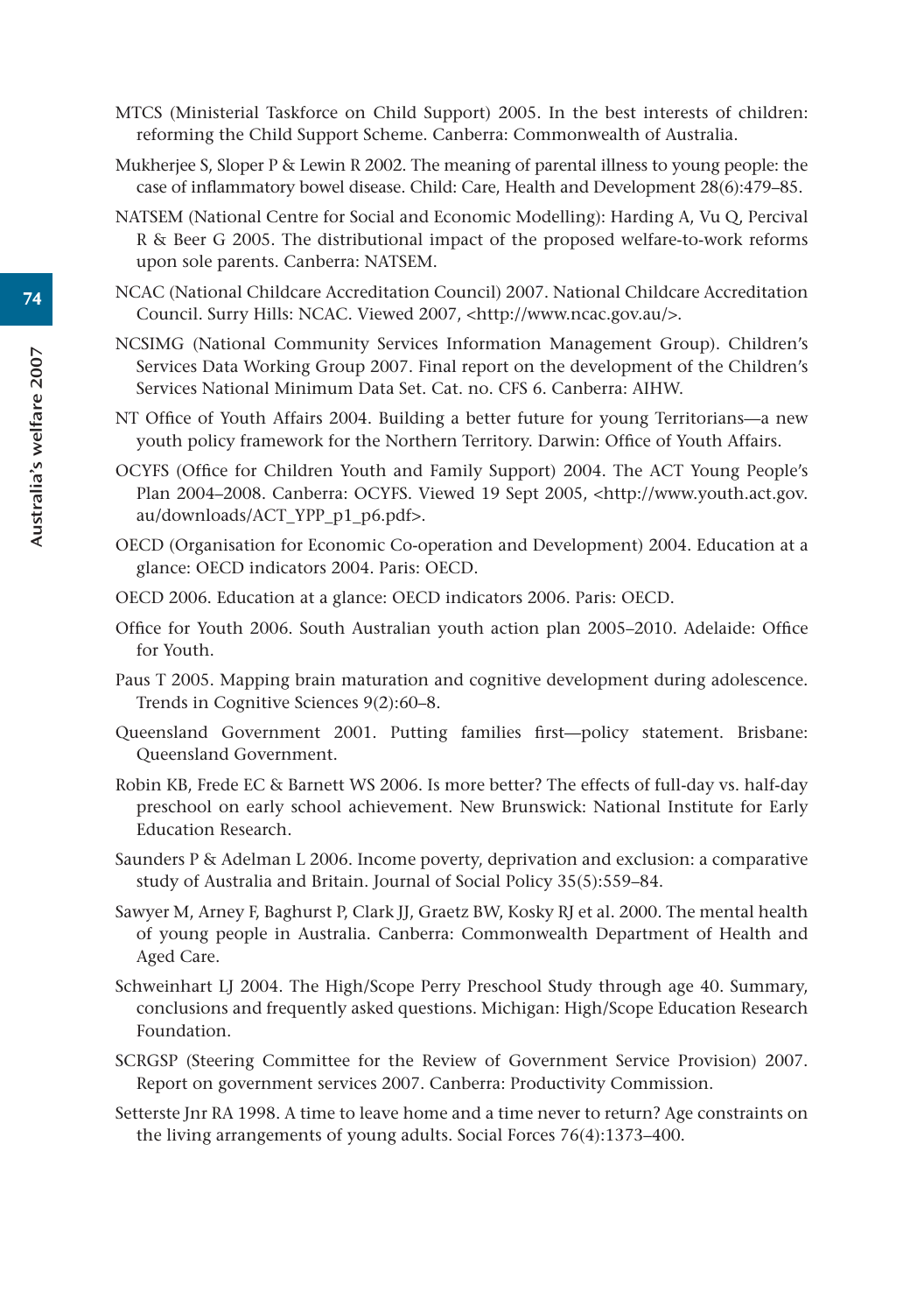- Shonkoff J & Phillips DE 2000. Committee on Integrating the Science of Early Childhood Development; Board on Children, Youth and Families. In: From neurons to neighbourhoods: the science of early childhood development. Washington, DC: National Academy Press.
- Shore R 1997. Rethinking the brain: new insights into early development. New York: Families and Work Institute.
- Silburn SR, Zubrick SR, Garton A, Gurrin L, Burton P, Dalby R et al. 1996. Western Australia Child Health Survey: family and community health. Perth: Australian Bureau of Statistics & TVW Telethon Institute for Child Health Research.
- Simon T, Anderson M, Thompson M, Crosby A & Sacks J 2002. Assault victimization and suicidal ideation or behaviour within a national sample of US adults. Suicide and Life-Threatening Behaviour 32(1):42–50.
- Skrzypiec G & Wundersitz J 2005. Young people born in 1984: extent of involvement with the juvenile justice system. Research findings. Adelaide: Office of Crime Statistics and Research.
- Stanley J, Tomison AM & Pocock J 2003. Child abuse and neglect in Indigenous Australian communities. Child abuse prevention issues no. 19. Melbourne: Australian Institute of Family Studies.
- Stewart A, Dennison S & Hurren E 2005. Juvenile offending trajectories: pathways from child maltreatment to juvenile offending and police cautioning in Queensland. Report to the Criminology Research Council. Brisbane: Criminology Research Council.
- Stewart A, Dennison S & Waterson E 2002. Pathways from child maltreatment to juvenile offending. Canberra: Australian Institute of Criminology.
- Sylva K, Melhuish E, Sammons P, Siraj-Blatchford I & Taggart B 2004. The Effective Provision of Pre-School Education (EPPE) project. Findings from the early primary years. Nottingham: SureStart.
- Tas DHHS (Tasmanian Department of Health and Human Services) 2003. Our kids. Action plan 2004–2007. Hobart: Tas DHHS.
- Tennant S, Hetzel D & Glover J 2003. A social health atlas of young South Australians. Adelaide: Public Health Information Development Unit.
- Thomson S, Cresswell J & De Bortoli L 2004. Facing the future: a focus on mathematical literacy among Australian 15-year-old students in PISA 2003. Melbourne: Australian Council for Educational Research.
- Toumbourou J & Gregg M 2001. Working with families to promote healthy adolescent development. Family Matters 59:54–60.
- Vic DHS (Victorian Department of Human Services) 1999. High risk infants service quality initiatives project: development and early implementation report July 1997 to June 1999. Melbourne: Vic DHS.
- Vic DHS 2002. An integrated strategy for child protection and placement services. Melbourne: Vic DHS.
- Victorian Department of Premier and Cabinet 2005. Growing Victoria together. Melbourne: Department of Premier and Cabinet. Viewed 1 May, 2007, <http://www.dpc.vic.gov.au/ CA256D8000265E1A/page/Growing+Victoria+Together!OpenDocument&1=30-Growi ng+Victoria+Together~&2=~&3=~>.